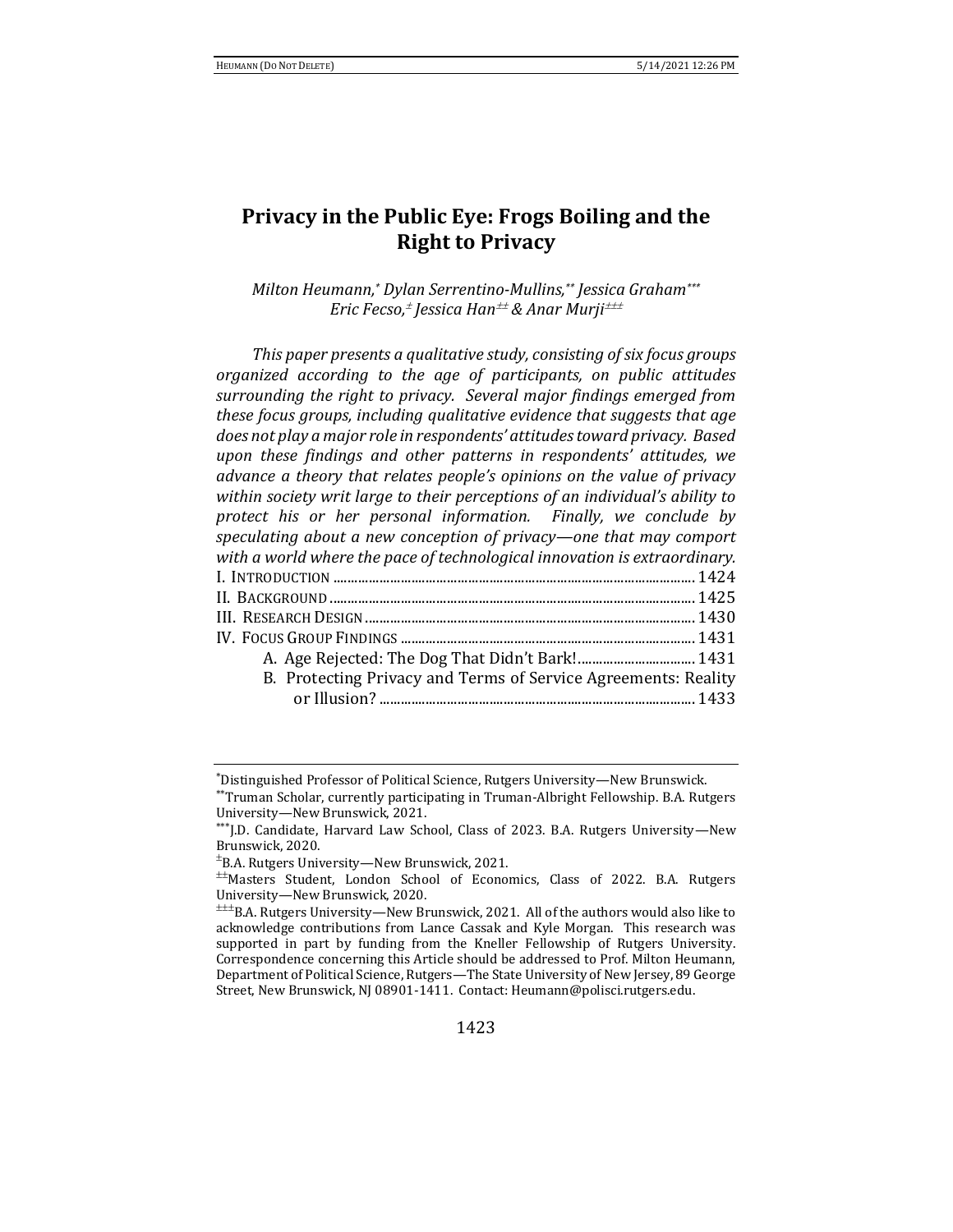| C. The Role of Government and Corporate Giants: Trust and        |  |
|------------------------------------------------------------------|--|
|                                                                  |  |
|                                                                  |  |
|                                                                  |  |
|                                                                  |  |
| C. The Pragmatists: The Future of Privacy is Different! 1447     |  |
|                                                                  |  |
|                                                                  |  |
|                                                                  |  |
| APPENDIX A: GENERAL SCRIPT/QUESTIONS FOR FOCUS GROUPS  1460      |  |
| APPENDIX B: RESPONDENTS' ONE-WORD DESCRIPTIONS OF PRIVACY IN THE |  |
|                                                                  |  |

### I. INTRODUCTION

We call this project the "Frog Project" and we call ourselves the "Frog Team." Although we each have had longstanding interests in various privacy policies, the catalyst for bringing us together was revisiting a column in *The New York Times*, which quoted Laurence Tribe, referencing an old parable about a frog relishing the warmth of his bath, only to find it gradually getting unbearably hot. As Tribe stated in the context of privacy:

The more people grow accustomed to a listening environment in which the ear of Big Brother is assumed to be behind every wall, behind every e-mail, and invisibly present in every electronic communication, telephonic or otherwise—that is the kind of society, as people grow accustomed to it, in which you can end up being boiled to death without ever noticing that the water is getting hotter, degree by degree. 1

Tribe's reflections, and our own experiences, initially led us to an informal weekly discussion session on privacy-implicated matters. We began by revisiting materials familiar to all students of civil liberties—the famous Supreme Court discovery of a "right to privacy"<sup>2</sup> in the penumbras of the Bill of Rights,<sup>3</sup> the revisiting of the origins of this right in *Roe v. Wade*, <sup>4</sup> and the expansion of the Court's interest from

<sup>1</sup> Bob Herbert, *What's Left Unsaid*, N.Y. TIMES (Jan. 23, 2006),

https://www.nytimes.com/2006/01/23/opinion/whats-left-unsaid.html.

<sup>2</sup> *See generally* Jamal Greene, *The So-Called Right to Privacy*, 43 U.C.DAVIS L.REV., 715 (2010) (discussing the use of the right to privacy as the legal basis for court cases moving forward); *see also* Bert-Jaap Koops et al., *A Typology of Privacy*, 38 U. PA. J. INT'L L. 483 (2017) (discussing broadly the right to privacy in a contemporary context).

<sup>3</sup> *See* Griswold v. Connecticut, 381 U.S. 479, 484 (1965).

<sup>4</sup> Roe v. Wade, 410 U.S. 113, 152 (1973).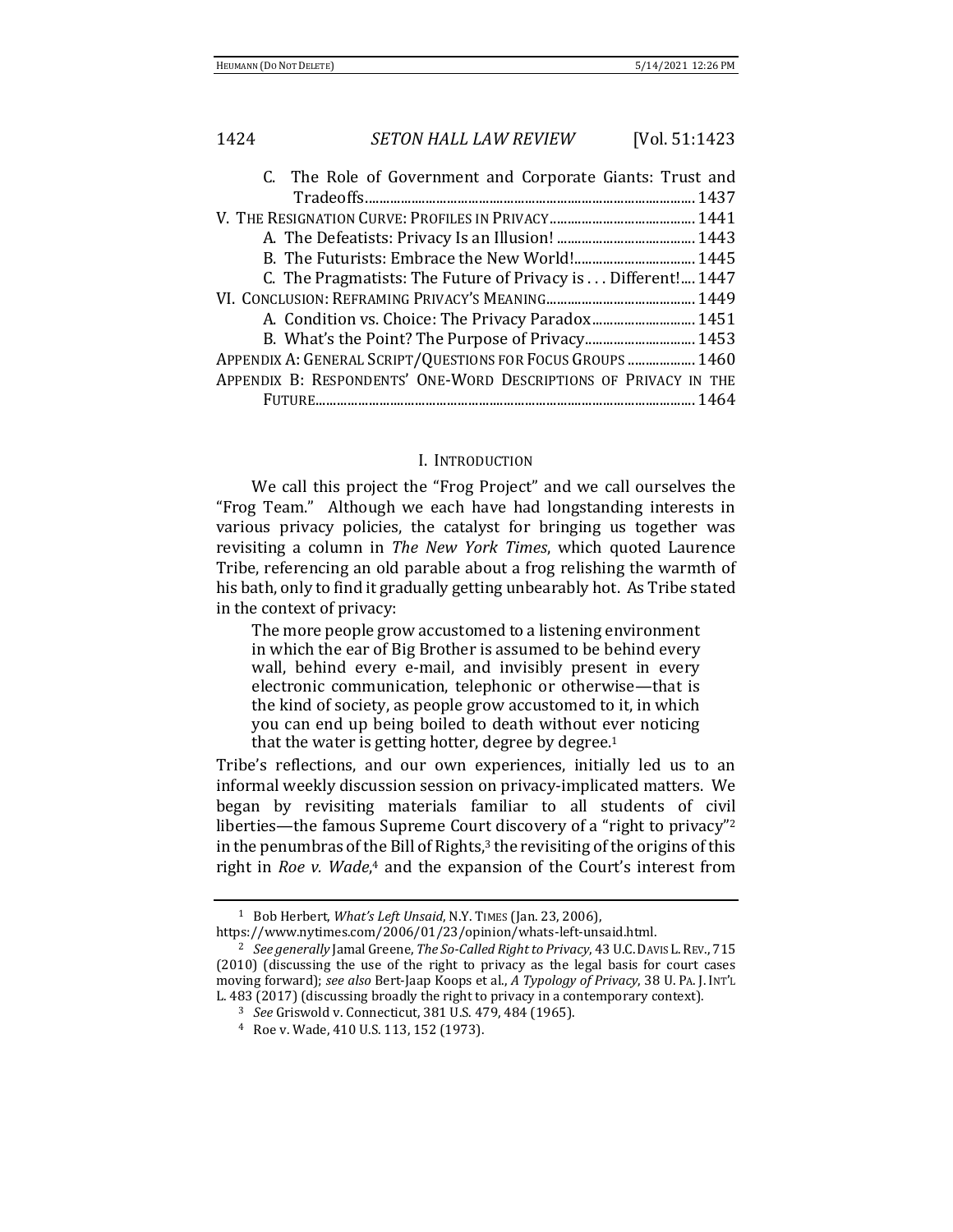personal autonomy matters to more of the surveillance issues of the twenty-first century.5 But what became clear to all of us very quickly was how limited these doctrinal considerations were, and how they dramatically lagged exploring privacy matters in domains that affect most of us the majority of the time.

The gap between our "old reliable" court cases and our daily experiences gave birth to this project. We were interested in "things privacy," and were determined to discern the public opinion about the water seemingly getting hotter—maybe even getting to the boiling point! We were resolved to explore this issue without prejudgment—without wringing our hands about a public cringing in the rapid advent of a dystopian world. There were many ways to proceed, but we opted for exploratory, open-ended, qualitative data collection rather than for a more rigorous (and confining) quantitative approach. More details about our approach can be found in the research design section below.6 Here we note our overarching research interest—to understand responses to the often-mind-boggling pace of technological innovations and the implications of these innovations for one's privacy. Although our goals included gingerly testing some hypotheses, for the most part, our interests were descriptive: learning how the public felt about a range of privacy issues, and from these views teasing out more themes that capture, in nuanced ways, public attitudes—or lack thereof—on the bathwater very quickly heating up.

### II. BACKGROUND

A comprehensive review of the vast compilation of existing privacy literature was beyond the scope of our research. Instead, we began by focusing on Samuel Warren and Louis Brandeis's law review article, *The Right to Privacy*, <sup>7</sup> which fellow scholars have endlessly referenced. Warren and Brandeis contended that a right to privacy existed within American society and that this right was derived from earlier contract and property common law precedents. $8$  They argued that a right to privacy should be understood as a qualified right, simply meaning "the

<sup>5</sup> *See generally* Milton Heumann et al., *Privacy and Surveillance: Public Attitudes on Cameras on the Street, in the Home, and in the Workplace*, 14 RUTGERS J.L.& PUB. POL'Y 37, 60–74 (2016) (examining the legal issues implicated in the increased use of surveillance).

<sup>6</sup> *See infra* Part III.

<sup>7</sup> Samuel D. Warren & Louis D. Brandeis, *The Right to Privacy*, 4 HARV. L. REV. 193 (1890).

<sup>8</sup> *Id.* at 208.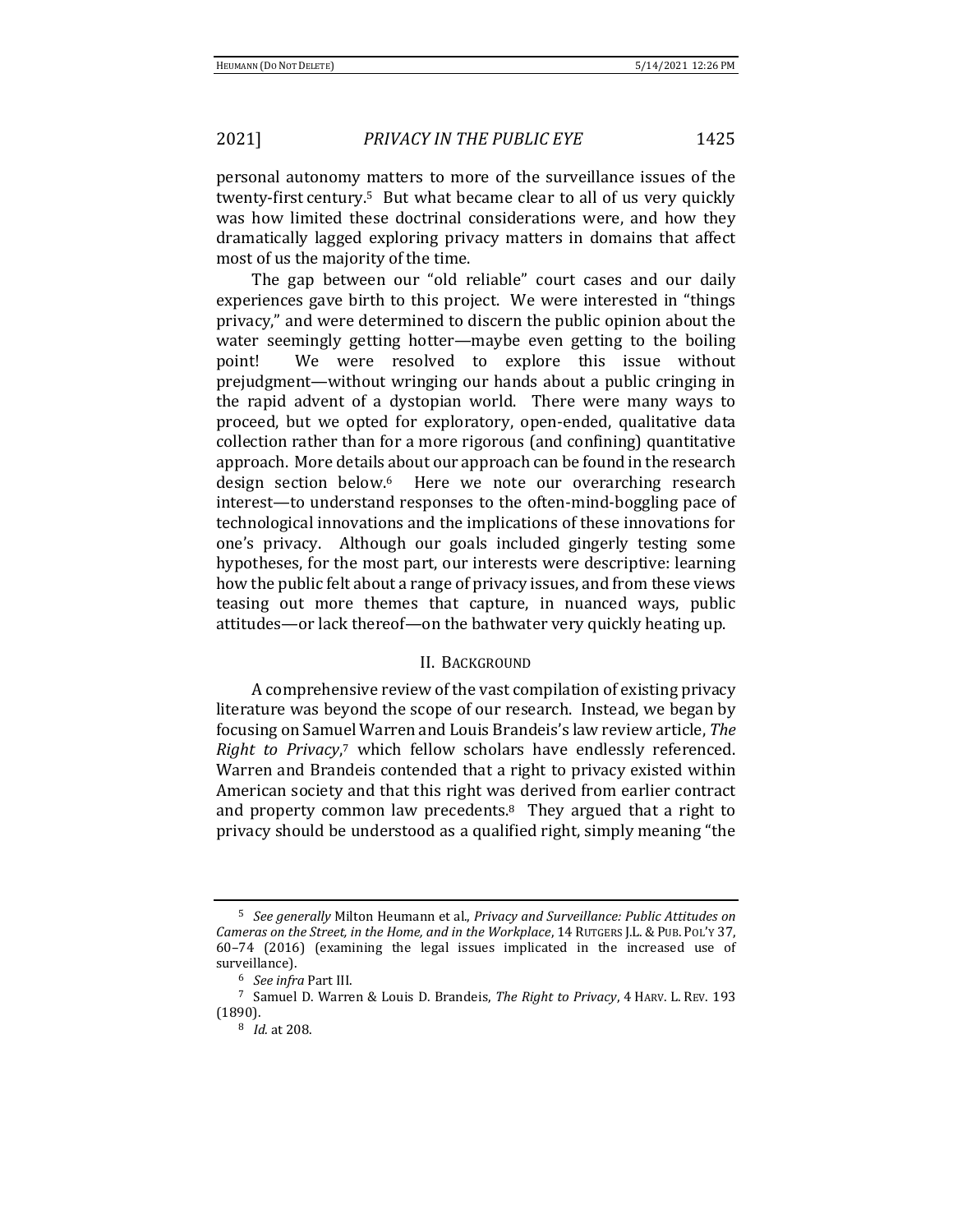right to be let alone."9 This explicit legal right was deemed fundamentally necessary in response to a multitude of factors:

The intensity and complexity of life, attendant upon advancing civilization, have rendered necessary some retreat from the world, and man, under the refining influence of culture, has become more sensitive to publicity, so that solitude and privacy have become more essential to the individual; but modern enterprise and invention have, through invasions upon his privacy, subjected him to mental pain and distress, far greater than could be inflicted by mere bodily injury.<sup>10</sup>

The notion that privacy was a fundamental necessity is one of the central themes of another important piece of the literature on privacy. Alan Westin's work, *Privacy and Freedom*, approached the issue of defining privacy and explaining its function within differing societies from a sociological perspective.11 Westin stated that privacy was more than a personal preference, but instead, "an important functional requirement for the effective operation of a social structure."12 Warren and Brandeis presented their conception of a right to privacy within the legal understanding that this protection was qualified, not absolute.<sup>13</sup> Similarly, Westin argued that each society struggles with finding "an overall equilibrium" between demands for privacy balanced with other societal demands.14 This struggle was conceptualized based on a crucial idea: "[A]ll individuals are constantly engaged in an attempt to find sufficient privacy to serve their general social roles as well as their individual needs of the moment. Either too much or too little privacy can create imbalances which seriously jeopardize the individual's well-being."<sup>15</sup>

In addition to this sociological conceptualization of privacy, Westin speculated that this endless struggle for achieving a balance between privacy and other societal interests could be seriously complicated by future technological developments.16 The first possible threat was that technological and legal developments would enable the expansion of sophisticated surveillance capabilities, which would threaten individual

<sup>9</sup> *Id.* at 193; *see also* THOMAS COOLEY, A TREATISE ON THE LAW OF TORTS OR THE WRONGS WHICH ARISE INDEPENDENT OF CONTRACT 29 (1879) (Warren and Brandeis adopted the phrase from this treatise by Judge Thomas Cooley).

<sup>10</sup> Warren & Brandeis, *supra* note 7, at 196.

<sup>11</sup> ALAN WESTIN, PRIVACY AND FREEDOM 2 (Daniel J. Solove, ed., 2d ed. 2015).

<sup>12</sup> *Id*. at 64 (quoting ROBERT MERTON, SOCIAL THEORY AND SOCIAL STRUCTURE 375 (1957)).

<sup>13</sup> Warren & Brandeis, *supra* note 7, at 214–18.

<sup>14</sup> WESTIN, *supra* note 11, at 27.

<sup>15</sup> *Id.* at 44.

<sup>16</sup> *Id.* at 91–95.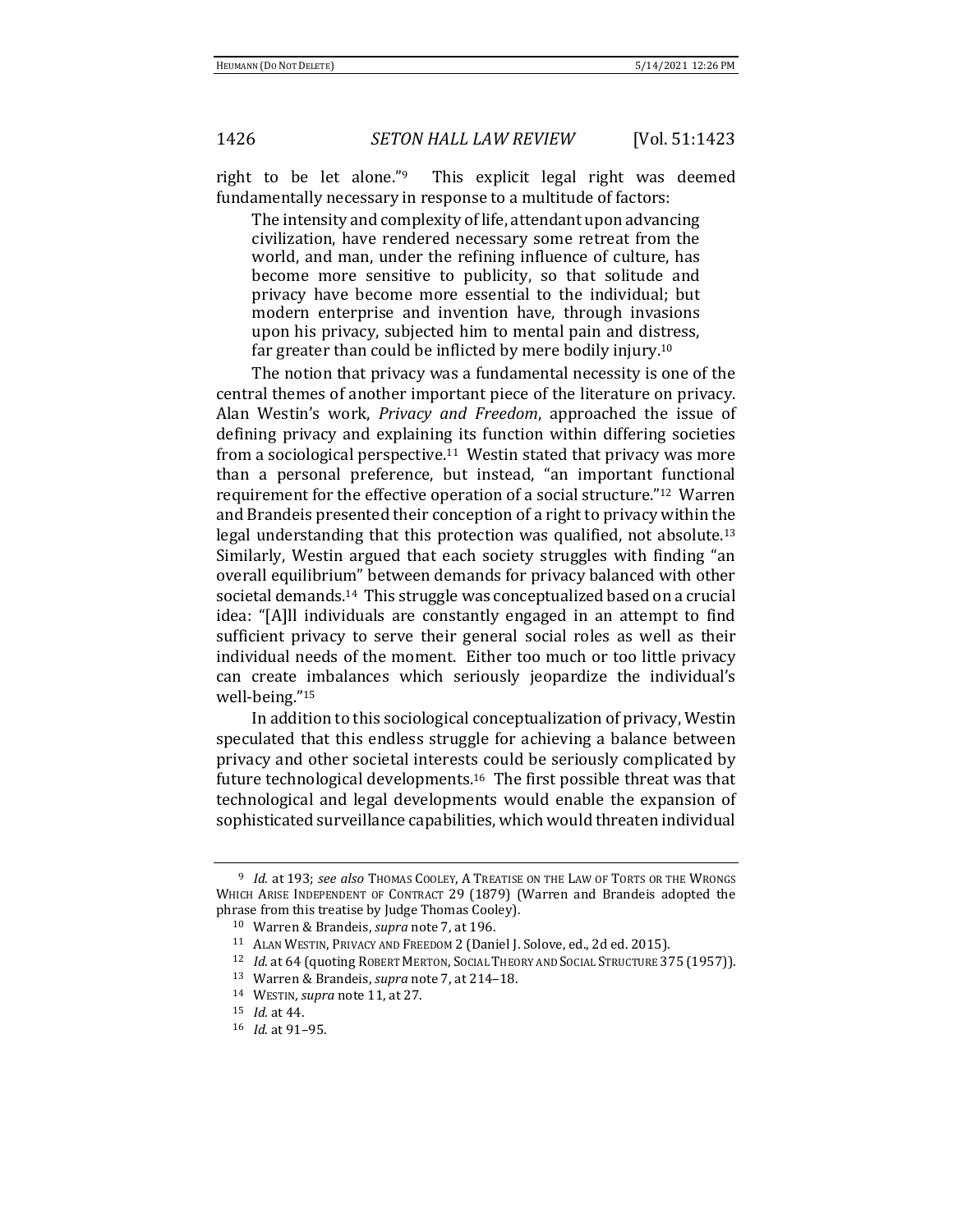and collective privacy.17 The second was that technological developments could increasingly allow outsiders to access information that an individual desired to remain confidential.18 Lastly, the already occurring practice of collecting data related to individuals' activities could be vastly expanded to allow government and private organizations to compile a large collection of data that could effectively lead to a dossier on every individual.<sup>19</sup> Westin's three predictions proved to be incredibly accurate.

Case law on privacy matters is of comparatively more recent vintage. Initially, the Court gave its attention to matters of personal autonomy—birth control,<sup>20</sup> abortion,<sup>21</sup> and then same-sex marriage.<sup>22</sup> Then, more recently and more significantly for this paper, the Court began examining technological issues. In *Riley v. California*, law enforcement searched the car of appellant David Leon Riley after discovering his possession of an invalid driver's license.<sup>23</sup> The search of his car was lawful, and led to his arrest for possession of firearms—but this was not the search Riley was appealing.24 Upon searching his car, police confiscated his phone and searched that, as well.25 The contents on his phone provided police with evidence of his gang affiliation, leading to separate charges, including shooting at an occupied vehicle, attempted murder, and assault with a semi-automatic firearm.26 Riley appealed on his Fourth Amendment rights, arguing that the evidence found in his phone should not be admitted at trial.<sup>27</sup> The Court ruled in his favor, holding that the warrantless search exception (aimed at protecting law enforcement) did not apply, as digital data cannot possibly harm the officers, and the evidence could have easily been preserved until the officers obtained a search warrant.28 The Court classified cell phones as "minicomputers"<sup>29</sup> that contain extensive

- <sup>20</sup> *See* Griswold v. Connecticut, 381 U.S. 479, 480 (1965).
- <sup>21</sup> *See* Roe v. Wade, 410 U.S. 113, 116 (1973).
- <sup>22</sup> *See* Obergefell v. Hodges, 576 U.S. 644, 652 (2015).
- <sup>23</sup> Riley v. California, 573 U.S. 373, 378 (2014).
- <sup>24</sup> *Id.* at 379.
- <sup>25</sup> *Id.*
- <sup>26</sup> *Id.*
- <sup>27</sup> *Id.*
- <sup>28</sup> *Id.* at 398–99*.*
- <sup>29</sup> *Riley*, 573 U.S. at 393.

<sup>17</sup> *Id.* at 97–143.

<sup>18</sup> *Id.* at 145–49.

<sup>19</sup> *Id.* at 173–84.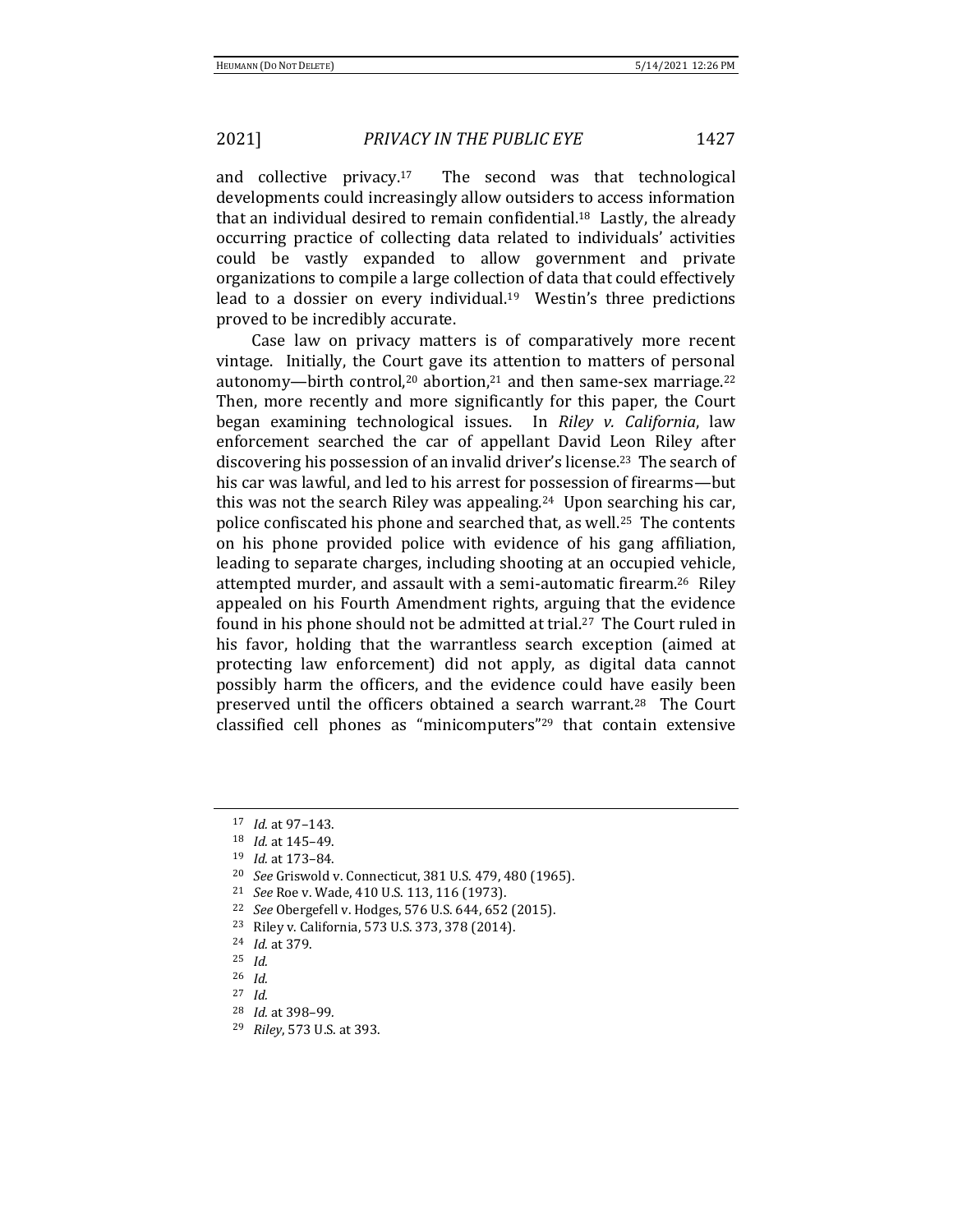private information and held that any information stored via "cloud computing" is not even technically on the arrestee's person.<sup>30</sup>

Chief Justice Roberts, in his opinion for the Court, addressed this concern by stating, "The fact that technology now allows an individual to carry such information in his hand does not make the information any less worthy of the protection for which the Founders fought."31 Obtaining a warrant is necessary to search a phone, as it is a separate piece of evidence and phones are "such a pervasive and insistent part of daily life that the proverbial visitor from Mars might conclude they were an important feature of human anatomy."32 That the Chief Justice would liken cell phones to a person's anatomy is a testament to the intimacy of the data stored on these devices.

In 2018, in *Carpenter v. United States*, the Court further distinguished between cell phones and other potential sources of evidence.33 Rather than examining the protections for information found on a cell phone, as was done in *Riley*, *Carpenter* explored the protections for information about a cell phone, including the location and movements of the cell phone (and potentially its user).<sup>34</sup> Called "cell site" location information (CSLI), this data provided the evidence needed to charge appellant Timothy Carpenter with aiding and abetting armed robbery involving interstate commerce, making it a federal offense.35 Carpenter appealed, claiming that the warrantless search and seizure of this data was a violation of his Fourth Amendment rights, and the Court agreed.36 In a separate decision, the Court held that Fourth Amendment protections not only include property interests but extend to reasonable expectations of privacy.37 With respect to privacy rights, the Court declined to extend the "third-party doctrine"—which argues that any information disclosed to a third party carries no reasonable expectation of privacy—to CSLI, as this type of location data is more intrusive than the third-party doctrine could reasonably encompass.<sup>38</sup> Thus, the Court required a separate warrant for the access of location data, further bolstering privacy rights in an evolving digital age.<sup>39</sup>

<sup>30</sup> *Id.* at 397–98.

<sup>31</sup> *Id.* at 403*.*

<sup>32</sup> *Id.* at 384.

<sup>33</sup> Carpenter v. United States, 138 S. Ct. 2206, 2212 (2018).

<sup>34</sup> *Id.* at 2214*.*

<sup>35</sup> *Id.* at 2212–13*.*

<sup>36</sup> *Id.* at 2220.

<sup>37</sup> *See* Katz v. United States, 389 U.S. 347, 351–52 (1967).

<sup>38</sup> *Carpenter*, 138 S. Ct. at 2222.

<sup>39</sup> *Id.*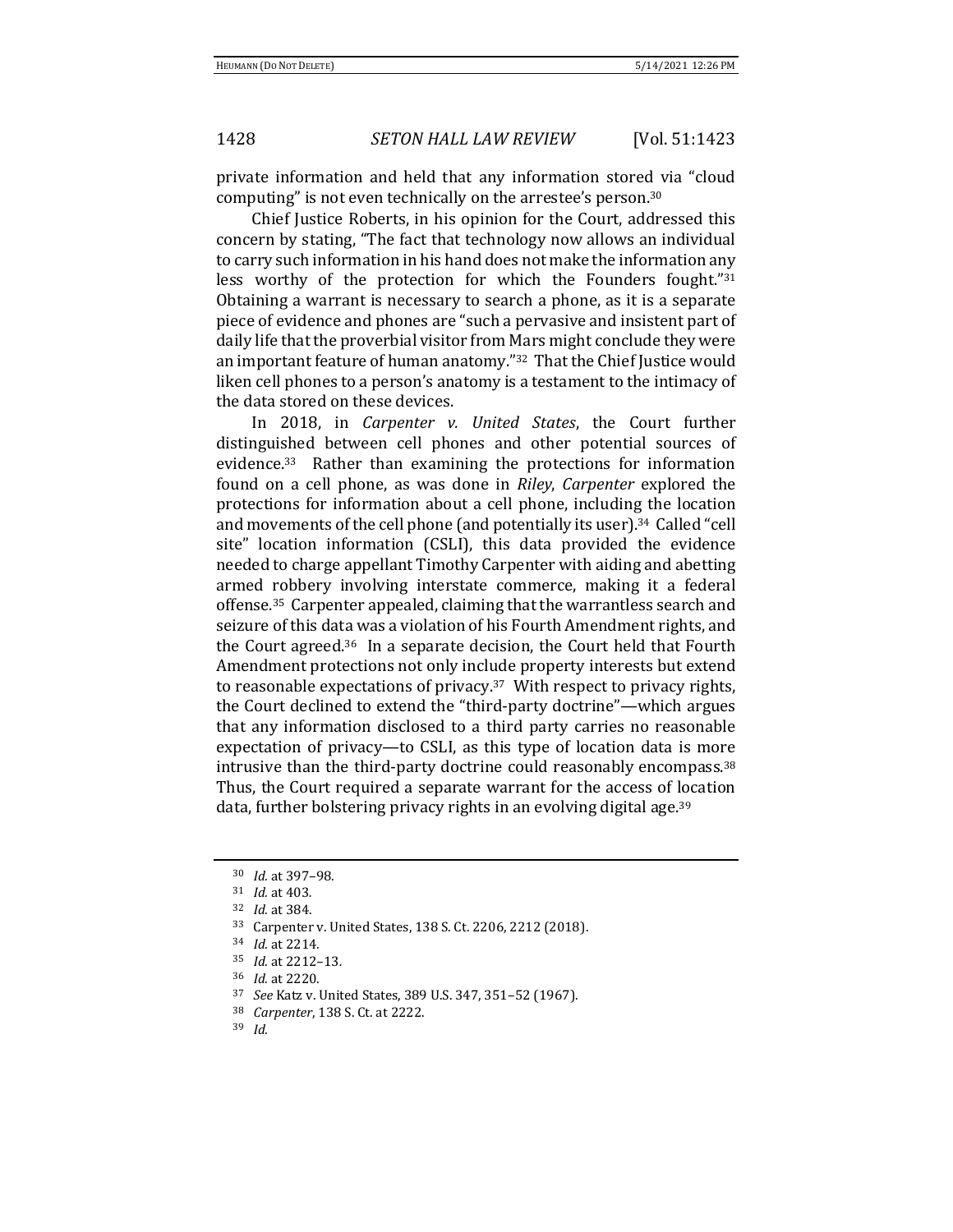Despite the increasing number of privacy-related cases appearing before the Supreme Court, scholars have continued to wrestle with conceptualizing the function of privacy within American society. Judge Richard Posner noted that privacy is simply misunderstood and is fundamentally about concealment.40 Posner observed that "[individuals] want to manipulate the world around them by selective disclosure of facts about themselves," and that this conception of privacy can be considered harmful rather than beneficial for society as a whole.41 Frequently critiqued by Solove and other fellow scholars, this portrayal of privacy is more controversial than not. In his work, *Nothing to Hide: The False Tradeoff Between Privacy and Security*, Solove argues that the lack of a definitive conception of privacy has resulted in separate privacy protections being continually balanced against other societal demands.42 Contemporary societal issues, particularly issues of national security, have resulted in individuals' forfeiture of privacy protections for a wide range of benefits.<sup>43</sup>

The idea that individuals have continued to trade privacy for other perceived benefits has also been addressed in the most recent notable work regarding privacy: Shoshana Zuboff's *The Age of Surveillance Capitalism*. Individual information has become the fuel driving this new form of "surveillance capitalism," which Zuboff defined as "parasitic and self-referential. It revives Karl Marx's old image of capitalism as a vampire that feeds on labor, but with an unexpected turn. Instead of labor, surveillance capitalism feeds on every aspect of human's experience."44 Furthermore, Zuboff explains how the commodification of individual behavior has created the most valued good within this new form of capitalism at the direct expense of privacy protections within society.<sup>45</sup>

Finally, of importance for our work, we examined two major quantitative studies that presented a glimpse into American attitudes about the issue of privacy. The first study was published in 1981 by Alan Westin in the wake of the passage of the 1974 Federal Privacy Protection Act and the establishment of the Privacy Protection Study

<sup>40</sup> Richard A. Posner, *The Right of Privacy*, 12 GA. L. REV. 393, 393 (1978).

<sup>41</sup> *Id.* at *400*.

<sup>42</sup> DANIEL SOLOVE, NOTHING TO HIDE: THE FALSE TRADEOFF BETWEEN PRIVACY AND SECURITY 24–26 (2011).

<sup>43</sup> *Id.* at 55–57.

<sup>44</sup> SHOSHANA ZUBOFF, THE AGE OF SURVEILLANCE CAPITALISM: THE FIGHT FOR A HUMAN FUTURE AT THE NEW FRONTIER OF POWER 7-8 (2019).

<sup>45</sup> *See id.* at 99–102.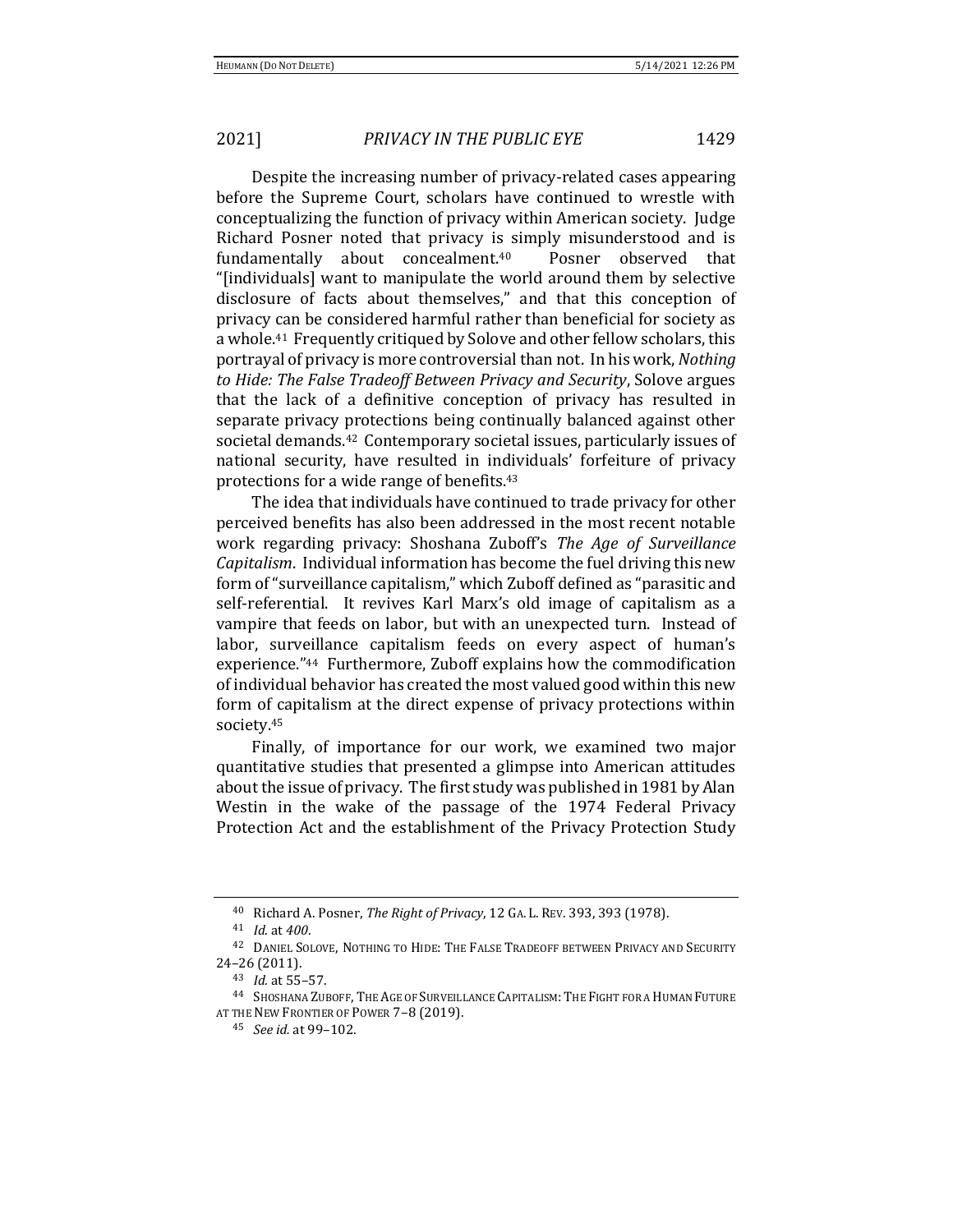Commission.<sup>46</sup> Westin's study was designed to evaluate if this unprecedented federal legislation, which included the establishment of the Privacy Protection Study Commission, addressed privacy concerns highlighted in earlier published research.<sup>47</sup> Additionally, Westin sought to specifically identify "what degree privacy can and should be protected in an intensely service-oriented, technologically-based society—a society whose collective 'marketplace' is fundamentally fueled by the collection, storage, and use of the personal information of its citizens."48 The second major quantitative study we examined was the 2019 Pew Privacy Study, which was designed to gauge American attitudes toward specific contemporary privacy issues and potential threats facing them.49 Despite being separated by thirty-eight years, data from both studies presented a significant number of interesting correlations that should be further explored in a separate research project examining American attitudes toward privacy over time.

### III. RESEARCH DESIGN

In our research, we aimed to collect rich *qualitative* data well beyond the constrained responses available within a survey questionnaire. Our study asks individuals to elaborate not only on their attitudes toward privacy but on why they believe they and their associates have developed such attitudes. We conducted six focus groups to collect the privacy data. A priori, we hypothesized that the age of the respondents might often be an explanatory variable, and thus we structured the design to test that theory. Specifically, we conducted six focus groups, two groups for each of three age ranges.<sup>50</sup> Each focus group was two hours long, and the median number of participants in each was seven. For most of the focus groups, all five of the authors participated,<sup>51</sup> and we each led the discussion on different sections of

<sup>46</sup> *Fair Fin. Info. Practices Act: Hearing on S. 1928 Before the H. Subcomm. on Consumer Affairs of the Comm. on Banking, Hous., & Urban Affairs*, 96th Cong. 480–82 (1980).

<sup>47</sup> *Id.*

<sup>48</sup> *Id.* at 576 (remarks of Dr. Alan F. Westin).

<sup>49</sup> *See* Brooke Auxier et al., *Americans and Privacy: Concerned, Confused and Feeling Lack of Control Over Their Personal Information*, PEW RES. CTR. (Nov. 15, 2019), https://www.pewresearch.org/internet/2019/11/15/americans-and-privacyconcerned-confused-and-feeling-lack-of-control-over-their-personal-information.

<sup>50</sup> We used the following three age group classifications: "Young Adults," aged approximately 18–30, "Middle Age," aged approximately 31–65, and "Seniors," aged 65 and older.

<sup>51</sup> On occasion, one of the authors had to be absent (illness, work conflicts, etc.) from a focus group. Generally, though, all or most were present for every group session.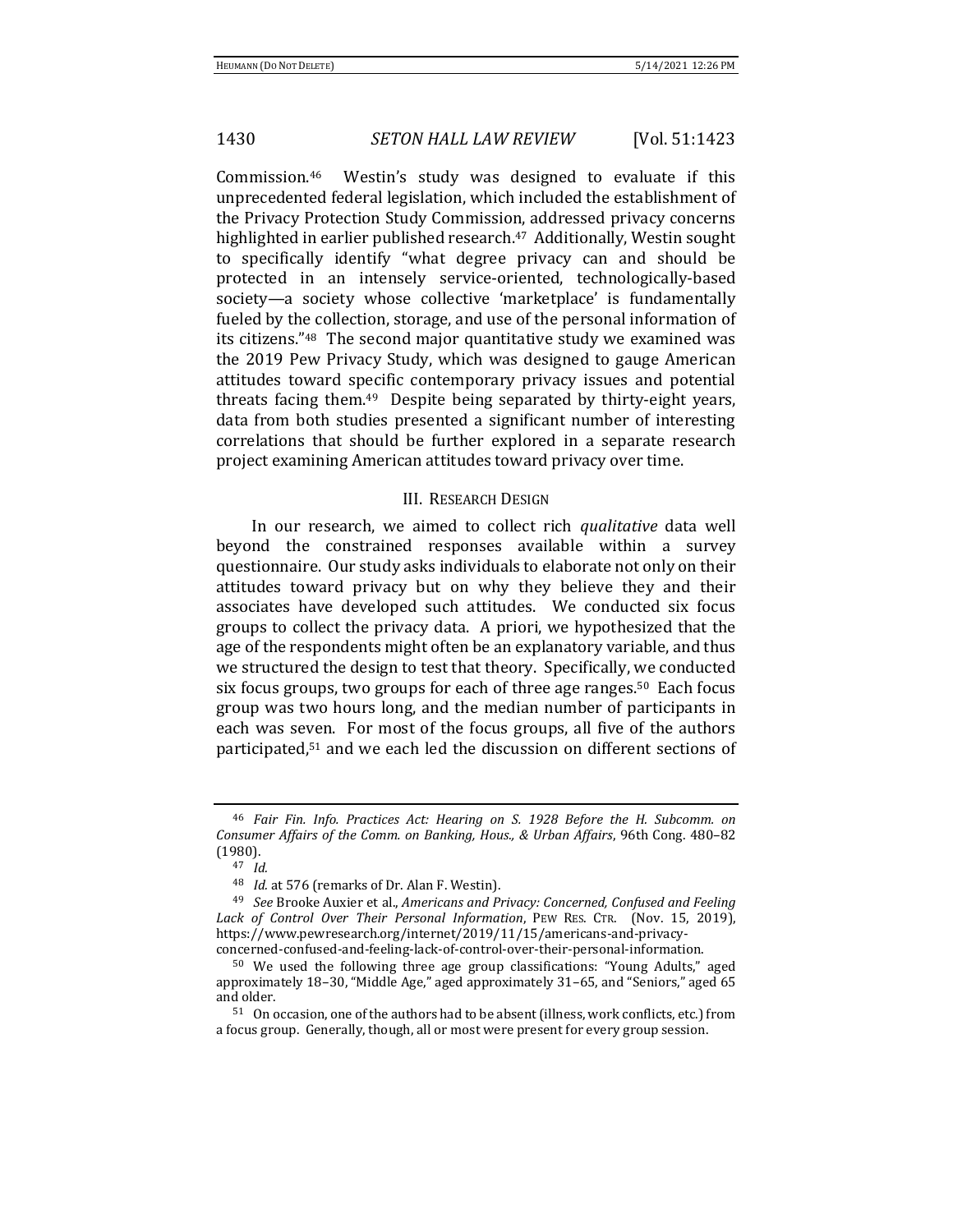the interview schedule. A copy of our questions can be found in Appendix A.<sup>52</sup>

Our subject matter ranged over a large number of privacy matters, and we tried to balance adhering to the interview schedule with allowing discussions to flourish, even when they deviated somewhat from the questions at hand. Indeed, the inter-participant exchanges yielded some of our most intriguing results. After each of the focus groups, the authors individually wrote up the sessions, reporting on what the discussants said and reflecting on their comments. Synthesizing these focus group reports, comparing responses across the six groups, and discussing our conclusions as a research team yielded the data that we now review.

### IV. FOCUS GROUP FINDINGS

# A. *Age Rejected: The Dog That Didn't Bark!*

We begin by acknowledging the rejection of the hypothesis about which we were most confident in its explanatory power. Specifically, it seemed to us that the age of the respondents would matter in a rather systematic way as we explored the implications of the "right to privacy" and technological developments. Our initial intragroup discussions led us to hypothesize that younger respondents were less agonized about privacy tradeoffs and were more accepting of a wide range of technological developments that, potentially, could lead to lessened privacy. To our surprise, this hypothesis was not confirmed. As each of us studied our focus group findings, we marveled at just how wrong we were. The themes discussed below did not characterize a specific age group but instead crosscut these groups. Delving into why the "dog didn't bark" and why age was not a good explanatory variable (intriguing to speculate about) allows us a first peek into the general attitudes of the respondents—across all ages!

For instance, "consent" was one topic that we hypothesized would be particularly split by age.53 U.S. federal law permits the recording of individual-to-individual conversations by one party without the knowledge or consent of the other party or parties involved, as long as

<sup>52</sup> *See infra* Appendix A.

<sup>53</sup> In our preliminary research discussions, there seemed to be a clear divide between older individuals, who favored two-party consent laws, and younger individuals, who were generally amicable to one-party. This anecdotal trend was not replicated in the focus groups.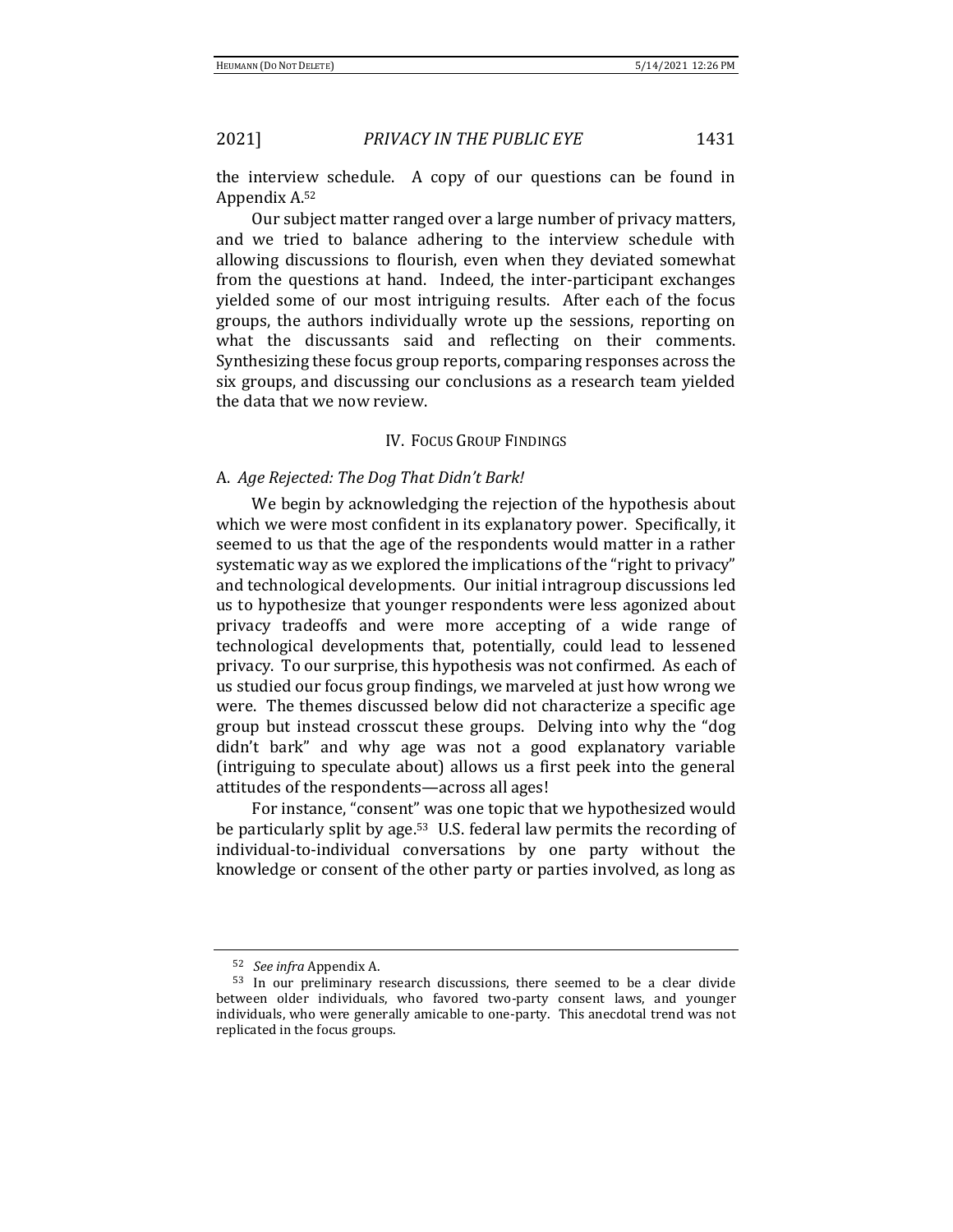at least one person is aware of the recording.54 Thirty-eight states and the District of Columbia also have what are called "one-party consent laws."55 Even in two-party states, certain exceptional circumstances allow only one party to be privy to the knowledge of a recording taking place. Some exceptions may include recordings made by police or law enforcement officials, emergency or first responders, or communication service providers, as well as recordings made pursuant to a court order.56 Individual states have their own exceptions.<sup>57</sup>

We found that the majority of respondents, regardless of age, preferred a two-party system. While many acknowledged exceptional circumstances, such as in cases of domestic abuse or in situations with uneven power dynamics (e.g., employee-employer), the consensus was that two-party systems enabled transparency and trust, rather than the instilled sense of paranoia that they did not want to become the norm. Those exceptions, they argued, should not become the rule. The idea of "everyone going around recording each other," as one respondent said, "would set up a dangerous precedent."<sup>58</sup> Many others agreed that a slippery slope toward a "surveillance society" was an inherent threat to overall privacy, with one person making a principled argument that "privacy is [my] right, why should I have to give it up?"59 In opposition, the minority that chose the one-party system claimed that if they had nothing to hide, they did not care who recorded them and why—saying that safety or protection was worth sacrificing privacy. Some

<sup>56</sup> For a lengthier exploration of recording consent laws, see Rauvin Johl, *Reassessing Wiretap and Eavesdropping Statutes: Making One-Party Consent the Default*, 12 HARV. L. & POL'Y REV. 177, 178–80 (2018).

<sup>54</sup> *Recording Phone Calls and Conversations*, DIG. MEDIA L. PROJECT, https://www.dmlp.org/legal-guide/recording-phone-calls-and-conversations (last visited April 13, 2020) (citing 18 U.S.C. § 2511(2)(d)).

<sup>55</sup> *Id*. Two-party states also differ as to whether both parties must consent explicitly (i.e., "Yes, I consent to being recorded."), or whether conversing after notification of recording has been provided is sufficient for implicit consent. The eleven other states (California, Delaware, Florida, Illinois, Maryland, Massachusetts, Montana, Nevada, New Hampshire, Pennsylvania, and Washington) have "two-party consent laws" (or "allparty") in effect. *State Law: Recording*, DIG. MEDIA L. PROJECT, https://www.dmlp.org/ legal-guide/state-law-recording (last visited April 19, 2021).

<sup>57</sup> *Id*. For example, Illinois and Oregon are two-party states except in cases of electronic recording. Another example is Hawaii, which only requires all-party consent in cases where the recording device is installed in a private place. Massachusetts, for instance, is the only state without a "public location" exception, meaning that a conversation occurring in a public place still requires two party consent. States also vary as to how consent is executed, and whether such recordings are admissible in court.

<sup>58</sup> Member of Focus Group 3 (Young Adults), Rutgers University (Sept. 15, 2019) (on file with author).

<sup>59</sup> Member of Focus Group 4 (Seniors), Rutgers University (Sept. 20, 2019) (on file with author).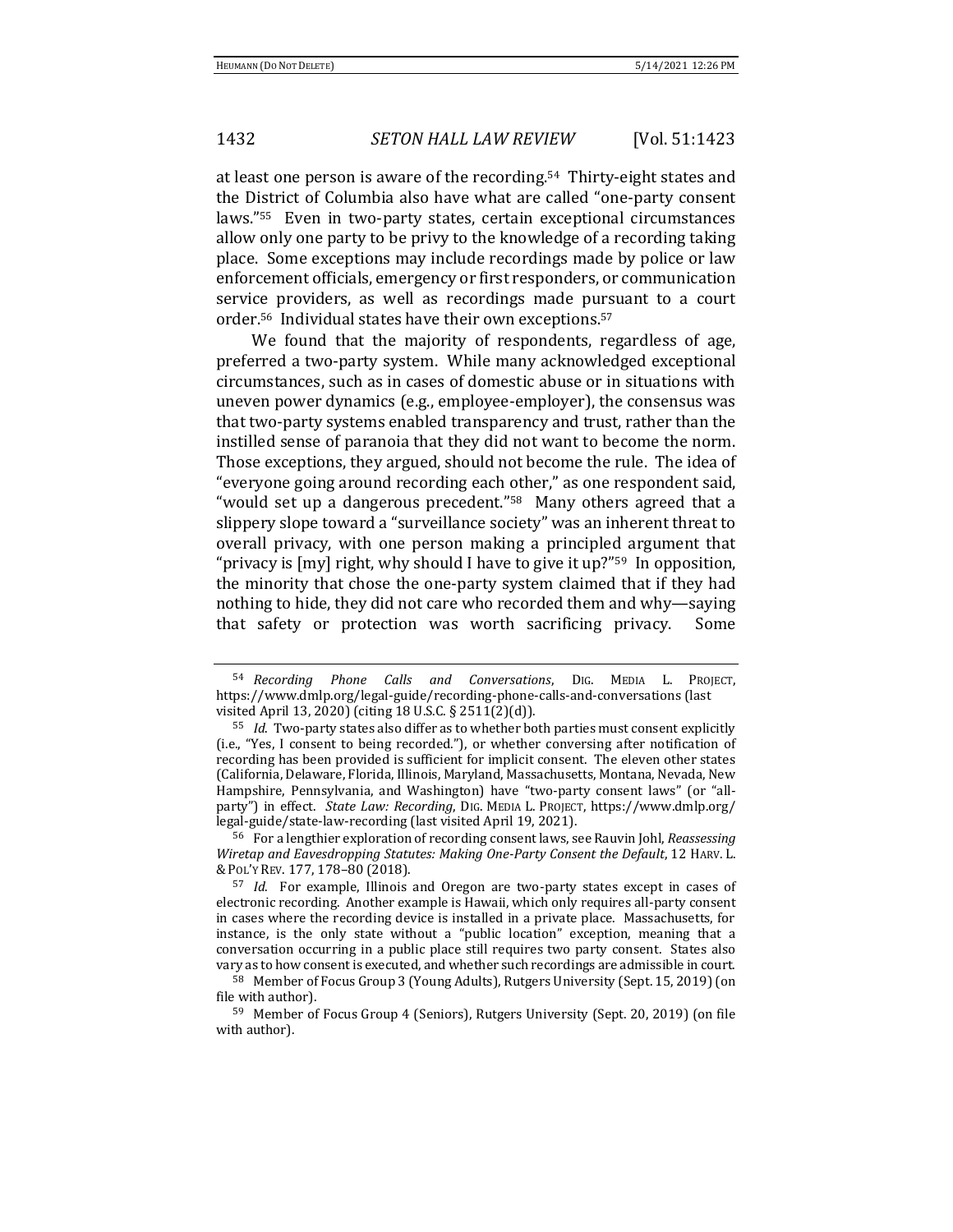respondents went as far as saying the so-called surveillance society already exists; privacy in the modern day is so far eroded that, as one respondent claimed, "everything is being recorded anyway."60 Despite preconceived notions concerning general familiarity with technology, attitudes toward recording consent laws, and privacy more broadly, participant's ages could not explain this dynamic.

# B. *Protecting Privacy and Terms of Service Agreements: Reality or Illusion?*

We can further deduce the extent to which society has prioritized other interests over privacy, such as leniency with business, through close examination of Terms of Service (TOS) agreements. Upon review of focus group attitudes about this issue, three facets of the agreements emerge as potentially problematic: (1) the actual policies that permit companies to collect vast quantities of personal data; (2) the mechanism employed to obtain consent from users; and (3) the societal costs incurred from not accepting these agreements, which in turn apply pressure on users to consent irrespective of the agreement's provisions.

The first facet was only problematic for a minority of our respondents—those that viewed the mere act of data collection itself as invasive. This, however, is the most lucrative aspect of several companies' business models, and the most necessary for others. Google turns a profit by using data collected from consumers to sell targeted advertising but also needs this data to power improvements to the Google search engine and Google maps.<sup>61</sup> Amazon and Apple take voice recordings from Alexa<sup>62</sup> and Siri,<sup>63</sup> respectively, to improve the accuracy of their voice recognition software. Almost all companies use cookies when accessing their websites, which track consumer data as they move from webpage to webpage.64 When viewed individually, this data seems small and innocuous. The issue is when these data are aggregated into a larger profile that tells companies more than what consumers

<sup>60</sup> Focus Group 2 (Middle Age), Rutgers University (Sept. 15, 2019) (on file with author).

<sup>61</sup> Nicole Lindsey, *Google Data Collection Is More Extensive and Intrusive Than You Ever Imagined*, CPO MAGAZINE (Nov. 14, 2018), https://www.cpomagazine.com/dataprivacy/google-data-collection-is-more-extensive-and-intrusive-than-you-everimagined.

<sup>62</sup> *Alexa Terms of Use*, *Section 4.1,* AMAZON, https://www.amazon.com/gp/help/ customer/display.html?nodeId=201809740 (last visited Apr. 28, 2020).

<sup>63</sup> *Ask Siri, Dictation, & Privacy*, APPLE, https://support.apple.com/en-us/HT210657, (last updated Feb. 19, 2021).

<sup>64</sup> *What are Cookies?*, INDIANA UNIV., https://kb.iu.edu/d/agwm (last updated Jan. 18, 2018).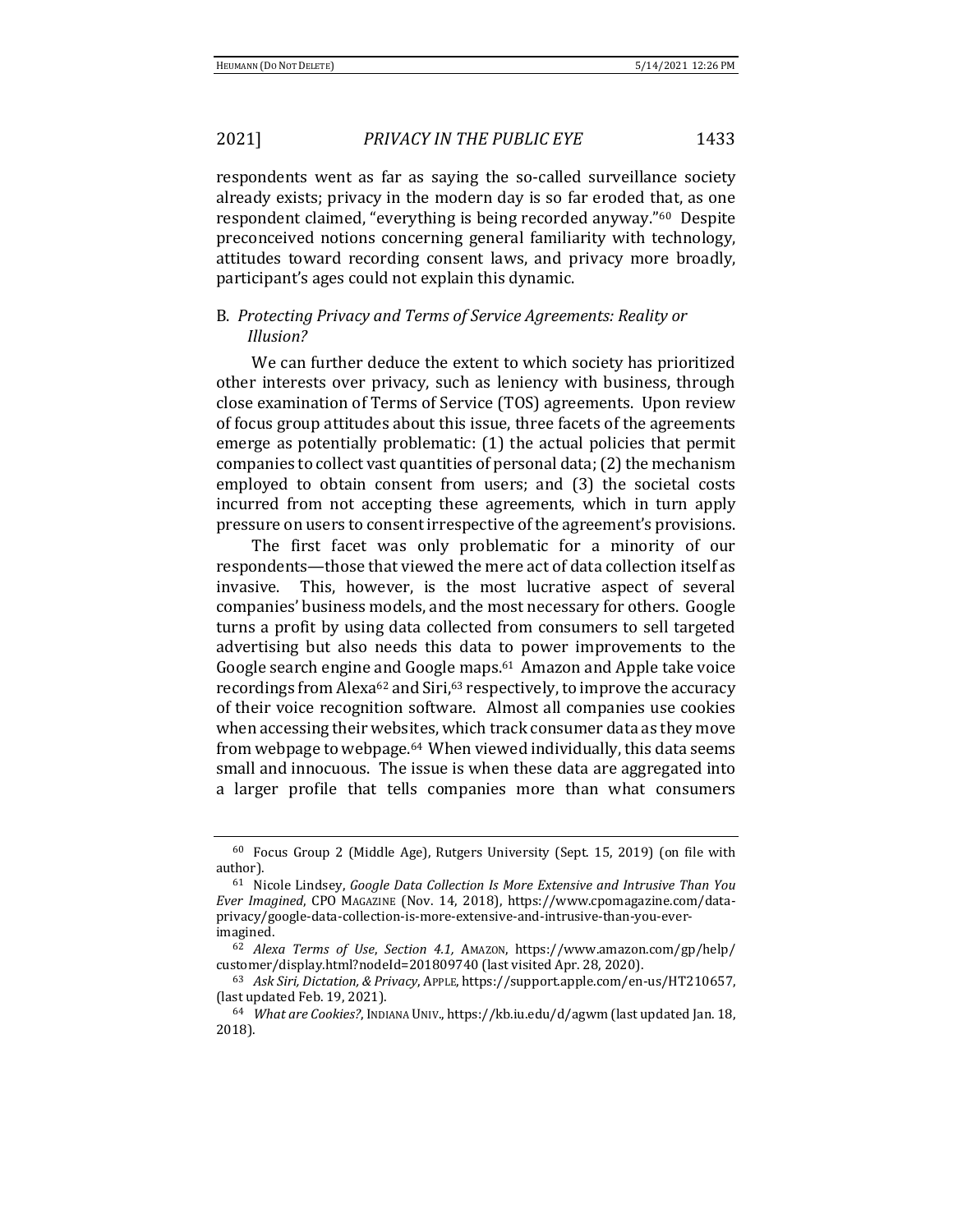expected it would reveal. For instance, while individual facts about a person may confer little information when considered on their own, taken together, these facts may paint a more complete picture of that person than what the consumer intended to divulge.65 One report demonstrated that merely going through normal life routines with an Android phone led Google to be able to collect enough user data to identify user interests accurately.<sup>66</sup> One participant was deeply troubled by this when he said, "I mean they know so much about you. They pretty much own you. I downloaded all of the data that Google had on me. I had so much data. I made the mistake of buying a Google Pixel."67 This is often the case—a person may believe they have a reasonable expectation of privacy, only to discover that their data had been collected consistently, and without their knowledge, over an extended period.

TOS Agreements are formatted as either "opt in" or "opt out."<sup>68</sup> When a website prompts its users to agree, usually at the bottom of a page immediately upon opening the site, this specific site is using the opt-in style. If no such prompt appears, users must opt out of using the program entirely.69 This may even be less clear in cases when the user interface is amorphous. While nearly all respondents understood that they had opted in to Google's TOS when they used the search engine, significantly fewer respondents were aware of Alexa's voice recordings being sent back to Amazon for analysis.<sup>70</sup>

We hypothesized that many respondents would not be aware that, by using Google's service, they were agreeing to the corporation's data collection policies. Most respondents did appreciate, however, that by availing themselves of this service (and others), they had acquiesced to the corporation's conditions on the ease with which the organization could aggregate data, sell data, and disseminate data.<sup>71</sup> They were

<sup>65</sup> *See* Lindsey, *supra* note 61.

<sup>66</sup> Douglas C. Schmidt, *Google Data Collection*, DIGITAL CONTENT NEXT (Aug. 15, 2018), https://digitalcontentnext.org/wp-content/uploads/2018/08/DCN-Google-Data-Collection-Paper.pdf.

<sup>67</sup> Focus Group 3 (Young Adults), Rutgers University (Sept. 15, 2019) (on file with author).

<sup>68</sup> *See* Berkson v. GoGo, 97 F. Supp. 3d 359, 366–67 (E.D.N.Y. 2015) (discussing the legality of various methods of obtaining consent).

<sup>69</sup> *Id.* at 376.

<sup>70</sup> *See* Matt Day et al., *Amazon Workers Are Listening to What You Tell Alexa*, BLOOMBERG (Apr. 10, 2019), https://www.bloomberg.com/news/articles/2019-04- 10/is-anyone-listening-to-you-on-alexa-a-global-team-reviews-audio.

<sup>71</sup> *See* Daniel J. Solove, *Privacy Self-Management and the Consent Dilemma*, 126HARV. L. REV. 1880, 1881 (2013) (discussing what individuals lay observers understand in terms of data consent laws).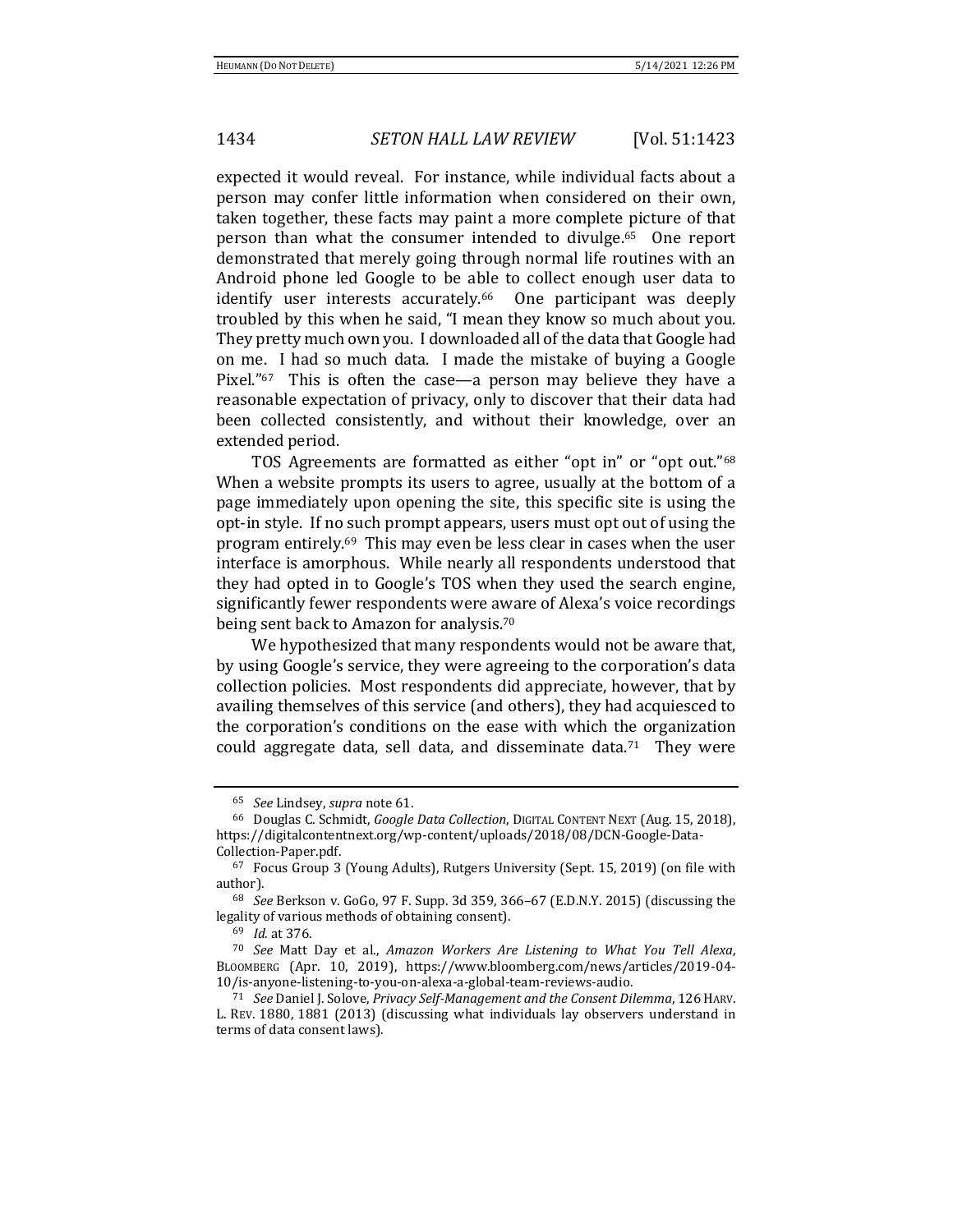aware that they had "opted in" without being given an option to "opt out." Most respondents were resigned to the fact that this is how TOS agreements functioned in practice.

Taking it one step further, we asked about situations in which the organization did ask for explicit authorization to its terms and conditions, meaning a person had to affirmatively "opt in" rather than being automatically assumed to agree to terms and conditions by using the service. The assumption was that by being given explicit statements about what they were agreeing to, respondents would have more choice and would have a better handle on what would be done with their information, effectively providing more control over the dissemination of the information they provided. A priori, this sounded more than plausible, and indeed suggested a policy for addressing privacy issues moving forward (we will turn to these in the last section of this paper).<sup>72</sup> But once again, what we assumed was obvious—that a choice to "opt in" with specific explanations as to what was being agreed upon would enhance an individual's control over private information—was incorrect.

Of our respondents across all six focus groups, almost no respondents claimed to read any parts of the TOS.73 Signing these was routine; ignoring their language was universal. Some bemoaned the length of these agreement sheets; some the difficulty of reading them.<sup>74</sup> Even when we probed deeper and suggested altering the terms of the agreement in ways consistent with policies being adopted in Europe and some states,<sup>75</sup> we found at best a grudging response from a few of the respondents that maybe one change or another (i.e., highlighting key points, shorter forms) might make them give more than a mere cursory look to the documents. A few of these comments are illustrative of these themes:

<sup>72</sup> *See infra* Section VI.B.

<sup>73</sup> *See* Ian Ayres & Alan Schwartz, *The No-Reading Problem in Consumer Contract Law*, 66 STAN. L. REV. 545, 546 (2014) (discussing issues surrounding the lack of reading within the context of consumer contract law).

<sup>74</sup> One Focus Group Participant (from our sixth group, Middle Aged individuals), specifically noted that the determining factor behind his reasoning for not reading TOS agreements was the perceived complexity of these document's language. This participant suggested using lower Lexile levels as a standard for encouraging broader understanding of these documents.

<sup>75</sup> *See infra* Section VI.B.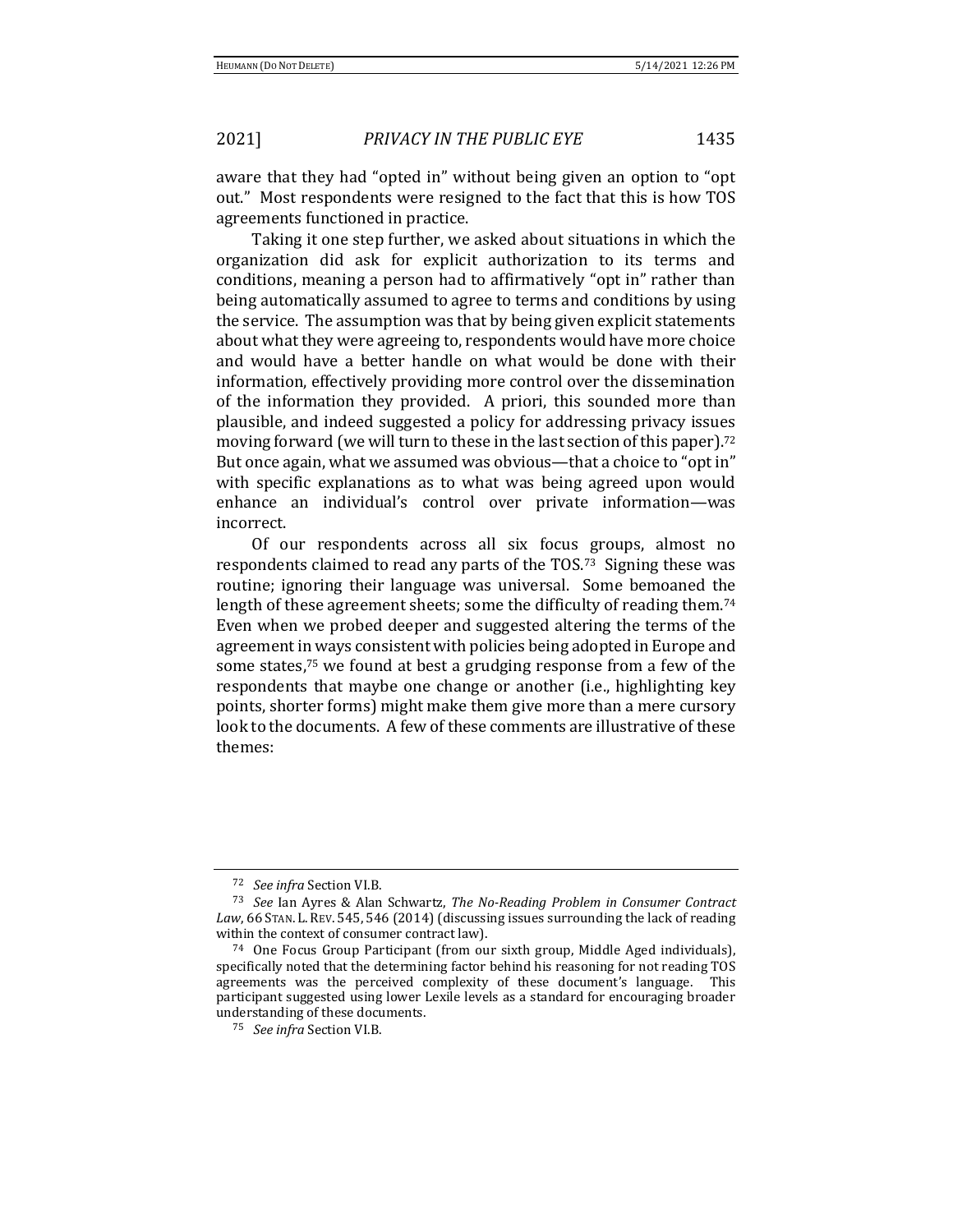I skim through the TOS agreements, but that is ultimately not going to make much of a difference. If you don't sign it, you don't get to use the service. And if it is an electronic copy there even isn't an opportunity to modify it[.]<sup>76</sup>

There are sometimes 60 pages of TOS . . . you can't read them . . . few know what they say. You assume they are collecting data . . . if there was more of a choice to opt in, just in theory a difference, since if you don't opt in, you can't use the service.... The European Union efforts to change TOS [i.e., highlighting, underlining, shortening] won't matter—no one reads them.<sup>77</sup>

Somewhat facetiously, another respondent claimed that "all the terms and services really need to say is 'We're taking all your stuff, we're making money off it, good luck."<sup>78</sup> His point, of course, was that clients really have a sense of what they are giving away but will not change their behavior in any case.

This turns general contract theory on its head, as contracts are generally predicated on the idea of consent being given actively as an opt in. In a 1994 Yale Law Journal article, Peter Schuck wrote, "[t]o say that one cannot be bound by a promise that one did not voluntarily and knowingly make is to say that the individual should be the author of her own undertakings, that a genuine respect for her dignity requires a broad deference to her choices."79 The issue today is that many people cannot opt out of terms such as Google's or Apple's without incurring opportunity and productivity costs. Putting together the various services and websites respondents visited that had TOS, almost no one felt that they could live today without being bound by these contracts.<sup>80</sup> When asked why they continued to use Google despite expressing dismay with the way Google collected their data, they replied, "Because it's convenient, and I will be left behind socially."81 It does not matter if

<sup>76</sup> Focus Group 1 (Seniors), Rutgers University (Sept. 13, 2019) (on file with author).

<sup>77</sup> Focus Group 3 (Young Adults), Rutgers University (Sept. 15, 2019) (on file with author).

<sup>78</sup> Focus Group 6 (Middle Age), Rutgers University (Oct. 6, 2019) (on file with author).

<sup>79</sup> Peter H. Shuck, *Rethinking Informed Consent*, 103 YALE L.J. 899, 900 (1994).

<sup>80</sup> Focus Groups 1–6, Rutgers University (Sept. 13–Oct. 6, 2019).

<sup>81</sup> Focus Group 2 (Middle Age), Rutgers University (Sept. 15, 2019 (on file with author).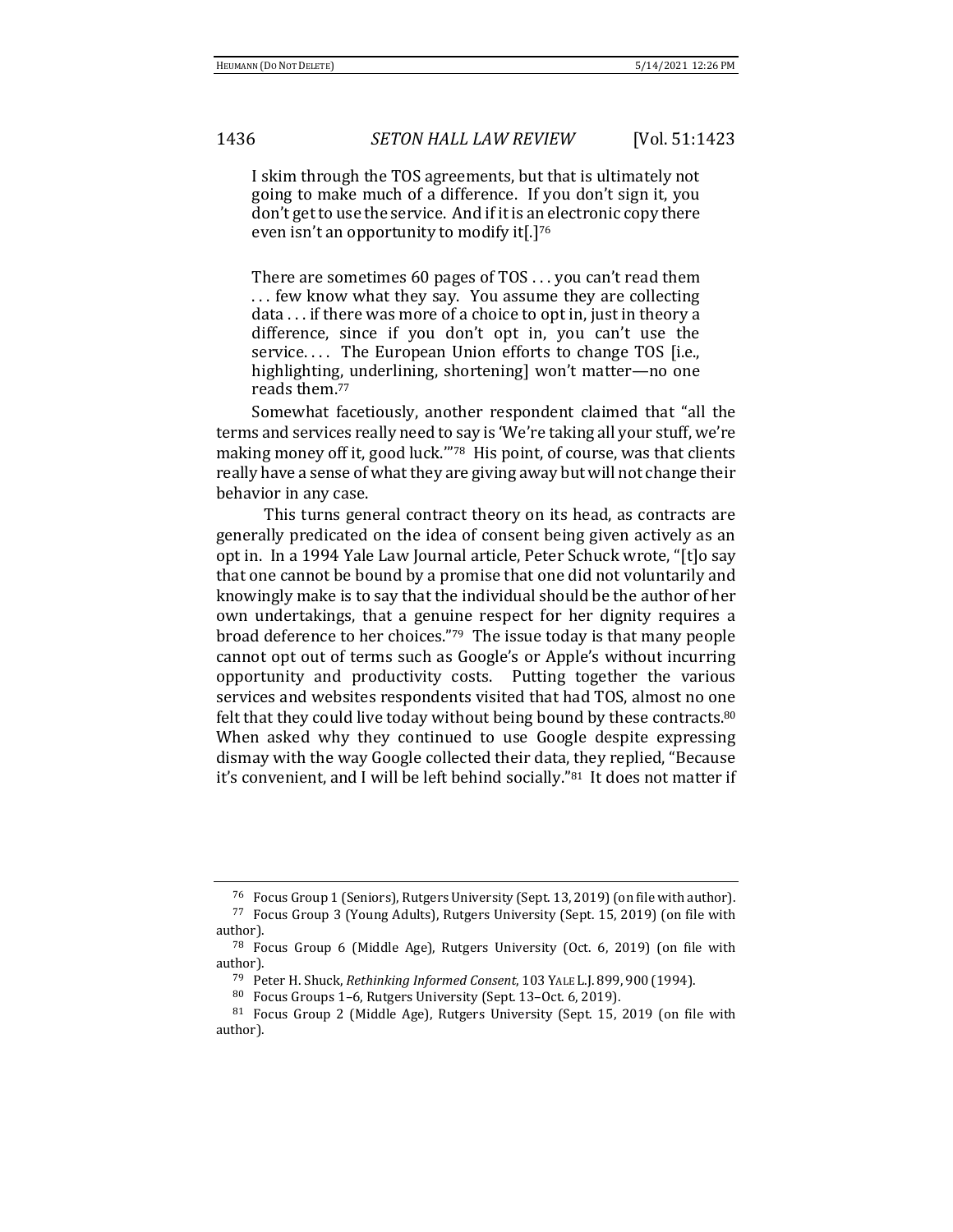consent is questionably obtained if people do not have alternatives that allow them to "voluntarily and knowingly make" other choices.<sup>82</sup>

# C. *The Role of Government and Corporate Giants: Trust and Tradeoffs*

To contextualize privacy and, more importantly, how people conceive privacy, we deemed it necessary to decipher the difference between the expectations people have of public versus private entities. Since many people hold double standards, we found that it was beneficial to partake in a simple voting process, revealing the results to the group after the voting was completed. Then, we allowed people to attempt to defend their clear contradictions in their conceptions.

<sup>82</sup> *See* Joseph V. Demarco & Brian A. Fox, *Data Rights and Data Wrongs: Civil Litigation and the New Privacy Norms*, 128 YALE L.J. F. 1016, 1024–26 (2019) (discussing lawsuits involving private parties and data storage).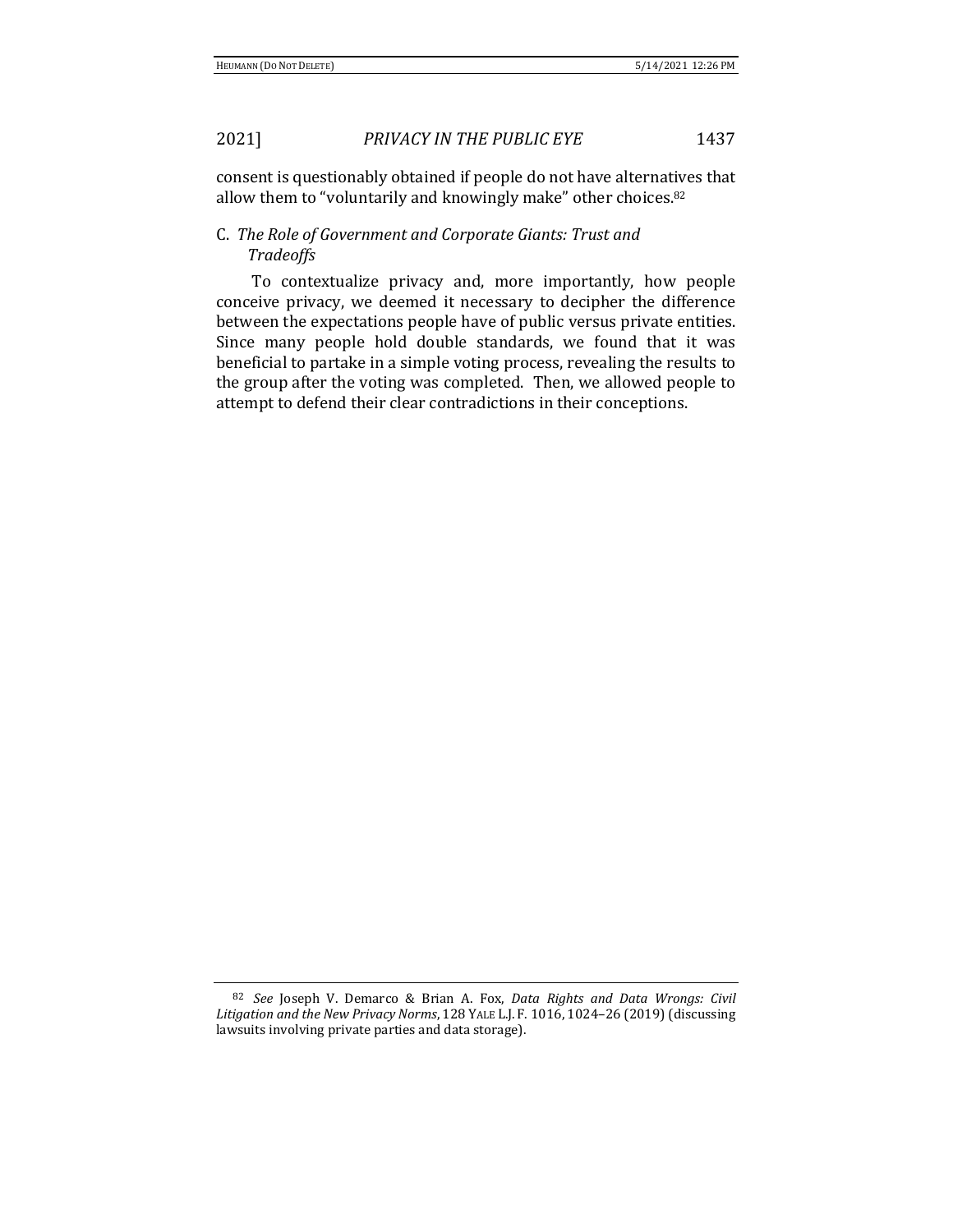

# *Question 1: Who do you trust more with your private information?*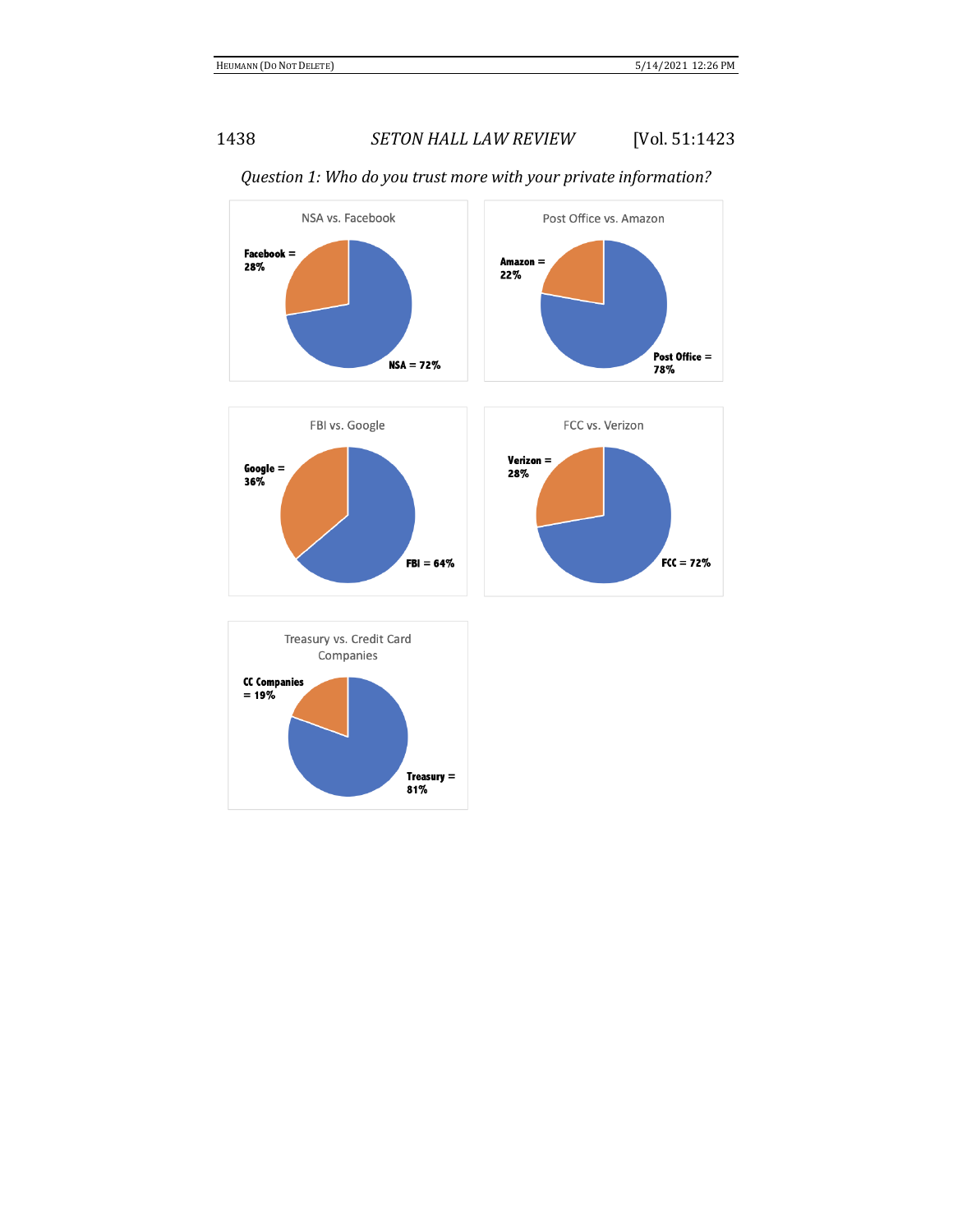

# *Question 2: In general, who do you trust more with the following sets of data: private companies or the government?*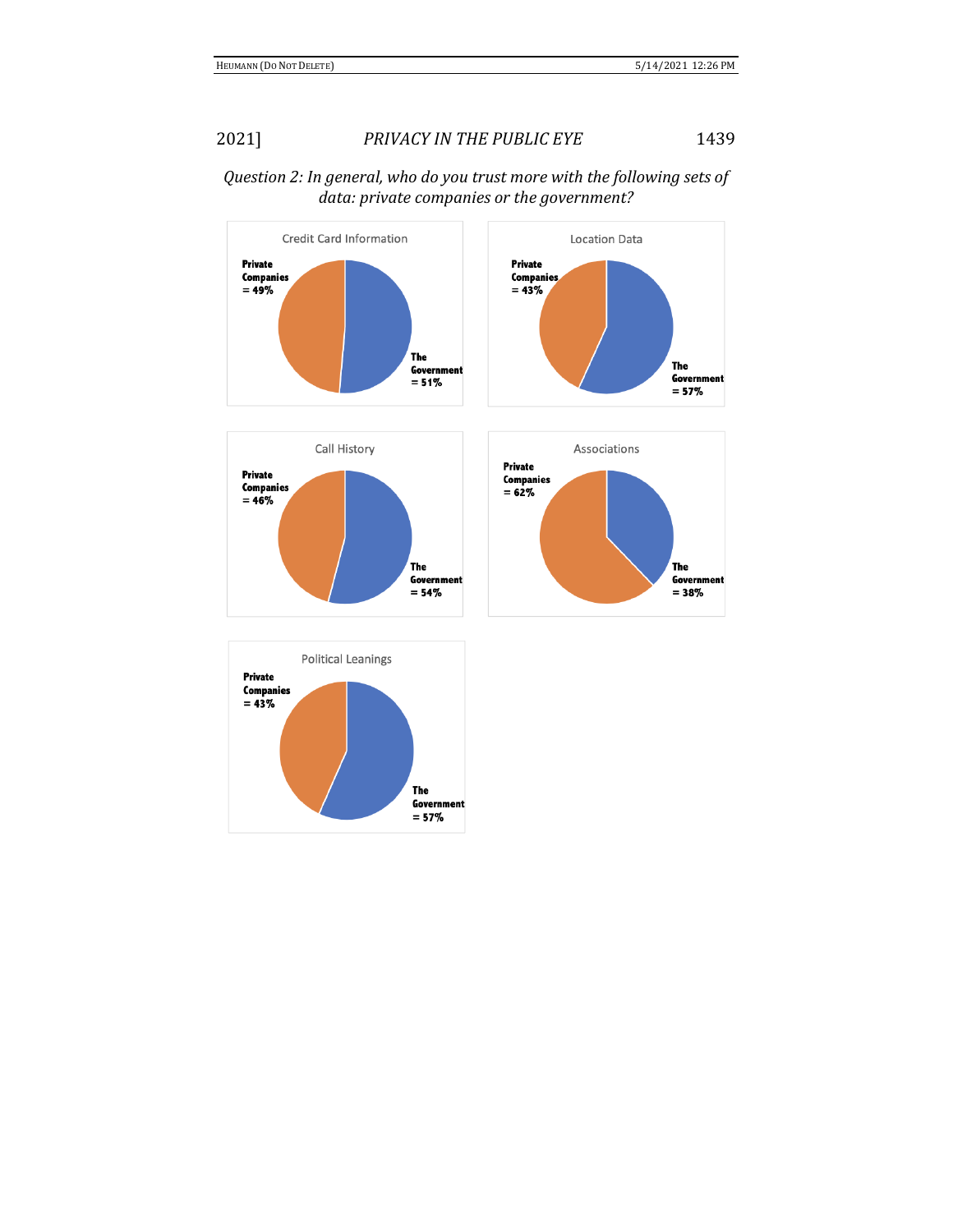Consistent with our other findings, $83$  responses were coherent across age groups. We found that, overall, public entities received more support, or "trust," from our focus groups. We tested this by first varying the entities (i.e., the Treasury or credit card companies), but asking about a general sense of trust, and then by varying the information obtained (i.e., your location), but asking generally "public or private." We found that when naming specific entities, an overwhelming majority selected the public option over the private option. When asking about specific information, though, "the government" either won by a very slim majority or even lost the vote. A factor that could be influencing this contradiction is the negative stigma attributed to "the government." People have always been distrusting of this ominous entity, and that is a likely reason for the voting discrepancy. When we asked about specific government agencies, though, people realized that these agencies do not warrant a sense of fear or distrust, voting in their favor. Another factor that likely influenced our participants in their voting habits is the overwhelming news coverage relating to breaches of data by private corporations. Focus group participants reported that stories about privacy issues with Facebook, Google, and Amazon influenced their decision to pick the government agency rather than the specific company. This could also explain why—in an opposite pattern to that of the government—private companies generally performed better in the collective than as individual companies.

The one noticeable outlier from the aforementioned trends was in the "Associations" question in the second round, where a majority of respondents said that they trusted private companies to know this information more than the government. During the focus groups, respondents would sometimes respond that they picked private companies when they could rationalize the private company knowing this information.84 Given the prevalence of social media networks as a primary online interface across all generations, it is conceivable that the public has largely accepted private companies having detailed information on a person's friend and family network.

This model of analysis was designed to gauge the "trust," an often-immeasurable feeling, that participants had in various agencies, groups, etc. By seeking a justification as to why the entity would need the information we were asking about, participants unveiled their reasoning skills, ultimately seeming to draw objective conclusions. If

<sup>83</sup> *See supra* Section IV.A.

<sup>84</sup> Focus group notes, Rutgers University (Sept. 13–Oct. 6, 2019) (on file with author).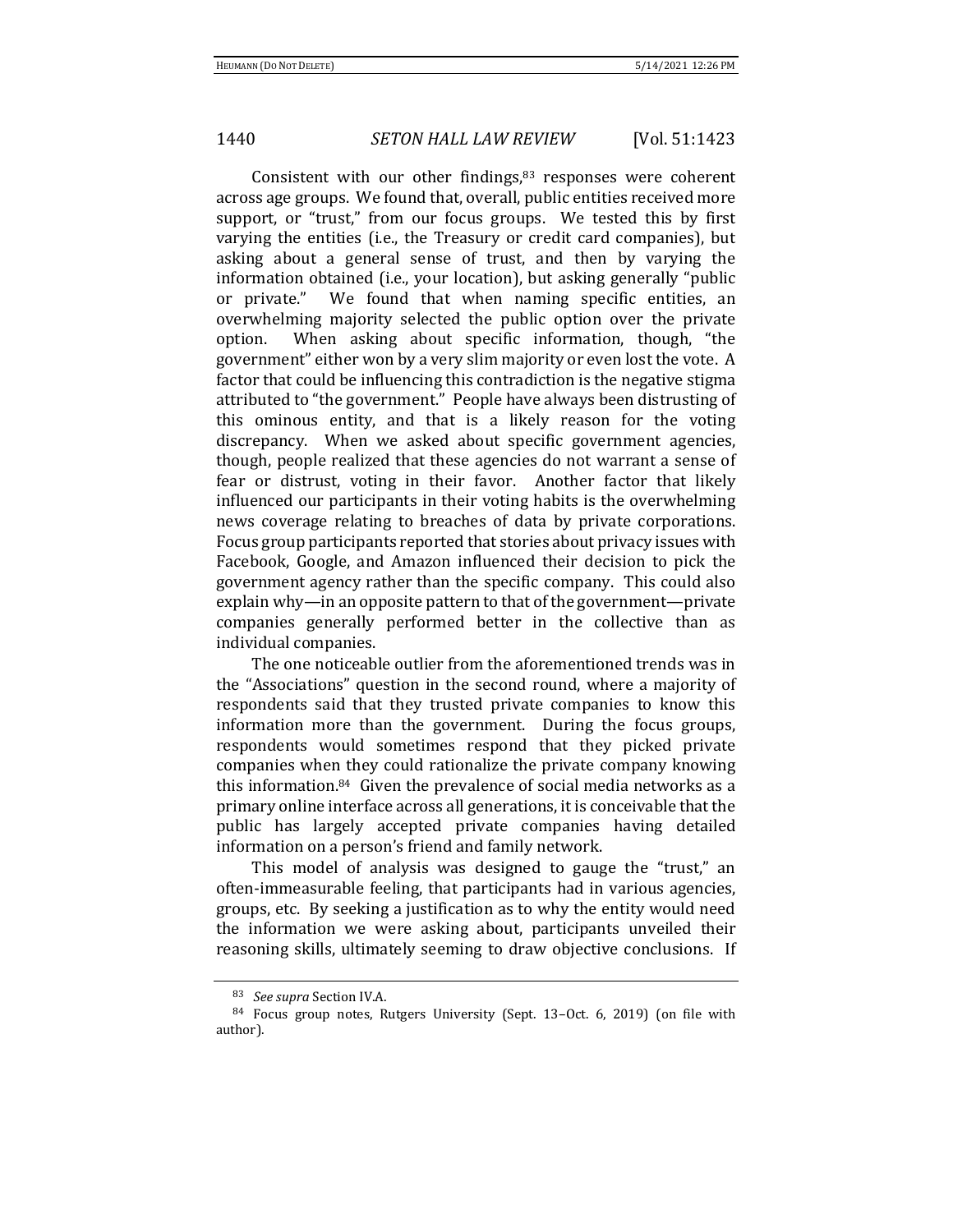they were able to see a reason for an entity to know that information, the decision was made clearer. $85$  One participant, though, articulated the true design of our questioning, stating, "[a] lot of this comes down to trust. How much do you trust the government not to abuse security cameras, how much do you trust Apple to do what they say they will do."<sup>86</sup> Reinforcing other theories of ours as well, this participant categorized the entire government as one entity, while distinguishing Apple from other tech giants. This participant did not pick a side in this statement but instead discussed the idea of trading off some privacy for increased security. The government, as he referred to it, is often thought of as an entity that strips the general population of privacy with a sweeping promise of safety.<sup>87</sup> Apple, though, promises security at its forefront.88 The participant draws a similarity with these two, proposing that they both need to prove their efficacy and their reliability in order to gain the trust of the American people.

## V. THE RESIGNATION CURVE: PROFILES IN PRIVACY

Across the landscape of themes that surfaced during our focus groups, certain patterns emerged that may offer some broader explanatory power in deciphering people's overall attitudes toward privacy. As mentioned, we initially hypothesized that a person's age might be influential in organizing individuals' opinions on privacy relative to one another. Despite the rejection of our age hypothesis, attitudes about privacy were not homogenous. They could still be roughly organized into a loose typology according to their perceived ability to control their personal privacy, and according to their overarching opinions on the current (and future) state of privacy throughout society.

<sup>85</sup> *See* Auxier et al., *supra* note 49. Our methodology for gauging the trust of focus group participants was similar to the Pew Privacy Survey's construction of survey questions for gauging the feelings of respondents as related to the sharing of information with government and private organizations. *See id.* Participants in the Pew Privacy Study responded overwhelmingly that they did not feel the benefits of sharing their personal information with the government or private companies outweighed the possible risks. In more in-depth questions, however, there was significant variation in the participants' responses when asked about their feelings toward sharing specific types of personal information with the government and private companies. *See id.* Additionally, there were also significant differences in the participants' responses when asked about their feelings toward sharing personal information with specific types of government and private organizations. *See id.*

<sup>86</sup> Focus Group 4 (Seniors), Rutgers University (Sept. 20, 2019) (on file with author). <sup>87</sup> *Id.*

<sup>88</sup> *Apple Privacy Policy*, APPLE (Dec. 14, 2020), https://www.apple.com/legal/ privacy/en-ww.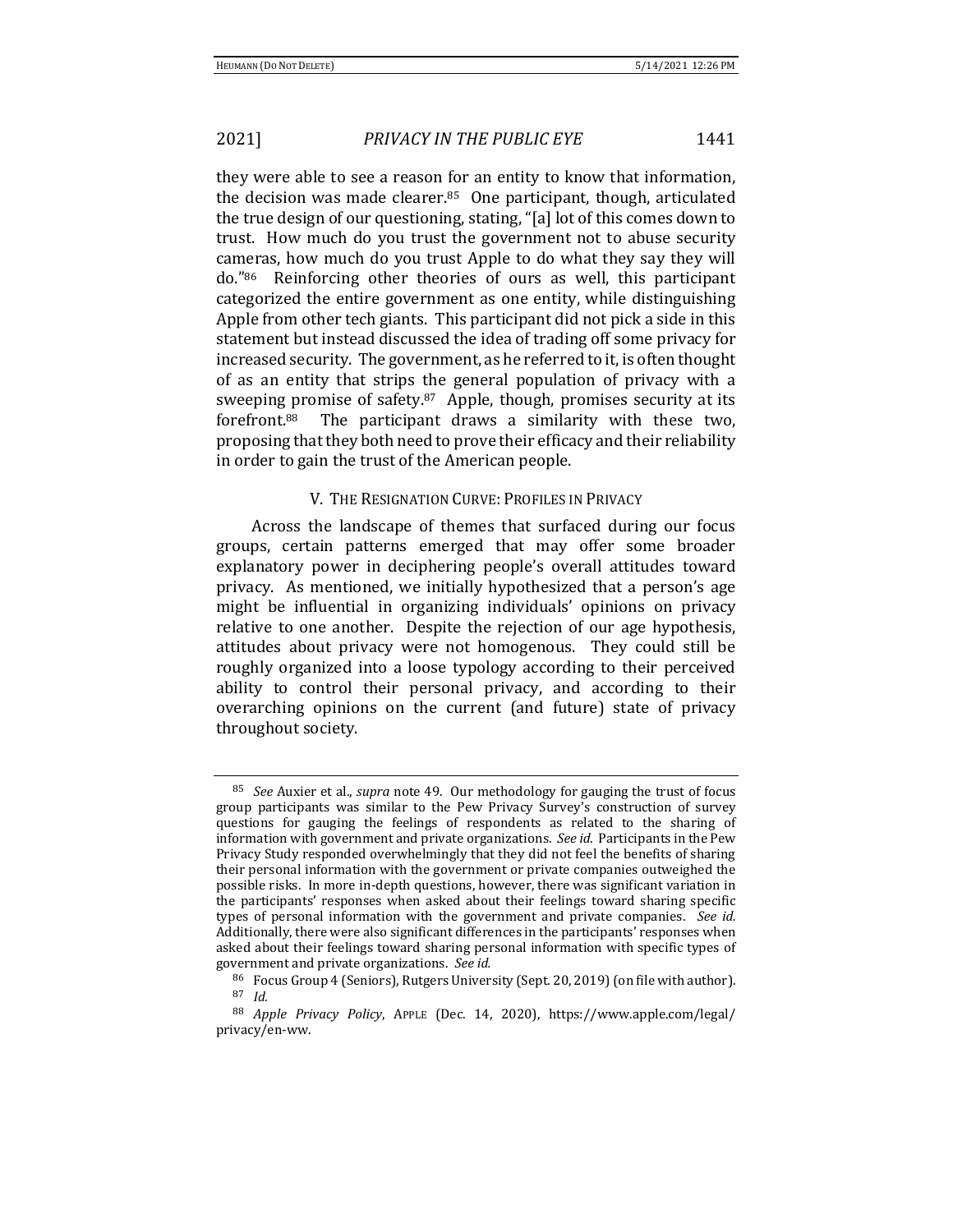Throughout our various topics of discussion, one feeling guided nearly every respondent's attitude—resignation. Specifically, almost all focus group respondents agreed that the value society places on privacy today is historically lower than at any other point in history.89 Nearly all focus group respondents also believed—for better or worse—that little could be done to change society's values as they pertain to privacy, due in large part to the various competing interests (convenience, security, etc.) for which privacy is often exchanged.

What did vary among respondents, however, was the extent to which they perceived their ability to maintain agency over their personal privacy. In other words, despite the belief that new technology has pushed society away from privacy writ large, certain respondents expressed the idea that technology could also be proactively used—if individuals chose to do so—as a safeguard in protecting privacy through such practices as private browsing, virtual private networks (VPNs), and encryption.<sup>90</sup> Moreover, individuals' general attitudes toward society given the current state of privacy also varied, as even certain respondents resigned to a world devoid of privacy believed that this was not necessarily problematic. Rather than being consumed with worry over the future of privacy, these individuals instead choose to enjoy the comfort of warm water, so to speak.

In reviewing the different attitudes among focus group respondents, each respondent could be arranged relative to one another based on both their perceived ability to influence their personal privacy and their general attitude toward society given the current state of privacy. We call this arrangement the "Resignation Curve," as respondents who possessed extremely negative attitudes or who possessed extremely positive attitudes toward society—given the current state of privacy—both generally believed there was little that could be done to safeguard personal privacy. A smaller group of respondents, who represent the center of the Resignation Curve, expressed neither extremely positive nor extremely negative views toward the state of privacy but believed there were pragmatic measures that individuals could take to safeguard their personal privacy if they chose to do so over a competing interest.

<sup>89</sup> *See* Auxier et al., *supra* note 49. Similar to this finding from our focus groups, data from the Pew Research Center's 2019 Privacy Study showed that 70 percent of participants responded that their personal information is less secure than compared to five years ago. *Id.*

<sup>90</sup> Focus group notes, Rutgers University (Sept. 13–Oct. 6, 2019) (on file with author).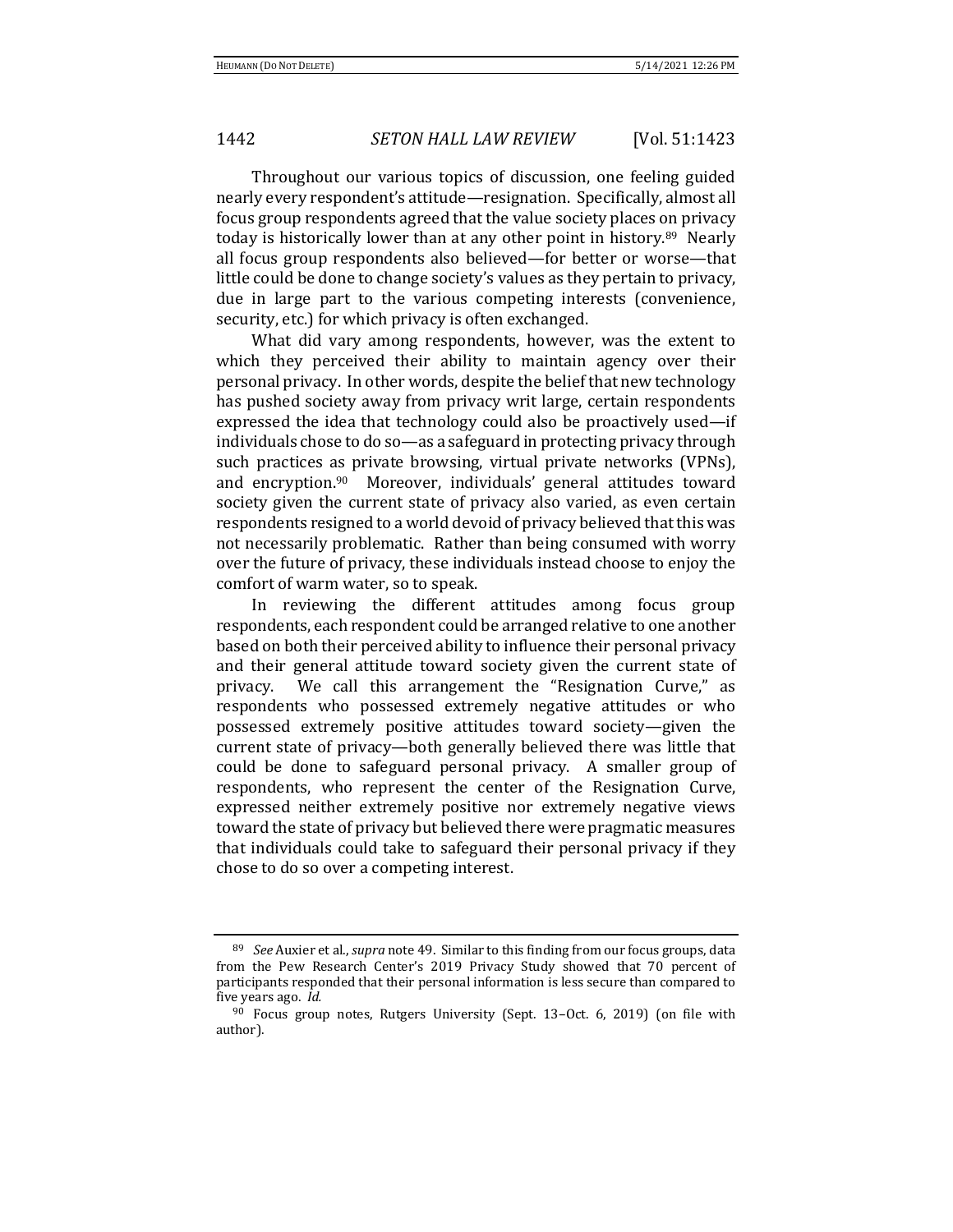Respondents could therefore be *loosely* placed into one of three groups along the Resignation Curve: the Defeatists, the Pragmatists, and the Futurists. Respondents do not fit neatly into only one of these groups. Instead, the groups are meant to represent sections of a spectrum. Where respondents fell on this spectrum indicates a rough approximation of their attitudes toward privacy. It is important to note that the curve depicted below does not depict the frequency with which focus group respondents could be labeled as members of each of these groups. Instead, the Resignation Curve is meant to represent a relationship between two categories of attitudes (represented by its axes), and whose extremes mark the most typical attitudes of certain typologies as outlined below.



### A. *The Defeatists: Privacy Is an Illusion!*

The Defeatists' attitudes were defined by complete and total resignation—not just to an individual's inability to maintain agency over his or her privacy but also to the guaranteed negative consequences of a society that does not value privacy. Individuals on the left side of the Resignation Curve, where most focus group participants could be placed, were specifically resigned to the belief that society was now structured such that avoiding incentives to trade privacy in exchange for a variety of competing interests (security,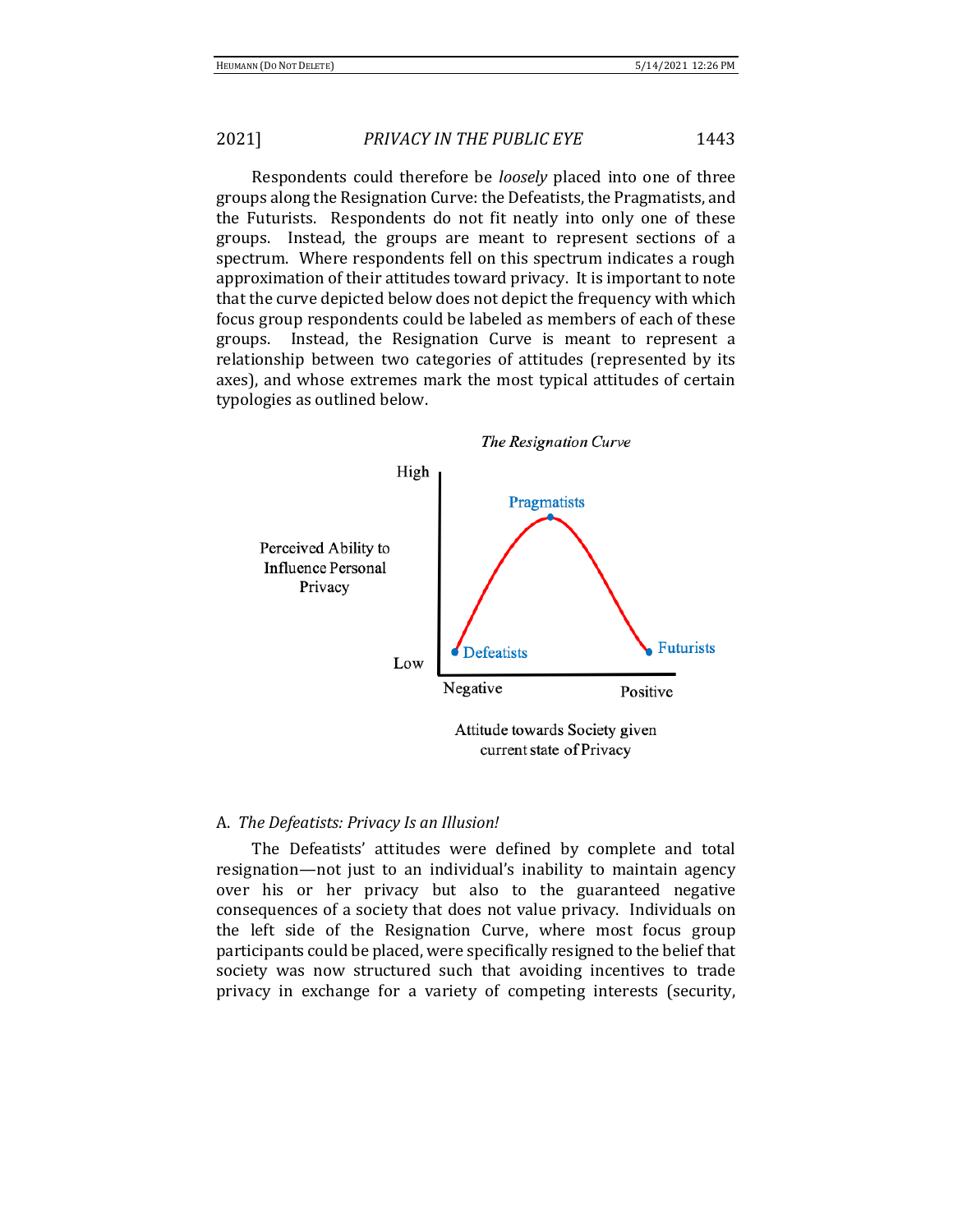convenience, financial gain, etc.)<sup>91</sup> would impose a burden on individuals far outside what is now considered normal given the advancement of technology.

Consider visual surveillance, for example.92 On a very basic level, it is hard to argue against the security that cameras afford over streets, university parking lots, and so many other public—and sometimes private—locales. Though one can argue about their deterrent value, few argue that the information they provide is not important to identifying culprits and so on.93 Similarly, there is an addictive attractiveness to the use of Google's search engine. The ease, accessibility, and convenience are a brew almost impossible to resist ingesting. Related are the unbelievable efficiency rewards of technology: speed of locating accounts, storage of information, and myriad other benefits that accrue from electronic collection and storage of data.<sup>94</sup> Although privacy implications of different social policies have been present throughout our history,<sup>95</sup> the scope of the changes of the past fifty years far exceeds anything experienced in our past. The impossible has become not just possible, but a reality, and in some instances, commonplace.

Many Defeatists largely view this "new normal" as an existential threat to democracy and to the United States' ability to maintain a free and open society in which individuals retain their autonomy without the auspices of Big Brother or Big Technology watching over them.96 Some Defeatists expressed fears that, without privacy, the country was now more vulnerable to authoritarianism, given the notion that people now fundamentally lack choice in deciding what, where, and to whom to divulge information. Any "choice" concerning whether or not to use a service or product (i.e., smartphones, search engines, mapping

<sup>91</sup> *See* Stacy-Ann Elvy, *Paying for Privacy and the Personal Data Economy*, 117 COLUM. L. REV. 1369, 1371–78 (2017) (discussing privacy as a commodity).

<sup>92</sup> *See* Neil M. Richards, *The Dangers of Surveillance*, 126HARV. L.REV. 1934, 1936–45 (2013) (providing a broader discussion of surveillance).

<sup>93</sup> *See generally* Milton Heumann et al., *Privacy and Surveillance: Public Attitudes on Cameras on the Street, in the Home, and in the Workplace*, 14 RUTGERS J.L.& PUB. POL'Y 37, 60–74 (2016).

<sup>94</sup> *See* Mike Shaw, *Why Google is the Best Search Engine (and Why Businesses Should Care)*, TOWER MARKETING (June 15, 2020), https://www.towermarketing.net/blog/ google-best-search-engine.

<sup>&</sup>lt;sup>95</sup> See generally LAWRENCE CAPPELLO, NONE OF YOUR DAMN BUSINESS 6 (2019) (exploring the history of conflicts surrounding technological advancements that arguably conflicted with privacy values).

<sup>96</sup> *See generally* Jonathon W. Penney, *Chilling Effects: Online Surveillance and Wikipedia Use*, 31 BERKELEY TECH. L.J. 117 (2016) (exploring the public's interest in privacy topics around the time of Edward Snowden's disclosure of National Security Agency surveillance in 2013).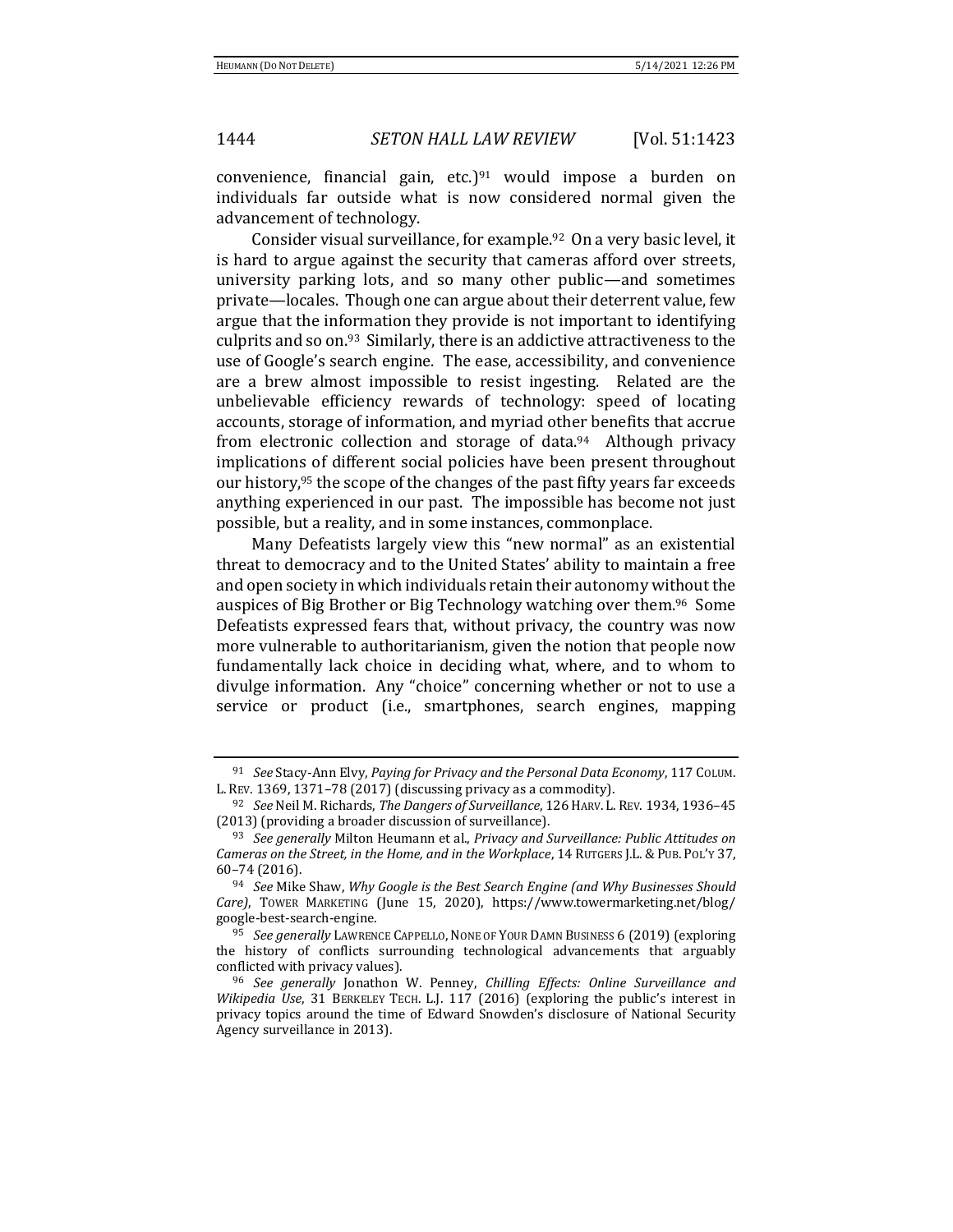applications), as one Defeatist noted, is simply an "illusion,"<sup>97</sup> because the cost imposed by declining to use such services places a burden on the individual outside what is now commonly deemed acceptable. While entities may not necessarily force individuals to disclose private information, the normalization of using certain technology has nevertheless forced individuals to trade their privacy.

The following is a quote from an individual near the Defeatist end of the Resignation Curve: "[N]othing I can do [about Google keeping search history] . . . . It is what it is. The individual is powerless. I'm just one person."98 Another Defeatist summarized their feelings by asserting the following: "Privacy is an illusion. I am not sure there is a definition of privacy anymore. It is too late to make material changes in our behavior when it comes to using services like Google. We are already hooked."99 Other Defeatists similarly reported, "I have no privacy and I can't expect it to get any better soon,"<sup>100</sup> and, "If you don't sign [the TOS agreement], you don't get to use the service."101 Finally, on surveillance generally, yet another respondent stated, "There is surveillance all the time, all privacy is gone, but nothing to be done. Barring a catastrophe, there is no privacy, it's almost like a Pandora's box . . . . Get used to the new world. What can I do as an individual?"<sup>102</sup>

### B. *The Futurists: Embrace the New World!*

Focus group respondents at both ends of the Resignation Curve shared a key characteristic: when it comes to new norms of information sharing, both Defeatists and Futurists believed that resistance is futile. Both groups are generally accepting of the "this is the way it is" mentality regarding privacy, given the advancement of technology in the 21st century. The defining difference between Defeatists and Futurists, however, is that the latter tend to believe that this new society is trending in a positive direction rather than a negative one. Futurists, unlike Defeatists, generally embrace the technology that Defeatists believe to be responsible for the decline of privacy. Of the three groups herein defined, Futurists represent the smallest number of focus group participants. They tend to not only accept the idea that society now

 $97$  Focus Group 1 (Seniors), Rutgers University (Sept. 13, 2019) (on file with author). <sup>98</sup> Focus Group 3 (Young Adults), Rutgers University (Sept. 15, 2019) (on file with author).

<sup>99</sup> Focus Group 1 (Seniors), Rutgers University (Sept. 13, 2019) (on file with author). <sup>100</sup> Focus Group 6 (Middle Age), Rutgers University (Oct. 6, 2019) (on file with author).

<sup>101</sup> Focus Group 1 (Seniors), Rutgers University (Sept. 13, 2019) (on file with author). <sup>102</sup> Focus Group 5 (Young Adults), Rutgers University (Sept. 23, 2019) (on file with author).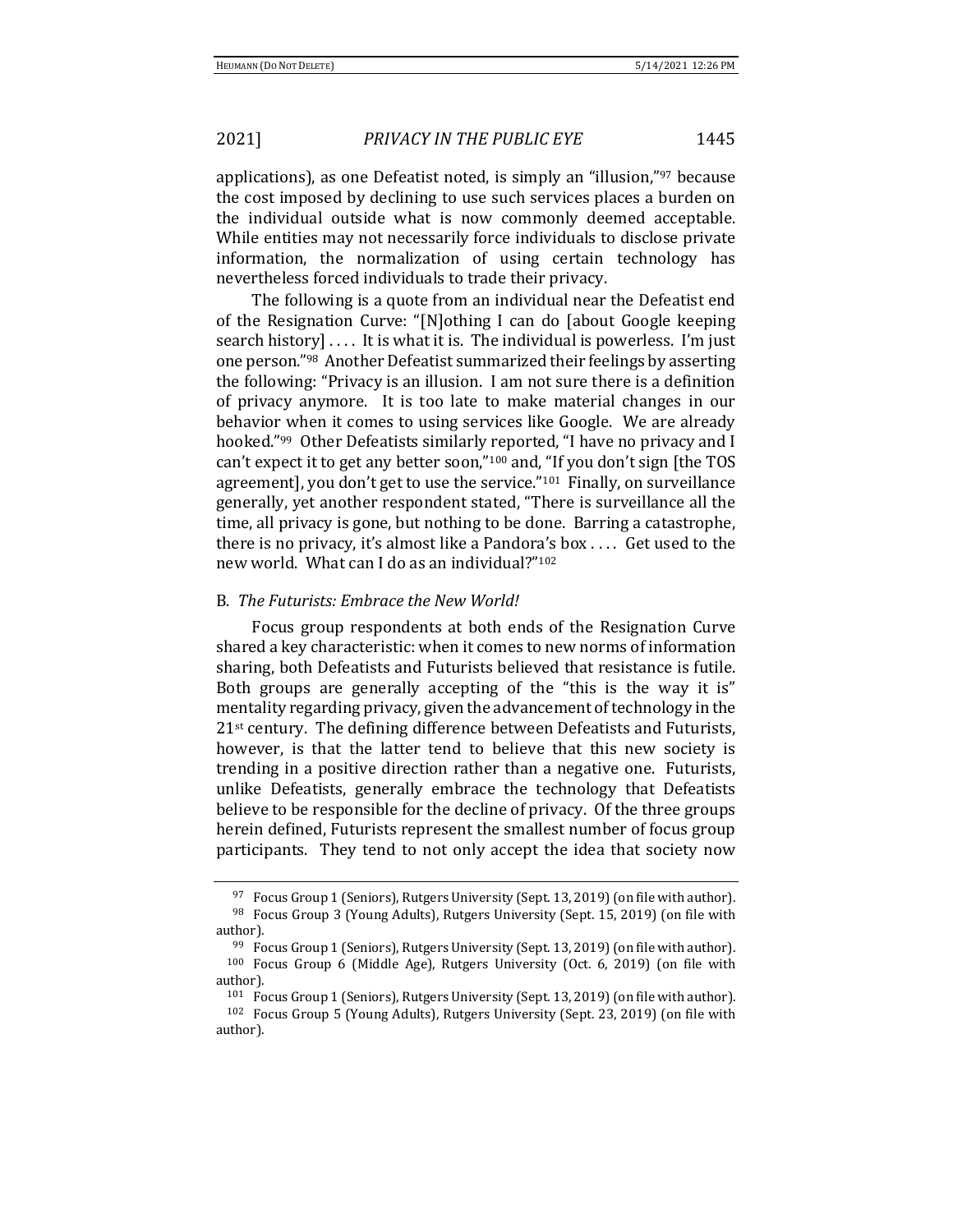values privacy less than ever before but also actively believe that the costs of trading away one's privacy are outweighed by the incentives and benefits received from doing so.

These individuals trumpeted technology's benefits, and generally believed privacy concerns were overblown, exaggerated, and more often than not theoretical musings of those far removed from reality. Futurists typically based their beliefs on the presumption that new technology brings about immense benefits for the "greater good" of society, such as heightened security, enhanced abilities to find and prosecute criminals, increased health benefits, and greater convenience in people's daily lives. Many Futurists also acknowledged that this advancement is achieved not despite the diminution of privacy but because of it. Individuals along the right side of the Resignation Curve sometimes even went as far as to champion the possibilities of mass data collection, especially in fields such as human genetics.103 That these respondents would not only move past a general acceptance of a society dominated by information sharing but also seek to thrive in it is a testament to the wide array of opinions expressed—even by small subsections of the population—on the topic of privacy.

The more moderate of these respondents (those more toward the center-right of the Resignation Curve) felt that they had "nothing to hide," so privacy intrusions were not much of an intrusion at all. More forceful proponents said that the handwringing, dystopia-invoking voices of privacy champions were nothing more than "Chicken Littles,"<sup>104</sup> exaggerating the costs of technology and not crediting the enormous benefits that are associated with change. Not infrequently, these respondents threw down a challenge to the focus group: name a privacy concern that has actually materialized and affected individuals seriously and negatively. These challenges often went unanswered by other focus group respondents.<sup>105</sup>

The following are quotes from individuals near the Futurist end of the Resignation Curve:

Has anyone ever suffered from these privacy concerns we are bandying about? I never did. I am happy with all that technology has given .... I love when the bank knows all about my accounts and alerts me to fraud. I love the fact that

<sup>103</sup> *See generally* Natalie Ram, *Genetic Privacy After* Carpenter, 105 VA. L. REV. 1357 (2019) (analyzing privacy considerations surrounding recent advancements in genetics).

<sup>104</sup> CHICKEN LITTLE (Walt Disney Co. 1943).

<sup>105</sup> *See* Auxier et al., *supra* note 49. When asked if they had recently experienced three of the most common privacy harms, respondents from the Pew Study overwhelmingly answered in the negative.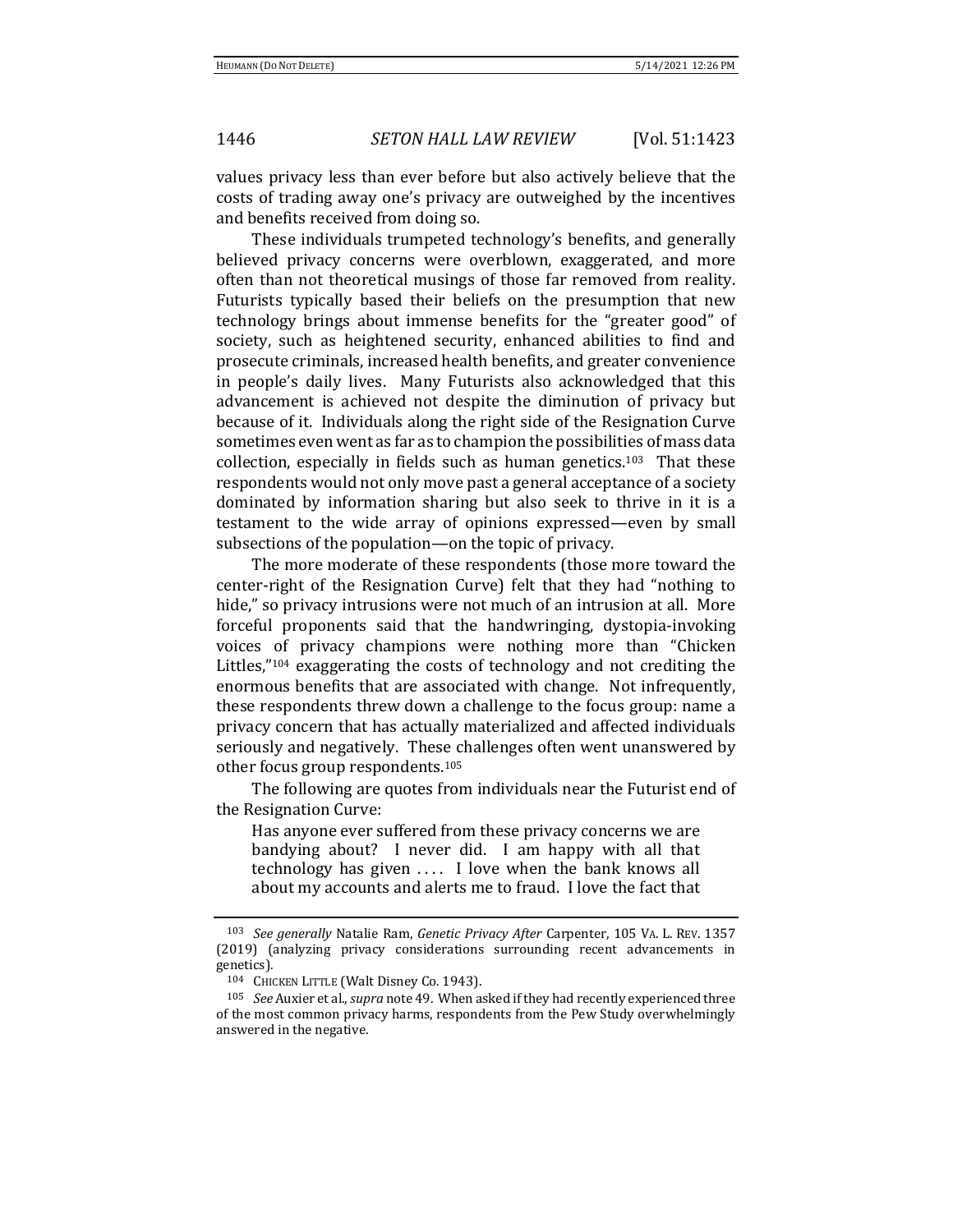the doctor knows all about me. To be frightened is wrong . . . . Every change is for the good even if it has good and bad things .... What are you going to do, stay in your house the whole time?<sup>106</sup>

I am not very concerned with these privacy concerns . . . by collecting more data, you get more knowledge . . . through machine learning, etc. It helps scientific progress. Every generation is faced with this [fear]. New information can be valuable .... We will get more benefits from AI, machine learning.<sup>107</sup>

Another Futurist claimed, "I have nothing to hide, so what is the problem? There are so many benefits . . . so make some concessions. I don't think we should let the negatives outweigh the positives."108 On the topic of Google, one Futurist said, "I don't care enough to use those services [alternative to Google]. Sometimes a targeted ad is nice if it is what I am looking for."<sup>109</sup> Another Futurist commented, "Google is the most phenomenal thing .... [It is] an amazing service that adds tremendous value."<sup>110</sup>

### C. *The Pragmatists: The Future of Privacy is . . . Different!*

The center of the Resignation Curve is occupied by a small subsection of individuals who expressed neither extremely positive nor extremely negative views toward society given the current state of privacy as they perceived it. Pragmatists, like almost all focus group respondents, also perceived societal values to be trending away from privacy. Despite perceiving this trend, however, Pragmatists themselves often still reported that they believed privacy ought to be valued and protected because of the benefits it provided—primarily those surrounding safeguarding against potential cyber-attacks that threaten an individual's financial or emotional well-being (a threat Pragmatists often took seriously). Depending on which side of the Resignation Curve members of this group fell on, Pragmatists were either cautiously optimistic or cautiously pessimistic about the direction in which society's privacy values were trending—an attitude

<sup>106</sup> Focus Group 1 (Seniors), Rutgers University (Sept. 13, 2019) (on file with author). <sup>107</sup> Focus Group 2 (Middle Age), Rutgers University (Sept. 15, 2019) (on file with author).

<sup>108</sup> Focus Group 6 (Middle Age), Rutgers University (Oct. 6, 2019) (on file with author).

<sup>109</sup> Focus Group 5 (Young Adults), Rutgers University (Sept. 23, 2019) (on file with author).

<sup>110</sup> Focus Group 4 (Seniors), Rutgers University (Sept. 20, 2019) (on file with author).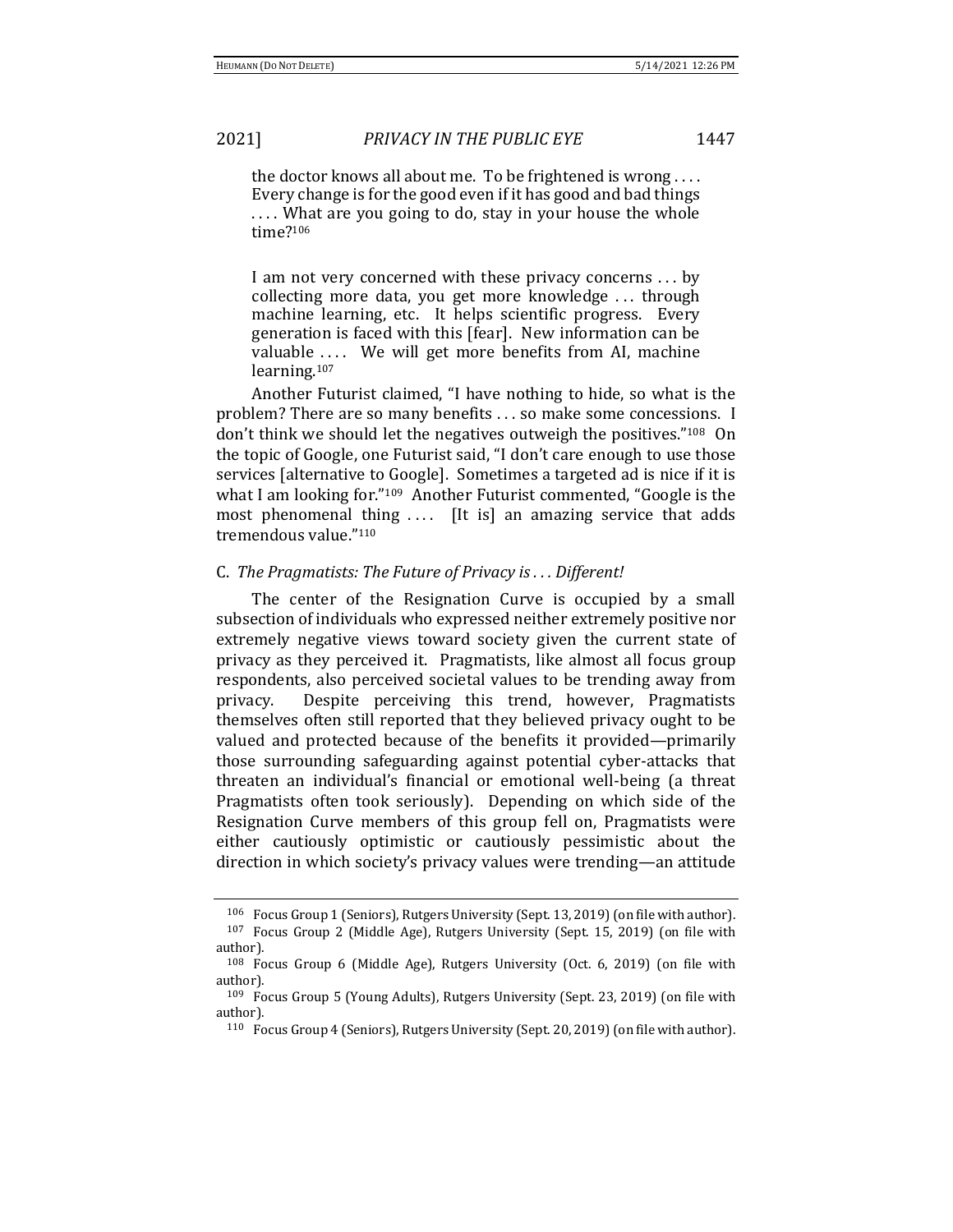that was largely tied to a Pragmatist's belief in the extent to which other individuals also realized their individual agency over protecting their personal privacy.

The following diagram illustrates how the cross section of certain attitudes affects where an individual is placed along the Resignation Curve. This depiction also distinguishes between Negative Pragmatists (those on the left side of the curve) and Positive Pragmatists (those on the right side of the curve). As previously stated, there was a subtle difference in the attitude Pragmatists took toward their general feelings about society given the current state of privacy as they perceived it. The defining characteristic within this group was an individual's perception as to whether or not others also believed that they had individual agency to affect their personal privacy. Many Pragmatists were optimistic as to the agency of their peers, while others believed that they were alone in their ability or willingness to either resist privacy tradeoffs or take certain measures, as explored below, to mitigate the collection of their data.



### *Resignation Curve Typologies*

Unlike their peers at either end of the Resignation Curve, Pragmatists cited a variety of ways—to various extents of personal usage—that individuals could actually use technology to their benefit in protecting personal privacy. This included practices such as private browsing (a means of hiding users' cookies, the mechanism through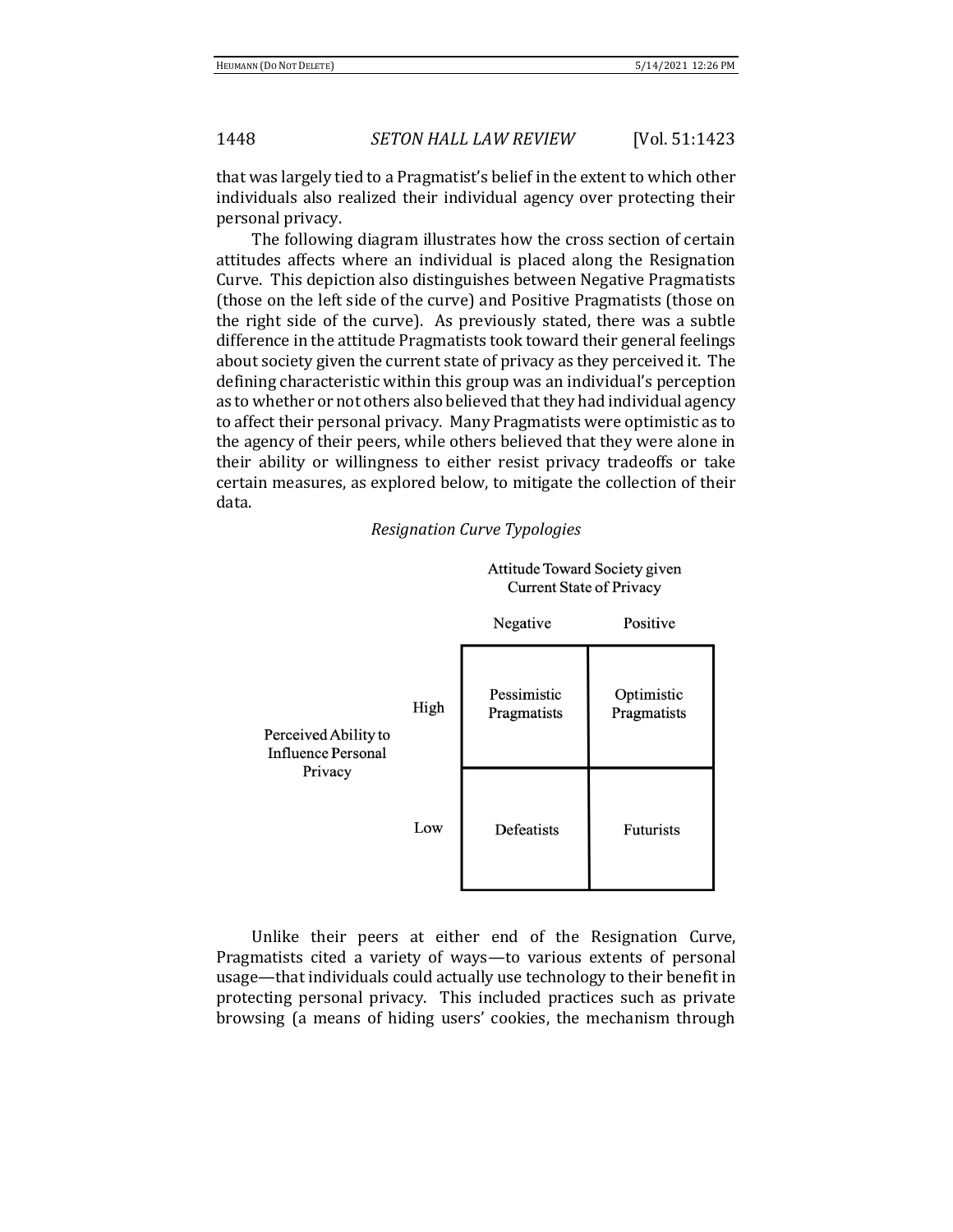which websites track user traffic), VPNs (which allow individuals to create secure networks to access the internet), and encryption (a tool used to restrict information access). Knowledge of any one of these technologies varied widely among even the Pragmatist group, and many respondents—especially younger ones—reported that they were aware of such methods to protect individual privacy, but did not actively utilize these methods themselves, mostly due to a lack of technical knowledge. Despite this fact, the mere existence of such technologies suggested to the Pragmatists that perhaps a world devoid of privacy was not inevitable, although many remained skeptical that enough people cared enough, especially given tantalizing tradeoffs, or had the technical knowledge to actually use such privacy-protecting technology ("PPT"). For the Pragmatists, even among those who actively engaged with PPT, the widespread use of PPT was a necessary step if the protection of private information were to ever extend beyond small clusters of privacy-concerned individuals.

The following are quotes from Pragmatists, near the apex of the Resignation Curve: "I can choose: do I want to share [information], or do I not want to share?"<sup>111</sup> "I use DuckDuckGo instead of Google because they respect my information."112 Two Pragmatists highlighted the moral duality of technology: "Every technology can be used for good and evil .... Encryption is a secure way of storing information."<sup>113</sup> "The future of privacy is different. Not bad or good necessarily—just different."<sup>114</sup>

### VI. CONCLUSION: REFRAMING PRIVACY'S MEANING

The last question we asked focus group participants concerned the future of privacy. We tasked each group to describe, in just a few short words, what they expected from this future. While the responses varied, the most cited phrase associated with privacy's future was "meaningless." It is noteworthy that this word was used not just by Defeatists who were dismayed by a future without privacy but by the Futurists who championed the benefits of this new world as well. Across the Resignation Curve, nearly every person cast doubt on the

<sup>111</sup> Focus Group 1 (Seniors), Rutgers University (Sept. 13, 2019) (on file with author). <sup>112</sup> Focus Group 5 (Young Adults), Rutgers University (Sept. 23, 2019) (on file with author).

<sup>113</sup> Focus Group 6 (Middle Age), Rutgers University (Oct. 6, 2019) (on file with author).

<sup>114</sup> Focus Group 6 (Middle Age), Rutgers University (Oct. 6, 2019) (on file with author).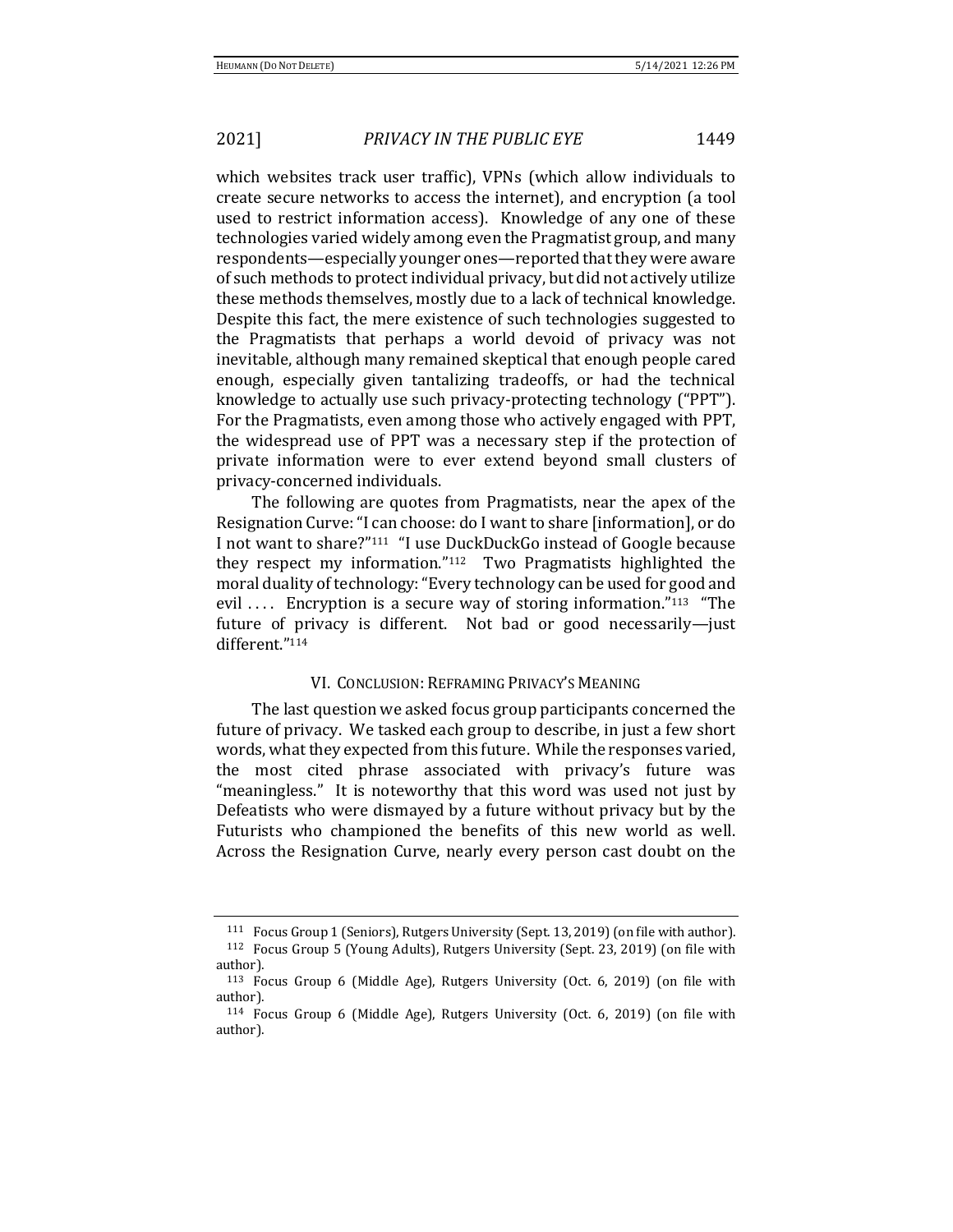meaning or purpose that privacy might play in an increasingly digital society.

We have already discussed literary, philosophical, and legal conceptions of privacy at length.115 Upon reflecting over the totality of the data we gathered, however, it is worth emphasizing a phenomenon also discussed by Solove in *Nothing to Hide*: the lack of a prevailing consensus around any single conception of privacy or its alleged values*.* <sup>116</sup> This may seem strange given the final responses of our focus group participants—how could individuals lament (or even celebrate) the loss of privacy's meaning, when that meaning was never entirely clear in the first place?<sup>117</sup>

The notion that privacy conceptions are rather ephemeral and amorphous in practice is supported by our focus group participants, who often struggled to give coherent responses when asked what the term "privacy" meant to them.118 It was not until these individuals were further prompted that they could even attempt to outline any values placed on privacy, and they did so primarily by identifying the types of information they sought to keep private. Even the value of privacy respondents assigned to these types of data was purpose-specific and was not generally associated with higher ideals involving privacy itself. For instance, for the most commonly cited categories—financial and health data—respondents explicitly sought to keep this information private because of fears over potential financial loss over the exposure of that data.

Among the variety of responses on this topic, however, focus group respondents constantly raised one theme, if not a clear definition. In every focus group, the theme of control over one's personal information—or more commonly, the lack thereof—was cited in discussions of respondents' conceptions of privacy.<sup>119</sup> Although these discussions often also boiled down to a simple "feeling," that feeling was undoubtedly the sense of being in control over one's personal information; irrespective of whether or not a respondent was accepting of his or her information being shared, he or she wished to have a say in that decision. Upon reviewing these responses and their implications within the larger context of privacy in the US and abroad, it became clear

<sup>115</sup> *See supra* Part II.

<sup>116</sup> *See* SOLOVE, *supra* note 42, at 24–26.

<sup>117</sup> *See generally* Daniel J. Solove, *Conceptualizing Privacy*, 90 CALIF. L. REV. 1087 (2002) (discussing changing conceptions of privacy over time).

<sup>118</sup> *See infra* APPENDIX A

<sup>119</sup> *See* Auxier et al., *supra* note 49. Similar to our findings here, data from the Pew Privacy Study showed that respondents' conception of privacy is heavily skewed toward the idea of control over their personal information. *Id.*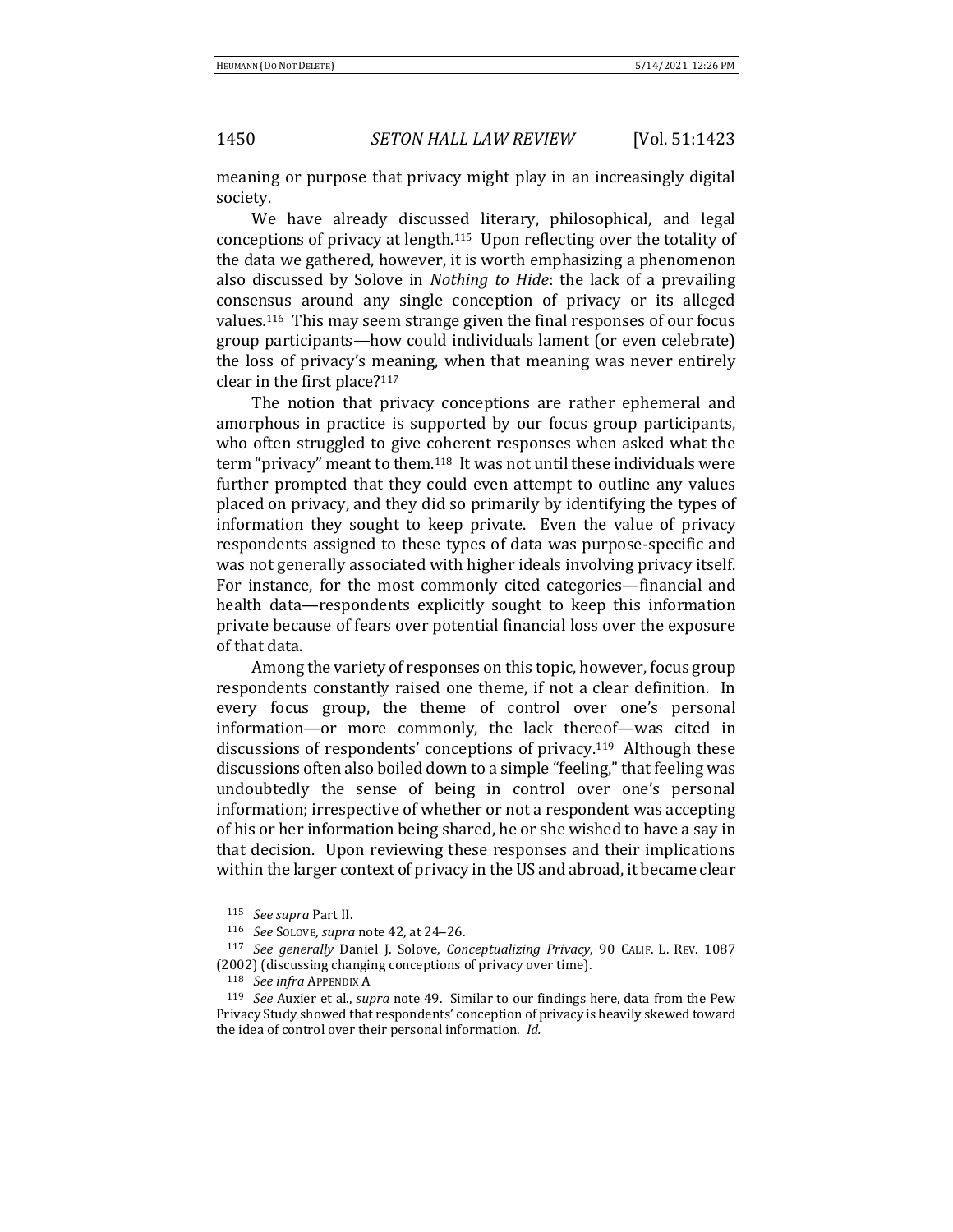that reconceptualizing privacy around a more nuanced notion of control may be a worthwhile thought experiment to conclude our exploration of privacy in the public eye.

# A. *Condition vs. Choice: The Privacy Paradox*

Reconceptualizing privacy around the concept of personal choice provides a new resolution to a paradox surrounding the left half of the Resignation Curve.120 Defeatists lament their loss of privacy while simultaneously sharing their information with Google, Facebook, Amazon, etc. Many Defeatists themselves attribute these inconsistencies to an overwhelming feeling of resignation: with privacy having "lost its meaning," many respondents have succumbed to the benefits of exchanging privacy for a variety of tradeoffs. Although nearly all respondents agreed that these tradeoffs had immense value, many—especially the Defeatists—felt as though they did not always retain control over which tradeoffs to make and the extent to which their own privacy should be exchanged for the corresponding benefits. It is quite possible that when respondents lamented their loss of privacy, they were actually lamenting their diminished control over the decision to be private (or not), rather than the actual state of being private itself.

One could argue that individuals still retain complete control over whether or not to share personal information. Our TOS agreement discussion,<sup>121</sup> however, serves as a counterargument to that belief. On paper, it would seem that the free market grants individuals seemingly limitless choices as to which data-collecting services to use, if any at all. Indeed, many would likely point to the ability of privacy-concerned individuals to abstain entirely from these services as justification for their claim that people still retain some level of control over their private information. Irrespective of the realistic feasibility of total abstention, the perception our focus group respondents held was clear: respondents felt as though they had no choice but to use certain products—such as Google's search engine—and to agree to its TOS contract. Respondents articulated that abstention from interfacing with any internet services would preclude them from participating in society as the average person would. It is this *feeling*—the belief that one must agree to TOS contracts or face societal ostracism—that is central to privacy's loss of meaning in the public eye.

<sup>120</sup> *See supra* p. 1443.

<sup>121</sup> *See supra* Part IV.B.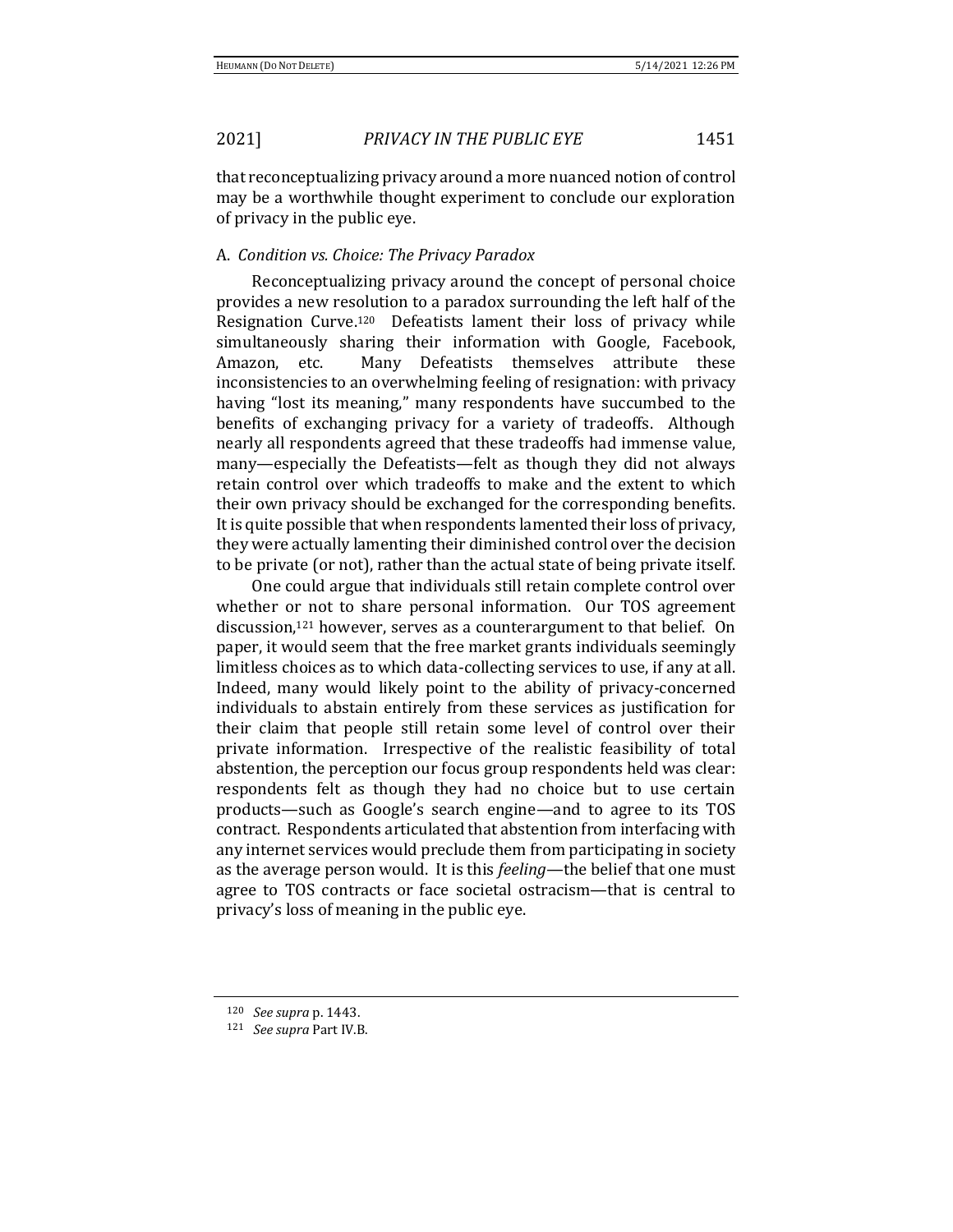As surfaced at the beginning of each of our focus groups, respondents' relationship to privacy was defined not by privacy itself but by its competing interests. In the eyes of many respondents, the compelling nature of these tradeoffs has essentially forced their hands in a variety of situations, thereby eliminating any feeling of control over their information. Although technology has provided a new impetus for this exchange in the twenty-first century, individuals' desire to trade privacy for a competing interest is by no means a new phenomenon. In *None of Your Damn Business*, Lawrence Capello provides evidence that Americans were willing to exchange privacy for competing interests as early as the Gilded Age.122 In his analysis, Capello argues that the current state of privacy was not the inevitable result of technological progress, outlining several key moments throughout American history in which privacy was placed against a competing interest—and lost.123 This analysis appears to reveal an unspoken truth: maybe individuals never truly cared about the actual state of being private or anonymous.

While it may be difficult to gauge public sentiment in the past, it may very well be possible that the loss of privacy's meaning today can be attributed to the romanticization of a privacy-devoted world that never existed. In this world, everyone chose anonymity without the fear of missing out. In actuality, there were simply fewer opportunities to exchange privacy for competing interests in the past when compared to the opportunities that exist today, due in large part to the advancement of consumer technology. Previous conceptions of privacy, therefore, did not have an impetus to distinguish the state of being private with the decision to be private, for this was once a distinction without a difference. Today, however, shifting emphasis to the latter distinction could potentially provide a privacy framework that accounts for individuals' desire for agency over their personal information, while also acknowledging their desire to occasionally share that information.

To speak in terms of our frog metaphor, who could blame people for wanting warm water? For as a Futurist may claim, society has now been ushered from a technological ice age into a paradise of information enlightenment. Older conceptions of privacy, such as Westin's, which rely heavily on promoting the benefits of anonymity as a principle component of privacy, may seem somewhat tone-deaf in a world where over two billion individuals have Facebook accounts.124 These previous

<sup>122</sup> CAPELLO,*supra* note 95, at 5–6.

<sup>123</sup> *Id.* at 3–4.

<sup>124</sup> J. Clement, *Number of Monthly Active Facebook Users Worldwide as of 4th Quarter 2019*, STATISTA (Jan. 30, 2020), https://www.statista.com/statistics/264810/numberof-monthly-active-facebook-users-worldwide.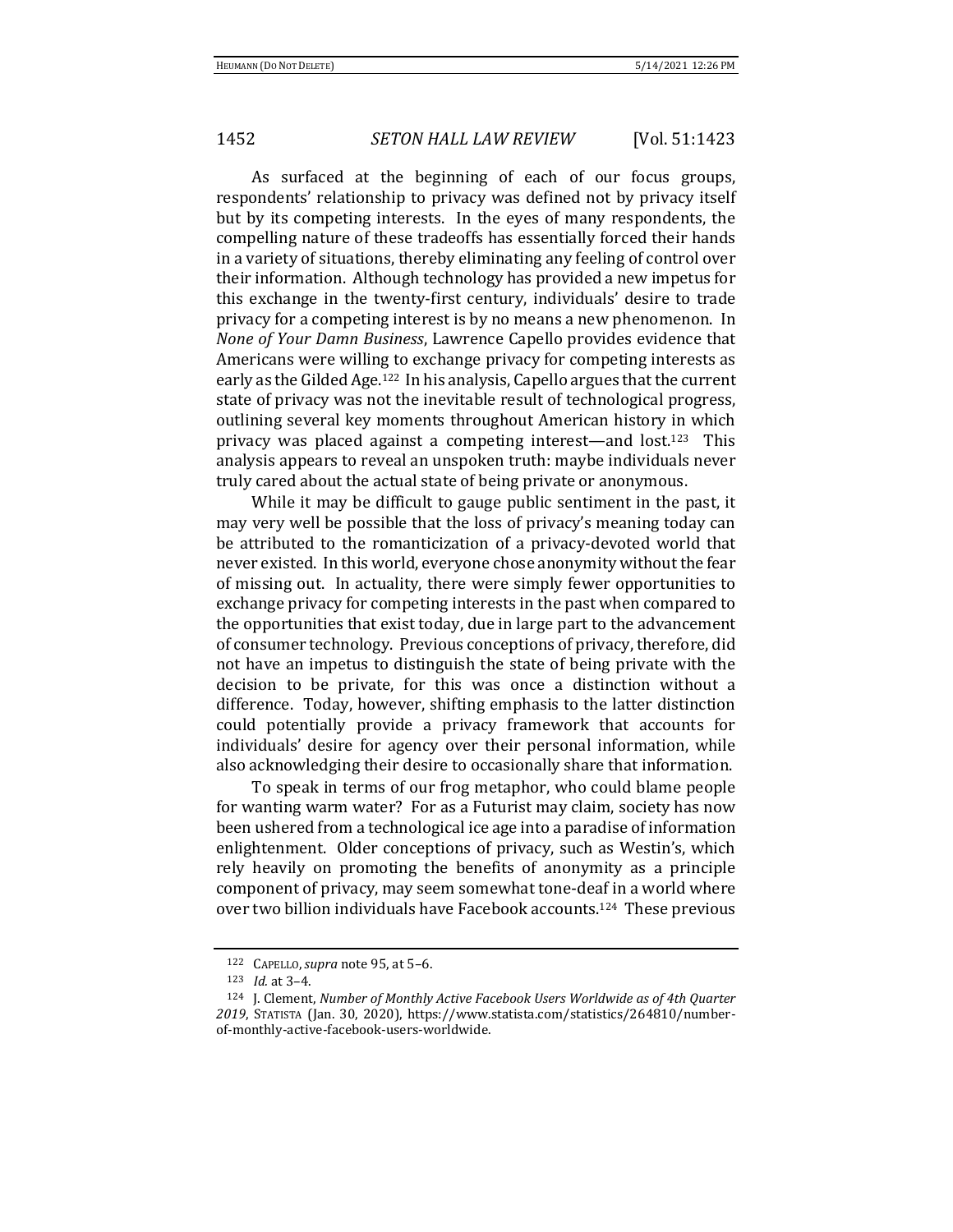conceptions, which focus more on the condition of being private rather than the choice to enjoy that condition, are perhaps incompatible in a world defined not by what is withheld but by what is shared.125 From this perspective, it is unsurprising that respondents were unable to describe what exactly privacy meant to them, largely because traditional conceptions of privacy, which emphasize anonymity, are not easily compatible with individuals' willingness and desire, in some instances, to share their information.

This inability to reconcile contemporary norms with amorphous conceptions of privacy based on anonymity may be one reason individuals feel a lack of control. Because traditional definitions of privacy emphasize the actual state of being private rather than the decision to retain that state (to whichever extent one chooses), individuals may tend to conceptualize sharing-abstinence as a more legitimate form of privacy instead of seeking out responsible ways to share information.126 This feeling of not having control is likely furthered by the need to seek out these responsible means rather than having them implemented as a legislative standard.<sup>127</sup>

### B. *What's the Point? The Purpose of Privacy*

Advocates who champion privacy as an important part of human dignity may criticize a conception of privacy that de-emphasizes the actual condition of being private. Political theorists such as Westin, for instance, have specifically cited the anonymity granted by privacy as a contributing factor in securing a person's dignity.128 But fears that a model of privacy based around sharing, rather than withholding, would undermine individuals' ability to maintain their dignity are undoubtedly unfounded for two reasons: the lack of association between privacy and dignity, and the dignity that is still maintained through choice.<sup>129</sup>

<sup>125</sup> *But see* Julie E. Cohen, *What Privacy Is For*, 126 HARV. L. REV. 1904, 1906 (2013) (providing an alternative analysis that argues in favor of older conceptions of privacy).

<sup>126</sup> For example, limiting which smartphone applications have access to certain kinds of data (i.e., location, Bluetooth, etc.), or restricting the ability of software to access data altogether.

<sup>&</sup>lt;sup>127</sup> For example, the European Union and California have implemented measures that may assist in granting users greater control over their data. These measures are further explored in a later section. *See infra* Section VI.B.

<sup>128</sup> WESTIN, *supra* note 11.

<sup>129</sup> *See* Auxier et al., *supra* note 49. A majority of participants within the Pew Privacy Study responded that the developments of new tools allowing for individuals greater control over their personal information would be a more effective way to protect their personal information. *Id.*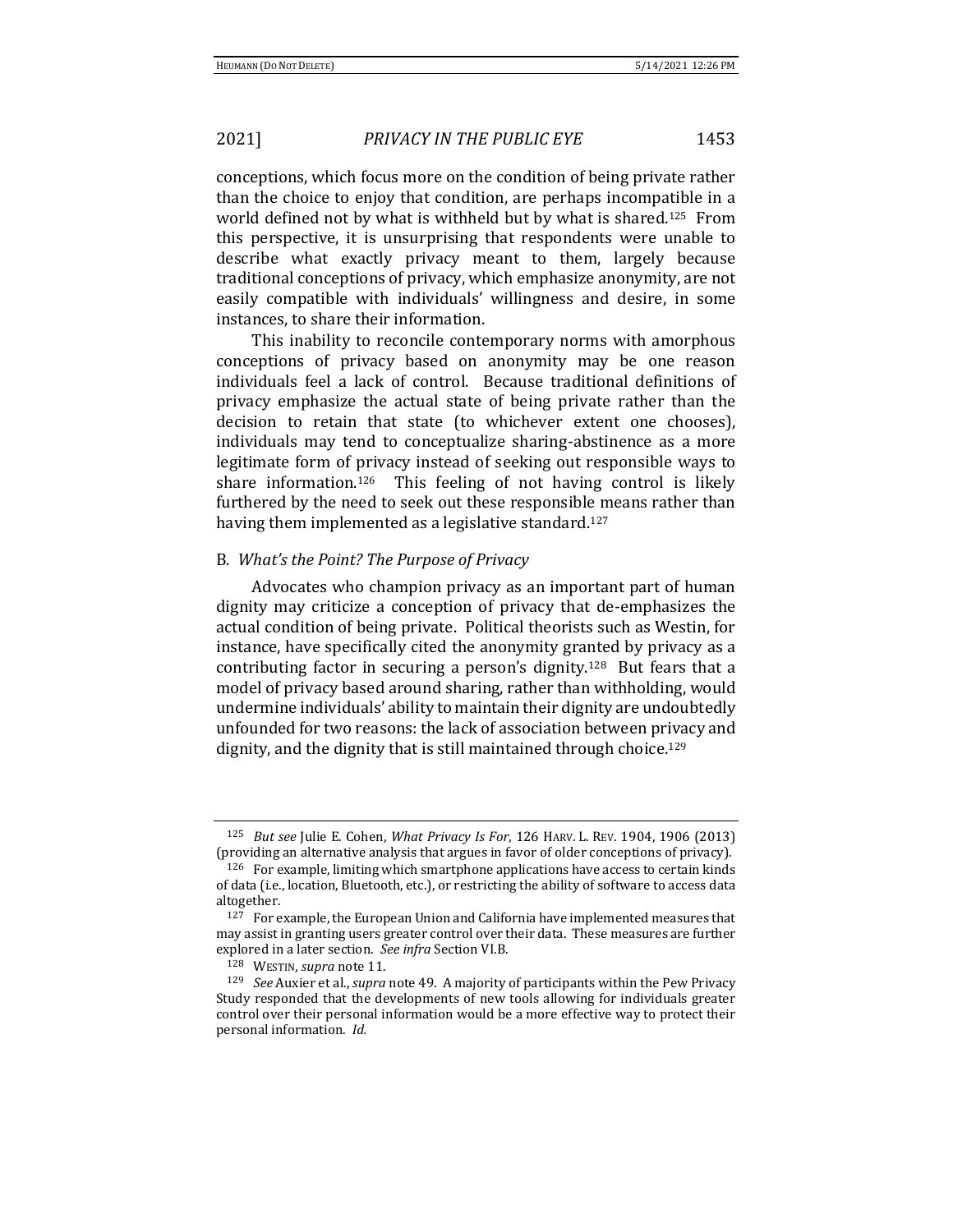Throughout the focus groups, the purpose of privacy was discussed at great length. Many, but not all, respondents cited the benefits that privacy offered in terms of protecting against potential harms,<sup>130</sup> such as identity theft or other forms of financial loss. Hardly any respondents reported that they believed privacy was an end in and of itself. No respondents offered "human dignity" as a potential value of privacy that could compete against other interests such as convenience or security.131 The closest the discussion came to this topic were the instances in which individuals expressed concerns of government eavesdropping, but even then, these concerns were also met with "I have nothing to hide" claims from many other respondents. Almost all respondents acknowledged, and even accepted, that today's society is defined more by a cost/benefit calculation than it is insisting on the primacy value of human dignity.

This is not to claim that rhetoric surrounding human dignity has no place in a new conception of privacy. Instead, the lack of salience of the human dignity justification for privacy provides evidence as to why privacy has been so heavily eroded in the United States. One reason privacy may have lost the battles outlined by Capello<sup>132</sup> could be that the human dignity element of remaining anonymous was never that compelling to Americans, and given the advent of new technology and limitless information sharing, perhaps the human dignity argument is now less compelling than ever. This is especially true given the ties between traditional conceptions of privacy, human dignity, and anonymity, or "the right to be let alone."133 To the extent that humanity wishes to share more information than ever before, it is perhaps unsurprising that these arguments have not supported privacy throughout the history of the United States.

Instead of associating human dignity with anonymity under older conceptions of privacy, dignity ought to instead be tied to choice. It is the ability to decide whether or not to be private, and the extent thereof, that provides individuals with a sense of self-respect and worth, rather

<sup>130</sup> An interesting point of contention from the focus groups was the extent to which these harms were actually realized. While many focus group respondents used services that, at one point, have been electronically compromised in some way, only a few respondents cited cases in which they felt personally victimized by some violation of their privacy due to a company being hacked or otherwise storing data in an unsecure fashion. The extent to which these harms are unrealized may contribute to claims that privacy concerns are often taken out of proportion.

<sup>131</sup> *See generally* James Q. Whitman, *The Two Western Cultures of Privacy: Dignity Versus Liberty*, 113 YALE L.J. 1151, 1164–70 (2004) (comparing the United States' emphasis on liberty to European emphasis on dignity for issues involving privacy).

<sup>132</sup> CAPELLO,*supra* note 95, at 6.

<sup>133</sup> Warren & Brandeis, *supra* note 7, at 139.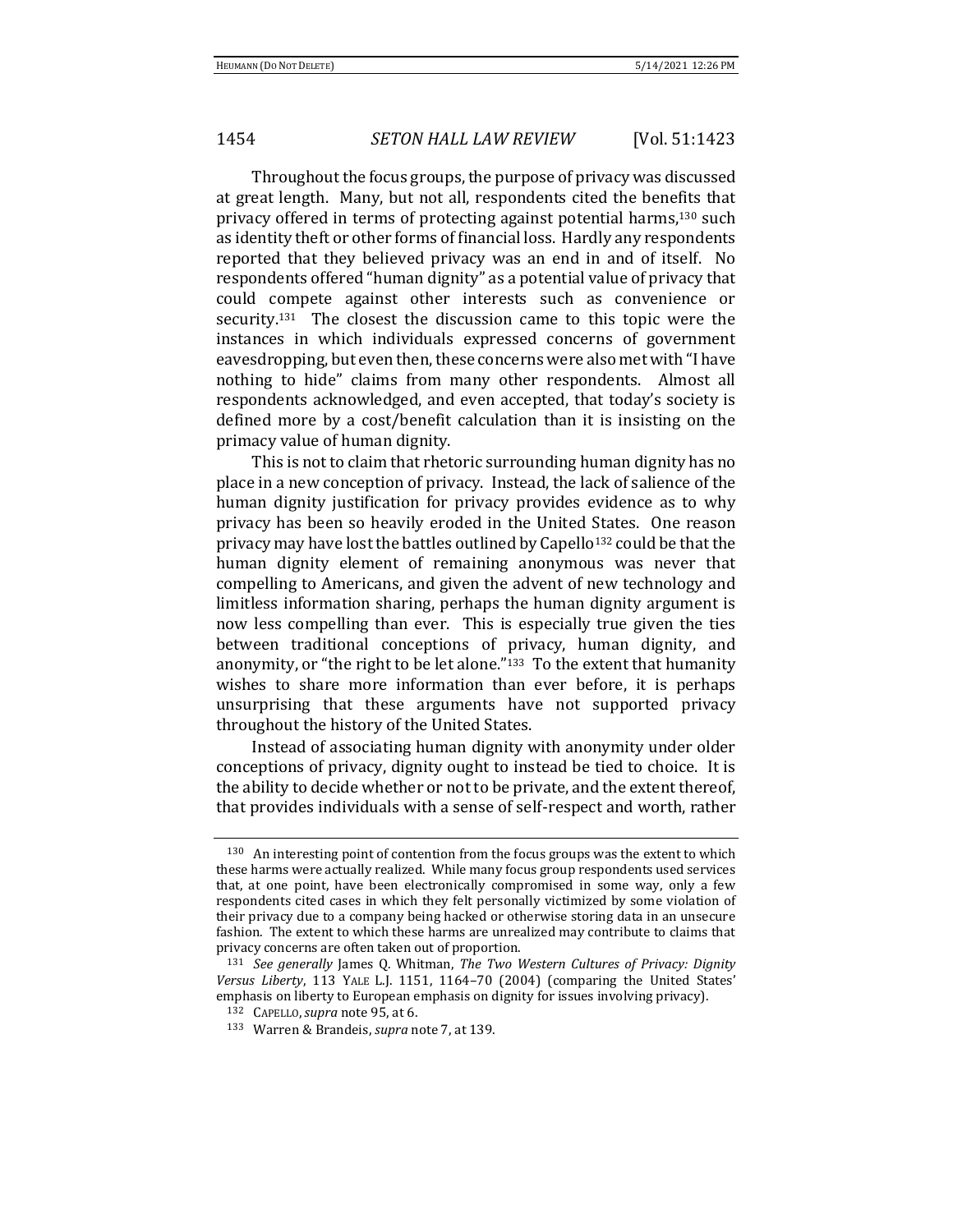than the actual decision itself. For instance, a person who elects to enjoy all of the competing interests of privacy at the cost of sharing their personal information retains no more or less dignity than a person who chooses to share nothing—so long as both individuals had the choice of deciding.

Of course, creating and maintaining this choice is much easier said than done. It may be tempting to identify the Pragmatist group of the Resignation Curve<sup>134</sup> as the set of individuals who best exemplify this new conception of privacy. After all, these were the respondents who had already begun to take measures<sup>135</sup> with the hope of having better control over access to their private information. Despite this observation, we would caution against turning Pragmatists into normative role models for other individuals in society if a robust conception of privacy is to be preserved. The true takeaway from the Pragmatist section is the type of behavior that flourishes due, in large part, to the absence of other privacy protections. Perhaps these individuals would be less inclined to engage with technologies that grant them greater control over their privacy if they believed that this control could be easily exerted through other means, such as legislative provisions that compel companies to implement such controls into their services.

Certain jurisdictions have actually sought to implement legislation designed to grant their constituents greater control over their personal data. The European General Data Protection Regulation (GDPR), which took effect in the European Union (EU) in May 2018, aims to protect *all* residents of the EU, meaning anyone living in the region falls under the same protective umbrella as citizens.<sup>136</sup> To achieve this goal, all companies with an internet presence in the EU must comply with its regulations, including American businesses that have European websites.137 A second fundamental change resulting from this

<sup>134</sup> *See supra* p. 1443.

<sup>135</sup> *See supra* p. 1448.

<sup>136</sup> Juliana De Groot, *What Is the General Data Protection Regulation? Understanding & Complying with GDPR Requirements in 2019*, DIGITAL GUARDIAN (Sept. 30, 2020), https://digitalguardian.com/blog/what-gdpr-general-data-protection-regulationunderstanding-and-complying-gdpr-data-protection.

<sup>137</sup> While companies may have implemented certain measures worldwide, GDPR provisions only protect EU residents. Aarti Shahani, *3 Things You Should Know About Europe's Sweeping New Data Privacy Law*, NPR (May 24, 2018), https://www.npr.org/ sections/alltechconsidered/2018/05/24/613983268/a-cheat-sheet-on-europe-ssweeping-privacy-law (stating that U.S. citizens are not necessarily entitled to the same protections afforded to EU residents: "[i]n Europe, Facebook has to get permission to do facial recognition—and it's not the default setting. But in the U.S., it is. American users have to click through screens to opt out").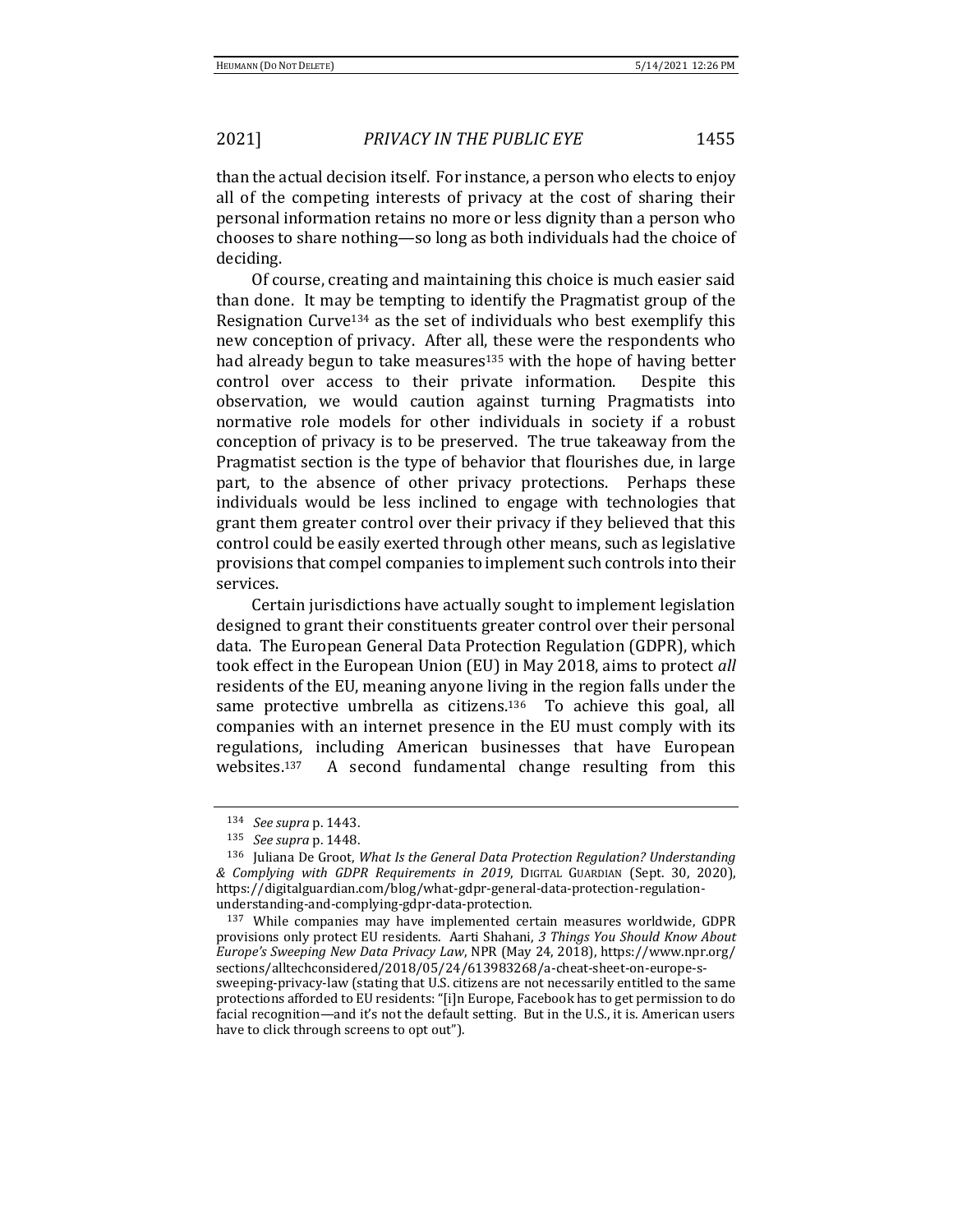legislation is an alteration in the definition of "personal data," and, accordingly, what data are included in these protections.138 Some examples of categories of data not previously included are what you post, electronic medical records, mailing addresses, IP addresses, and GPS locations—all of which are now included as protected data.<sup>139</sup> These foundational alterations are crucial in understanding the legislation's greater implications, as they alter previously caste-in-stone beliefs about what "should" or "should not" be considered private.<sup>140</sup>

The GDPR contains several provisions designed to grant internet users greater control over their privacy. For instance, to comply with the GDPR, all companies must conform to an opt-in style of data collection for any online services that track users' information, with the goal of encouraging increased awareness of and transparency regarding the information being collected on the part of users themselves.<sup>141</sup> Furthermore, the GDPR empowers EU users to request that companies delete personal data they collect "without undue delay" or face potential penalties under the law.142 Other critical components of this legislation include: "[r]equiring the consent of individuals for data processing[;] [a]nonymizing collected data to protect privacy[;] [p]roviding data breach notifications[;] [s]afely handling the transfer of data across borders[;] [and] [r]equiring certain companies to appoint a data protection officer to oversee GDPR compliance."143 This provides consumers an enormous amount of control over their data compared to the "wild west" of the internet as it had previously existed in Europe, and as it continues to exist throughout much of the United States, with some notable exceptions.<sup>144</sup>

<sup>138</sup> *Id*.

<sup>139</sup> *Id*.

<sup>140</sup> *See* Lior Jacob Strahilevitz, *Toward a Positive Theory of Privacy Law*, 126 HARV. L. REV. 2010, 2033–39 (2013) (discussing the potential implications of these new privacy classifications).

<sup>141</sup> Shahani, *supra* note 137.

<sup>142</sup> *Id*.

<sup>143</sup> Juliana De Groot, *What Is the General Data Protection Regulation? Understanding & Complying with GDPR Requirements in 2019*, DIGITAL GUARDIAN (Sept. 30, 2020), https://digitalguardian.com/blog/what-gdpr-general-data-protection-regulationunderstanding-and-complying-gdpr-data-protection.

<sup>144</sup> *See generally* Paul M. Schwartz, *Global Data Privacy: The EU Way*, 94 N.Y.U. L. REV. 771, 786–87 (2019) (comparing the GDPR with other legislative approaches taken around the world, primarily in Japan and the United States).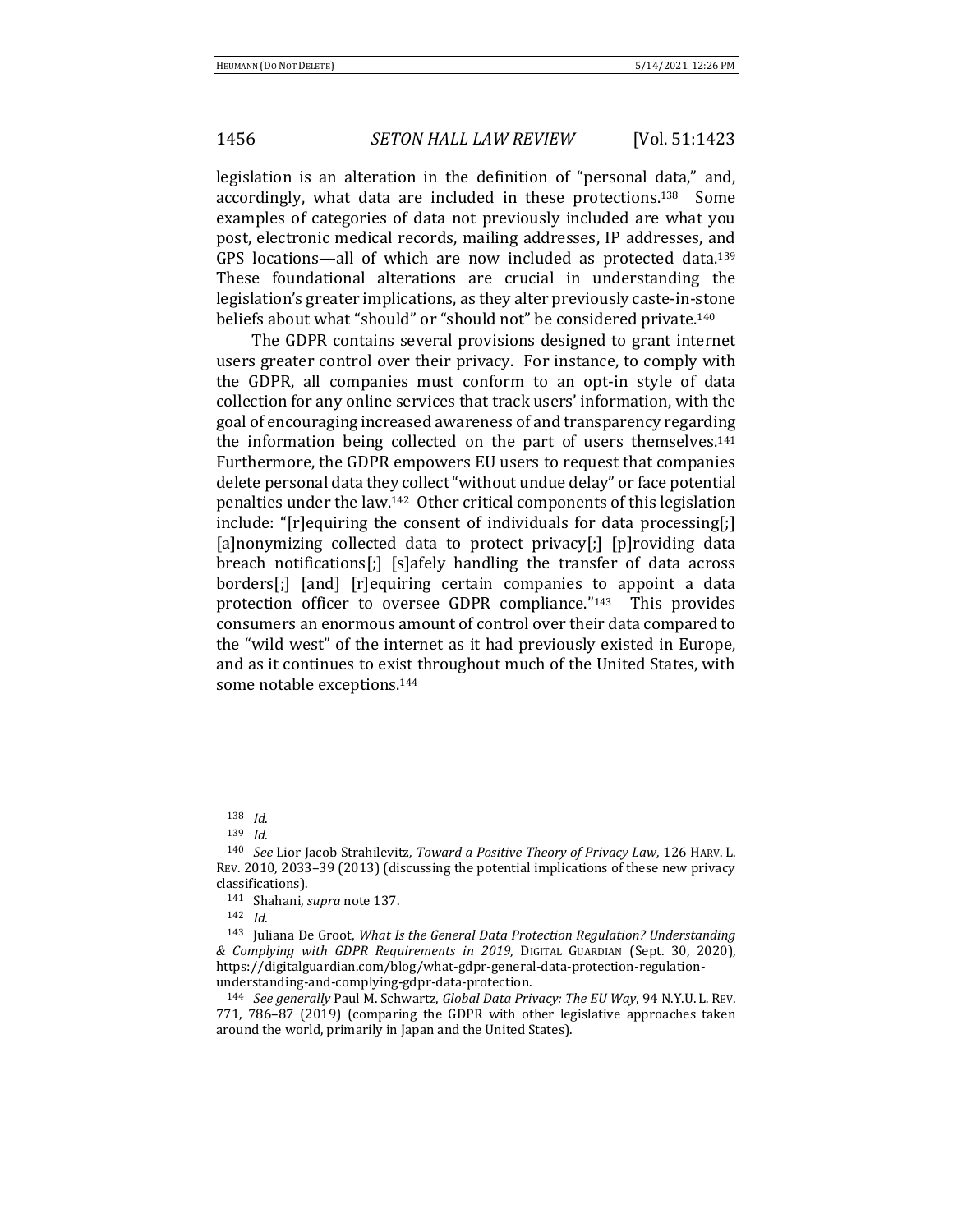California presents what is likely the most notable of these exceptions. As of January 1, 2020, California's Consumer Privacy Act (CCPA) provides California residents<sup>145</sup> with access to enhanced knowledge and control over their personal data. Inspired by the GDPR,<sup>146</sup> the CCPA provides California residents with rights to the following: (1) to know what personal data is being collected about them, and by whom; (2) to know whether their personal data is being sold or otherwise disclosed, and to whom; (3) to refuse to the sale of their personal data; (4) to regain and curb access to their personal data; (5) to request businesses to delete any personal data that they may have collected; and (6) to not face discrimination for exercising their right to privacy.147 The CCPA also provides California residents with legal standing to bring suit against any qualifying company that violates these provisions.<sup>148</sup>

Importantly, both the GDPR and CCPA comport with the aforementioned new conception of privacy, as they do not seek to restrict the quantity of information that companies can collect but instead aim to give individuals greater awareness and control of their personal information.<sup>149</sup> Given the laws' recency, it remains to be seen what effect, if any, these pieces of legislation will have on the individuals' behavior or general attitudes toward privacy. At the very least, the GDPR and CCPA illustrate the potential influence that governments can wield in safeguarding their citizens' capacity to control private information.150 This influence, however, can work both ways.

<sup>145</sup> The provisions of the CCPA apply to all residents of California, and restrict any business, nonprofit or for-profit entity that collects personal data of consumers, conducts business practices in the state of California, and is characterized by at least one of three "thresholds.". CAL.CIV.CODE § 1798.140 (2018). These thresholds include having a gross annual revenue of \$25 million or more, having the ability to buy or sell the information of 50,000 or more individuals or separate households, and/or earning 51% or more of its gross annual revenue from data selling. *Id.*

<sup>146</sup> Although they share many similarities, there are several differences between the two pieces of legislation. The most notable is that the CPPA protects data that originated from the consumer directly, while the GDPR extends protections to cover data purchased by third parties as well. Nicholas Moline, *2019 Changed the Internet Forever*, JUSTIA (Jan. 3, 2020), https://onward.justia.com/2020/01/03/2019-changedeverything.

<sup>147</sup> *See* CAL. CIV. CODE § 1798.100 (2018).

<sup>148</sup> For further discussion of the origins of CCPA and GDPR, see Anupam Chander et al., *Catalyzing Privacy Law*, 105 MINN. L. REV.(forthcoming 2019).

<sup>149</sup> Nicholas Moline, *2019 Changed the Internet Forever*, JUSTIA (Jan. 3, 2020), https://onward.justia.com/2020/01/03/2019-changed-everything.

<sup>150</sup> *Contra* Woodrow Harztog & Neil Richards, *Privacy's Constitutional Moment and the Limits of Data Protection*, 61 B.C. L. REV. 1687, 1696–97 (2020) (providing an alternative analysis of GDPR, especially its potential shortcomings if similar legislation is applied in the United States).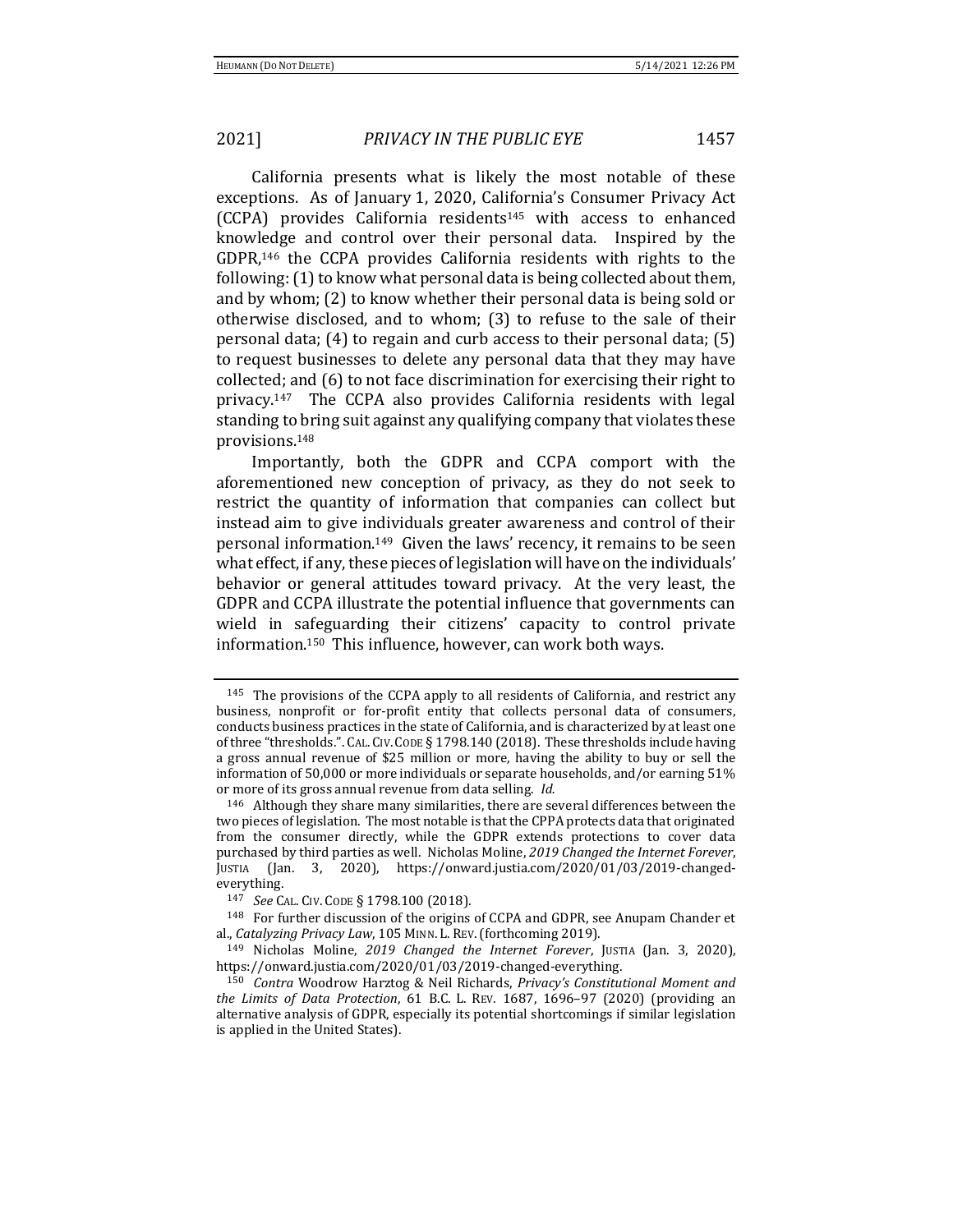The most glaring case of government influence working against privacy deserves special mention—China. Today, technology is being deployed in the Chinese mainland to increase control over the population under the guise of keeping civil order and promoting moral norms, with the most common systems being facial recognition coupled with large-scale data collection.<sup>151</sup> Approximately 300 million facial recognition cameras are being installed in train stations, at crosswalks, on light fixtures, traffic signals, and buildings.152 Furthermore, pilot testing for a social credit system is already taking place, in which the government assigns credit scores to citizens based on their personal habits and the scores of their associates. The Chinese government uses those factors to indicate the presence of traits the Chinese Communist Party finds desirable in its citizens.<sup>153</sup> Currently, these pilots are facing technical barriers due to the sheer amount of data that must be processed,<sup>154</sup> but this is a limitation that may not exist one day—possibly soon.

The aforementioned developments do not stop at China's borders. Already, Chinese firms are working with foreign governments to spread facial recognition technology. Eighteen countries155—including Zimbabwe, Uzbekistan, Pakistan, Kenya, the United Arab Emirates, and Germany—are using Chinese-made monitoring systems.156 Chinese technology is expanding past Chinese borders,<sup>157</sup> so Americans face the question of whether such a system could exist here, and what it may look like. This may boil down to cultural questions and tolerance for privacy invasions on a national level, but these are questions that people must ask while they still can.

An old adage states, "knowledge is power." We now live in an information age with nearly limitless information available—but not information all possesses equal value. Whether the end goals of companies or governments are commercial gain or societal power, the

<sup>151</sup> *China Invents the Digital Totalitarian State*, ECONOMIST (Dec. 17, 2016).

<sup>152</sup> *Id.*

<sup>153</sup> Mareike Ohlberg, Shazeda Ahmed, & Bertram Lang, *Central Planning, Local Experiments: The Complex Implementation of China's Social Credit System*, MERCATOR INSTITUTE FOR CHINA STUDIES (Dec. 12, 2017).

<sup>154</sup> *Id.*

<sup>155</sup> Paul Mozur, Jonah M. Kessel & Melissa Chan, *Made in China, Exported to the World: The Surveillance State*, N.Y. TIMES (April 24, 2019). Thirty-six countries have received training in topics such as "public opinion guidance . . . which is typically a euphemism for censorship." *Id.*

<sup>156</sup> *Id.*

<sup>157</sup> Amy Hawkins, *Beijing's Big Brother Tech Needs African Faces*, FOREIGN POL'Y (July 24, 2018), https://foreignpolicy.com/2018/07/24/beijings-big-brother-tech-needsafrican-faces.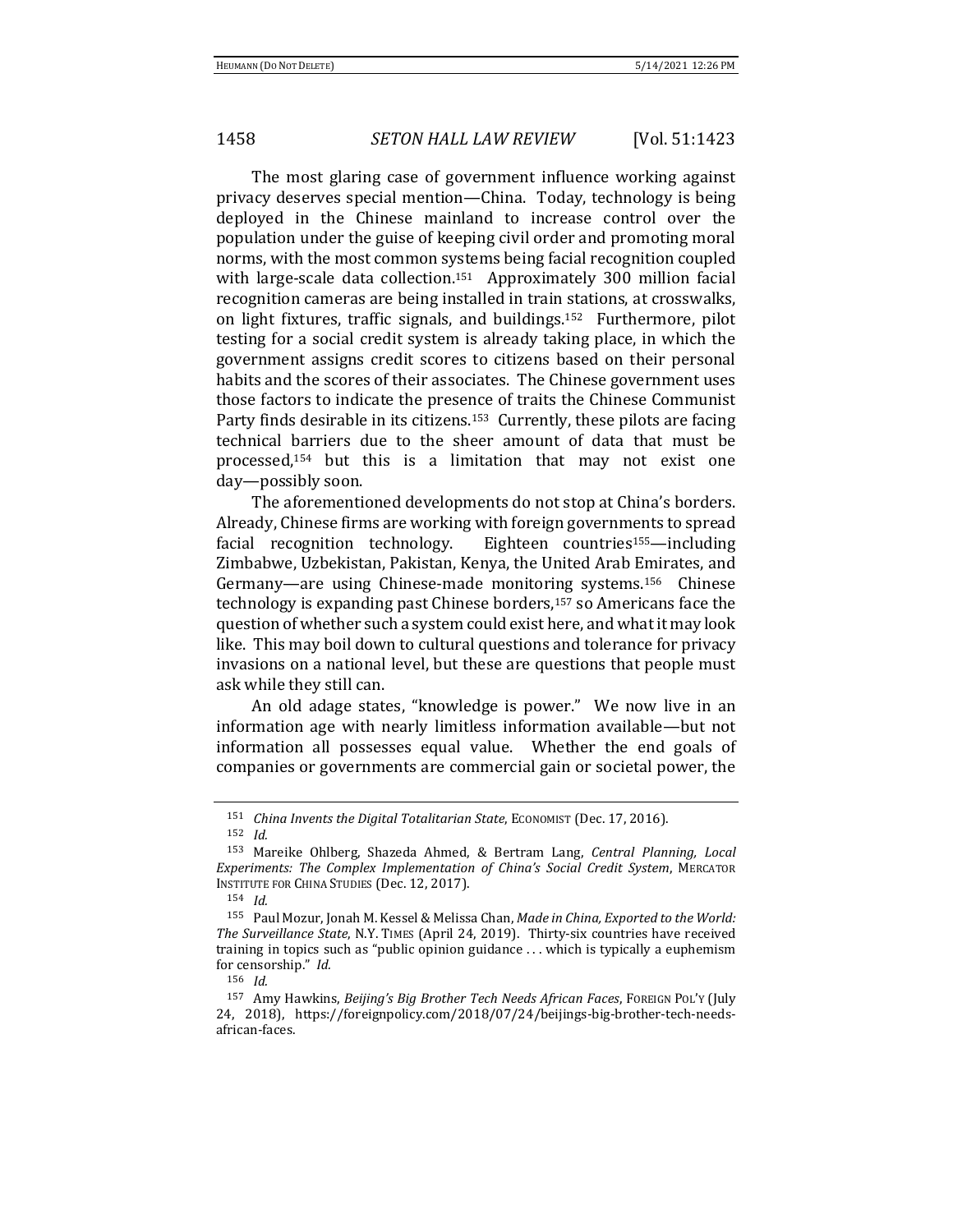collection of personal data has proven to be among the most valuable information that exists today in achieving these ends. Understanding the value of this information and deciding for oneself what to do with it—whether to enjoy a state of privacy or the seemingly endless benefits of exchanging information (or to exist somewhere in between)—is among the greatest challenges for humanity in the age of information.

To refer once again to our Frogs analogy, the amphibians perhaps need not make the water cooler again—for that would be difficult to convince others to do, and even those that might have once preferred colder water now enjoy the warmth. Rather, the solution is to ensure that they themselves have their hands on the faucet, ever vigilant of reaching the boiling point.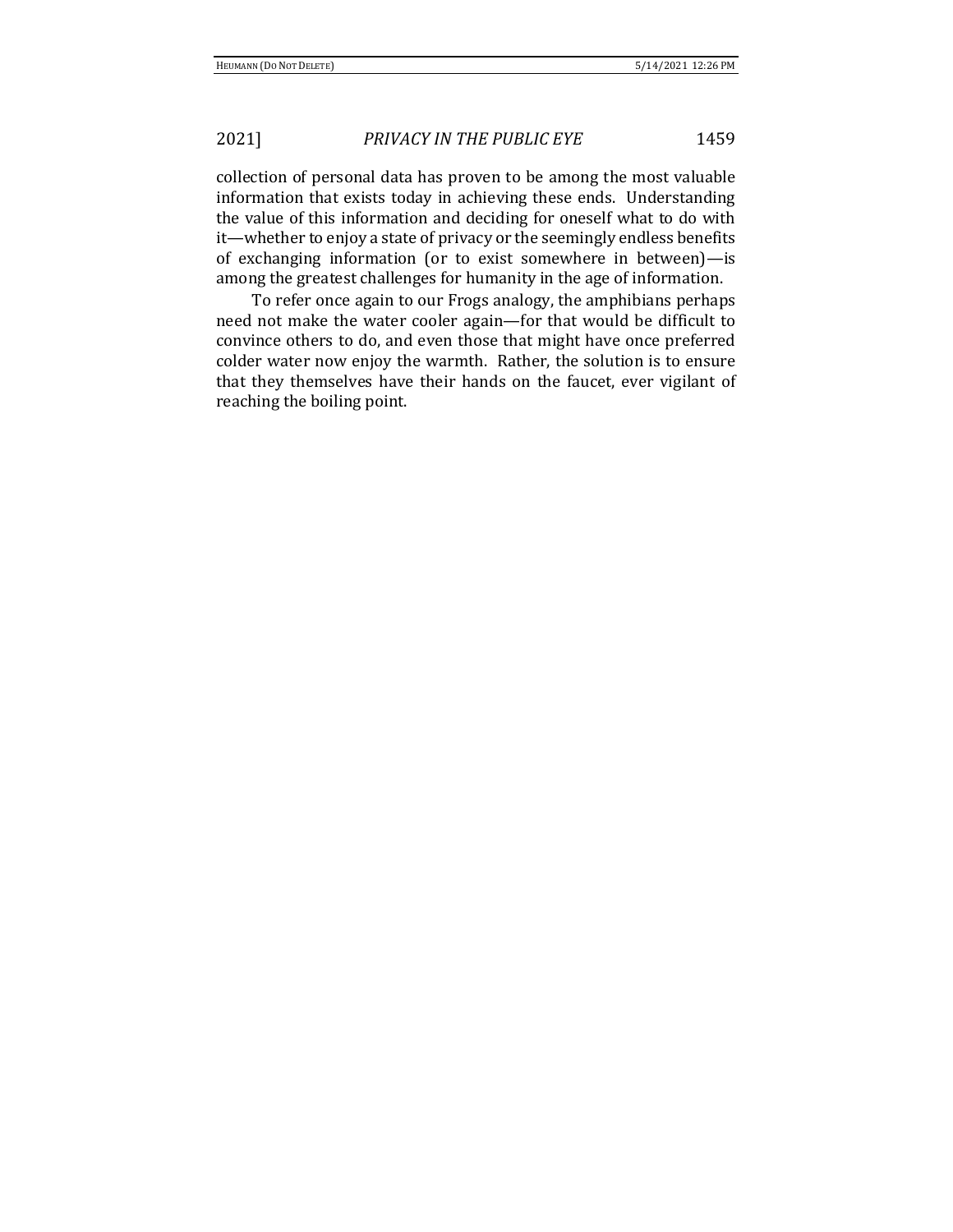### APPENDIX A: GENERAL SCRIPT/QUESTIONS FOR FOCUS GROUPS

Hello all, and thank you for participating in our study! We have been exploring the idea of a "right to privacy" amongst ourselves, and we are excited to hear opinions on this topic from people outside of our team. Our goal is to be able to initiate a conversation, through which we will be able to hear each of your viewpoints about privacy and related issues. We hope that you find this conversation as intriguing as we do, and please feel free to interject with opinions, thoughts or questions at any time.

- Like (previous person) just mentioned, we'd like to start by asking very broad questions. For starters, the word privacy has many different meanings to many different people. We hear the word "privacy," but specifically what does privacy mean to you?
- Additionally, which information do you consider private?
- So let's say right now I want to know the male to female ratio at Rutgers. How would you find out this answer for me?
- So we've all used Google before, and you just did this search. Something interesting that we found was that you automatically agree to Google's terms and services agreement. Were you aware of that?
- How do you feel about it? Some people tend to feel uncomfortable; some people think it's fine. How do you feel? Why?
- There's some people who want these terms and conditions to be up front, ask permission type; some are fine with the way Google's terms are. How do you feel about this?
- How often would you say you read the terms and services agreements? Why?
- How do you feel about terms and services agreements?
- Do the terms and services agreements ever change whether or not you use that service? Like, would you stop using Google and use, say, DuckDuckGo because the TOS changed?
- What are your impressions of these documents? How would you describe them?
- Companies tend to reserve the right to change their TOS whenever they like, so they'll change it midyear and then notify you that "we have updated our Terms and Services agreement." How do you feel when this happens?
- There are sites where when you click on them, they have a popup saying "by using our website you agree to our terms and services." Do you prefer this kind of consent, or do you prefer manually clicking yes?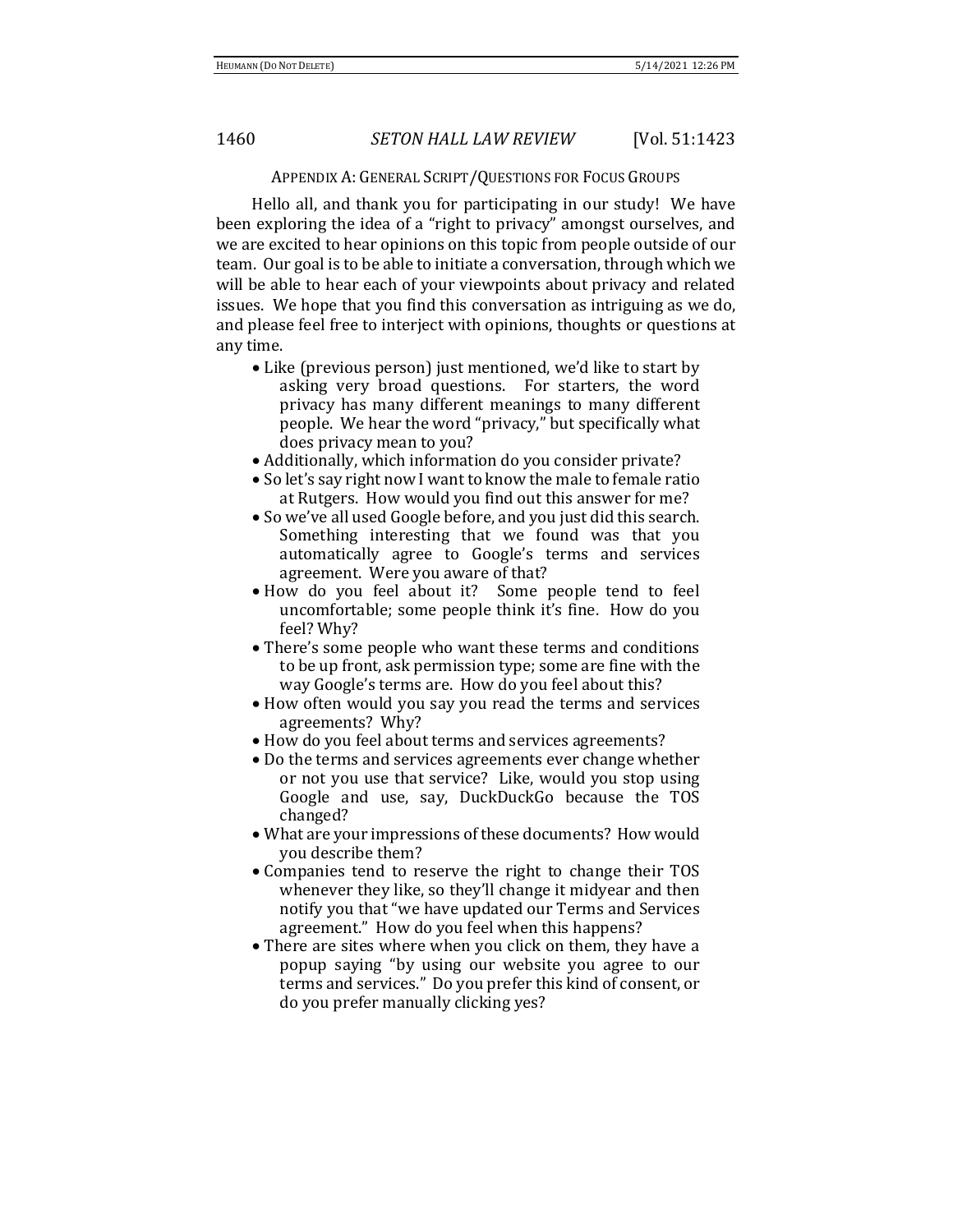- What do you feel about websites that have the popup? Do you like it when that happens? Or would you rather they not bother?
- Do you have social media? So let's take social media and location services. A lot of social media will ask permission to collect location data and see where you've been. And it enables a few things, like your Lyft being able to find you or your friends being able to know where you took that photo. Do you have that enabled?
- How do you feel about companies having that information?
- What are all the ways you think companies use data? What are all the ways you think they get this data?
- Would you rather pay for services like Google or Facebook, or is the current system better in your opinion?
- Where do you think permission will go in the future? Do you think companies are going to be more or less likely to ask permission?
- Do you think you'll be giving up more or less information in the future?
- What is consent, and how/when should it be given?
	- o Must it be explicit?
	- o Can it be coerced?
- Next, we'd like to talk about a more specific form of consent, the type of consent that certainly occurs between companies and individuals, but also a type of consent that may commonly occur between private individuals themselves. The type of consent we would now like to discuss involves individuals being recorded.
- For individuals recording other individuals, there are mainly two schools of thought:
- Eleven states, including California, have adopted two-party consent laws for recording conversations. Two-party consent laws require both parties to agree to the recording of a conversation. How do you feel about this?
- New Jersey is one of the other thirty-eight states which requires only one party to have knowledge of a recording. Do you tend to favor this?
- If you believe in one-party consent, what are some reasons why you might see the benefits of two-party laws?
- If you believe in two-party consent, what are some situations in which one-party consent may prove beneficial?
- Even amongst our group, there is disagreement about consent in extreme cases, such as a battered woman recording her abusive husband. Do you see a conflict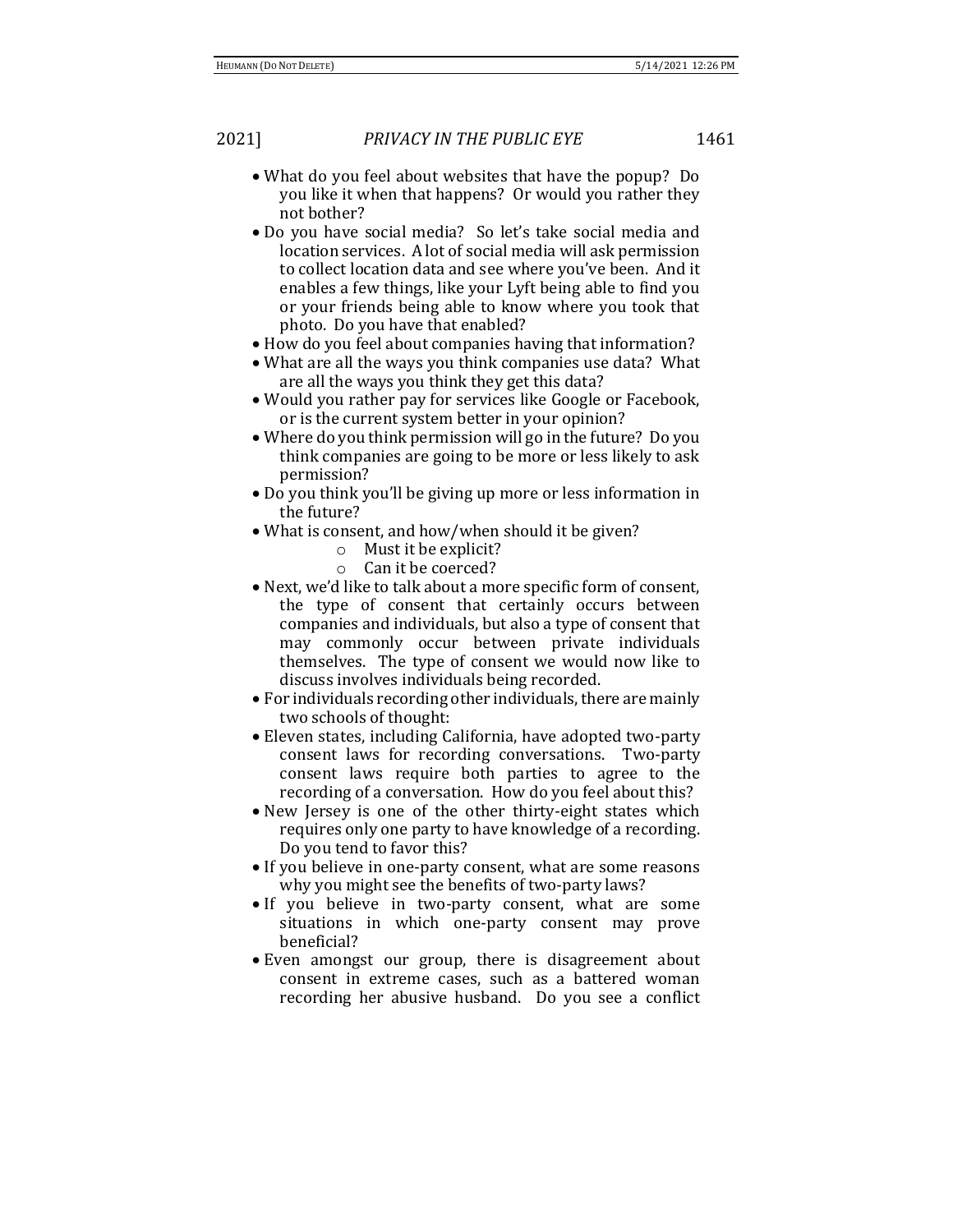between the values of, for example, safety and that of privacy?

- Should *all* recorded conversations be admissible as evidence in court? How about in order to obtain a warrant for arrest? What about to prove wrongdoing at the workplace or in an academic environment?
- Suppose the police suspect that you are plotting to commit a heinous crime. They are seeking information from your phone that may connect you to this crime. They want access to such data as your messages, your email, your photos, and your location data. We are curious about the level of difficulty that law enforcement will encounter in obtaining your data. My first two questions concern *your belief* about the way the world currently works in this area. The questions I will ask after concern how you believe the world *should* work, according to your opinion.
- Which data from your phone *do you believe* will be easiest for the police to obtain?
- Which data from your phone *do you believe* will be the most difficult for the police to obtain?
- Which data from your phone *should be* the easiest for police to obtain? Why?
- Which data from your phone *should be* the hardest for police to obtain? Why?
- Good afternoon! I've been looking into different aspects of privacy, and how the expectations of which may vary depending on the type of information and the different companies or organizations that may be collecting it. To do this, I'm going to ask you all a series of simple A or B questions, for which I ask that you choose one of the two options. We will do this anonymously, and I ask that you all close your eyes and raise your hands (yes, we're going back to elementary school voting here). I will present the two options to you, and then ask you to raise your hands for each option. Ready?
	- o Who do you trust more (more comfortable with knowing):
		- NSA or Facebook
		- Post office or Amazon
		- FBI or Google
		- FCC or Verizon
		- Treasury or credit card companies
	- o Would you rather have the govt or a private company knowing:
		- your credit card info
		- your location at all times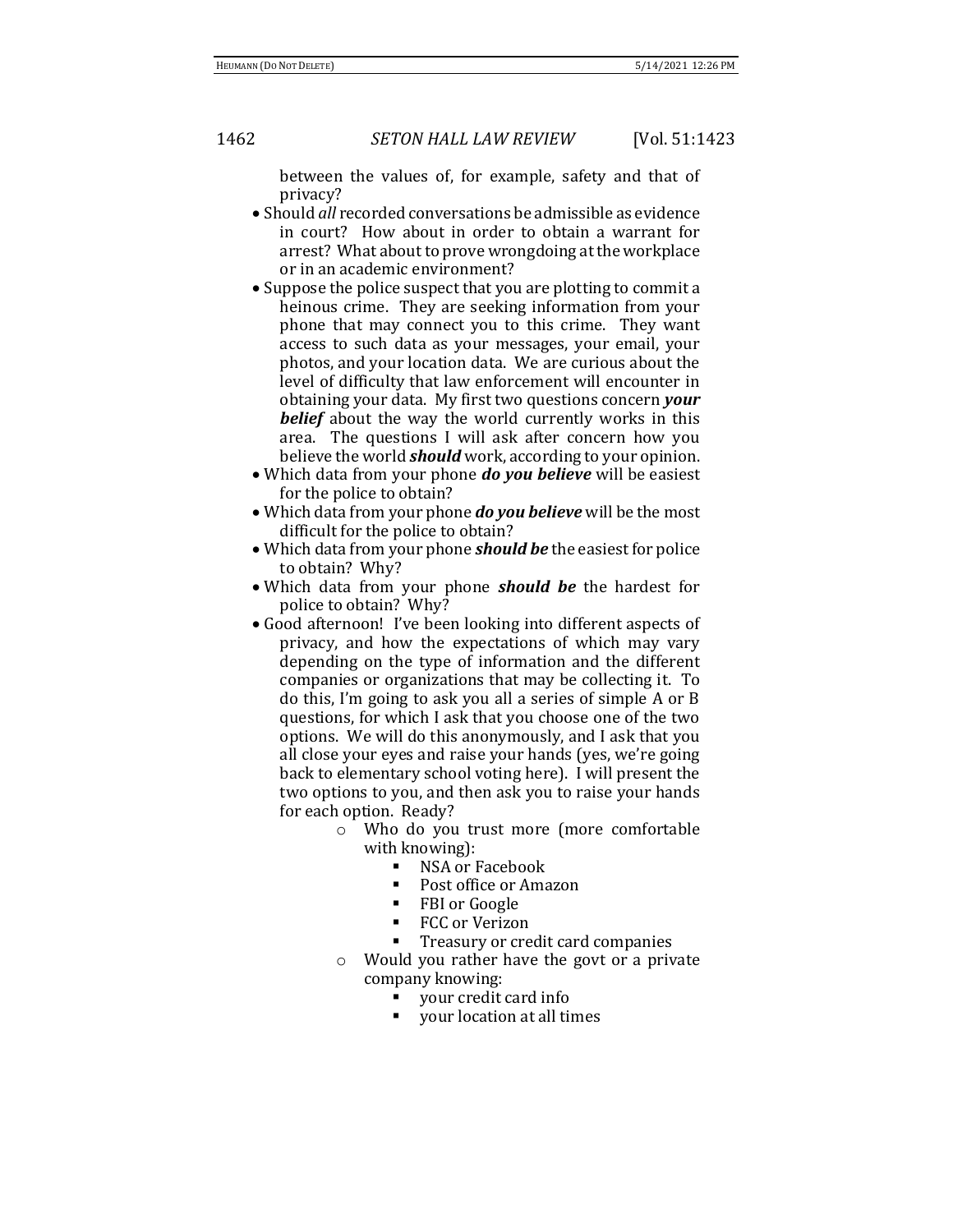- your call history
- who you associate with
- what you purchase<br>■ where you've been :
- where you've been sleeping
- your political leanings
- Quick recap/explanation of votes above
- General recap of conversation/entire group: What do you think privacy will look like in the future?
	- - o Why do you think so?
		- o Can you describe this in one word?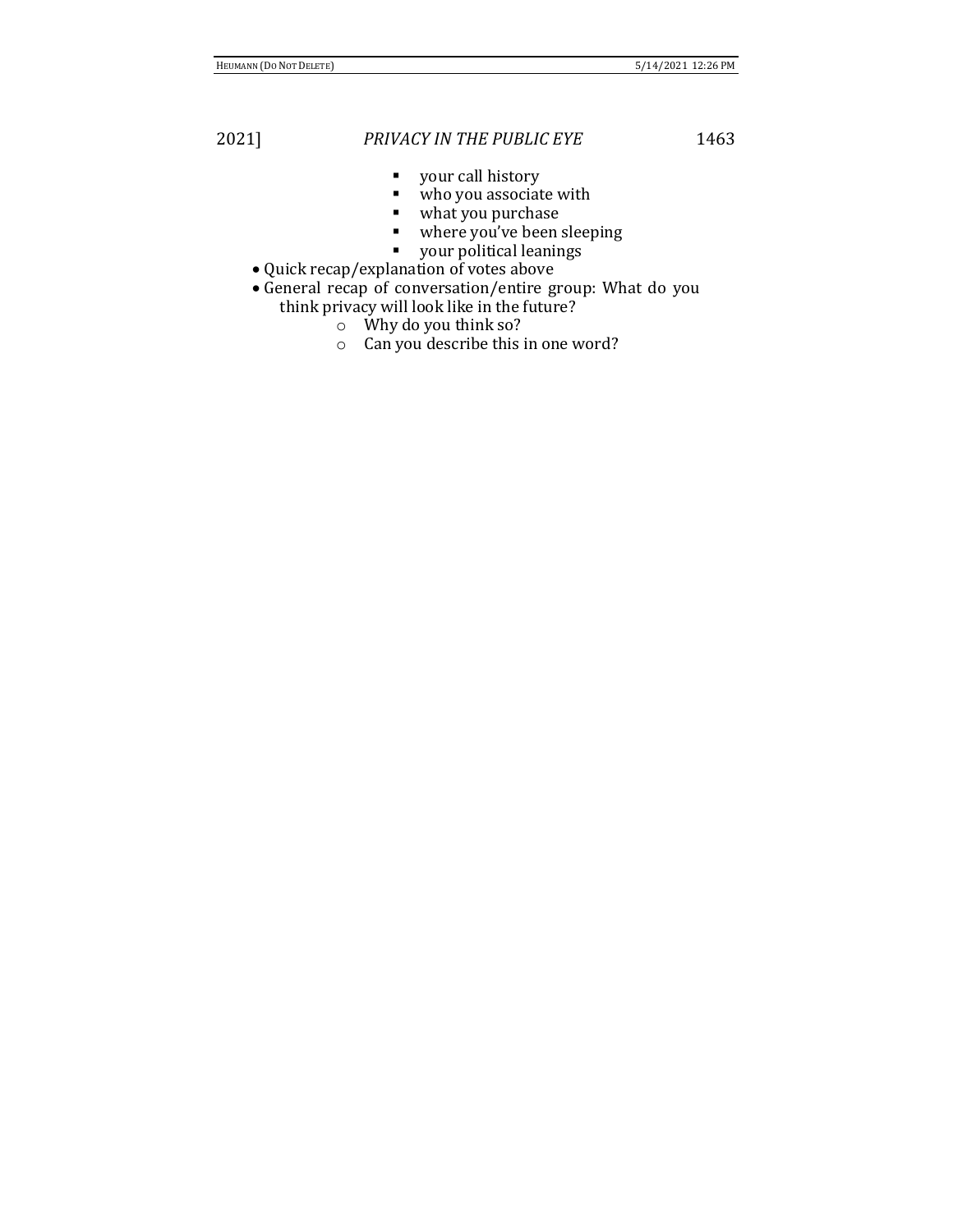APPENDIX B: RESPONDENTS' ONE-WORD DESCRIPTIONS OF PRIVACY IN THE **FUTURE** 

# Focus Group I (Seniors)

- We will get used to drinking the poison.
- We will be more aware of it, but it isn't going to get better.
- We are more aware of it. We're more careful. Is it better? Probably not, but we're more aware now.

# Focus Group 2 (Middle Age)

- Scary, unknown
- Unknown but we are catching bad guys
- Uncontrolled
- Uncontrolled and concerned
- Not sure if liberal democracy will balance against authoritarian dystopia and terrible stuff
- More complex in the future; privacy means different things
- Positive about the future—we will work out the issues
- Going in a negative direction

# Focus Group 3 (Young Adults)

- Will be no privacy
- Declining
- Fine
- Non-existent
- Non-existent
- Minimal
- Functional
- Regulated

### Focus Group 4 (Seniors)

- Gone
- Gone
- Okay
- Unknown
- Vanishing
- Safeguards will be enlarged
- Fragile
- Precarious—"thank goodness we are of the age that it is not going to be our problem"

Focus Group 5 (Young Adults)

- Some or none
- Definition of privacy will change twenty years from now. There will be a different technological environment. We are a transitional generation. There will be ramped up technology.
- The term 'privacy' will lose its meaning. In twenty years we will say, "what is privacy?" It will just get lost, be